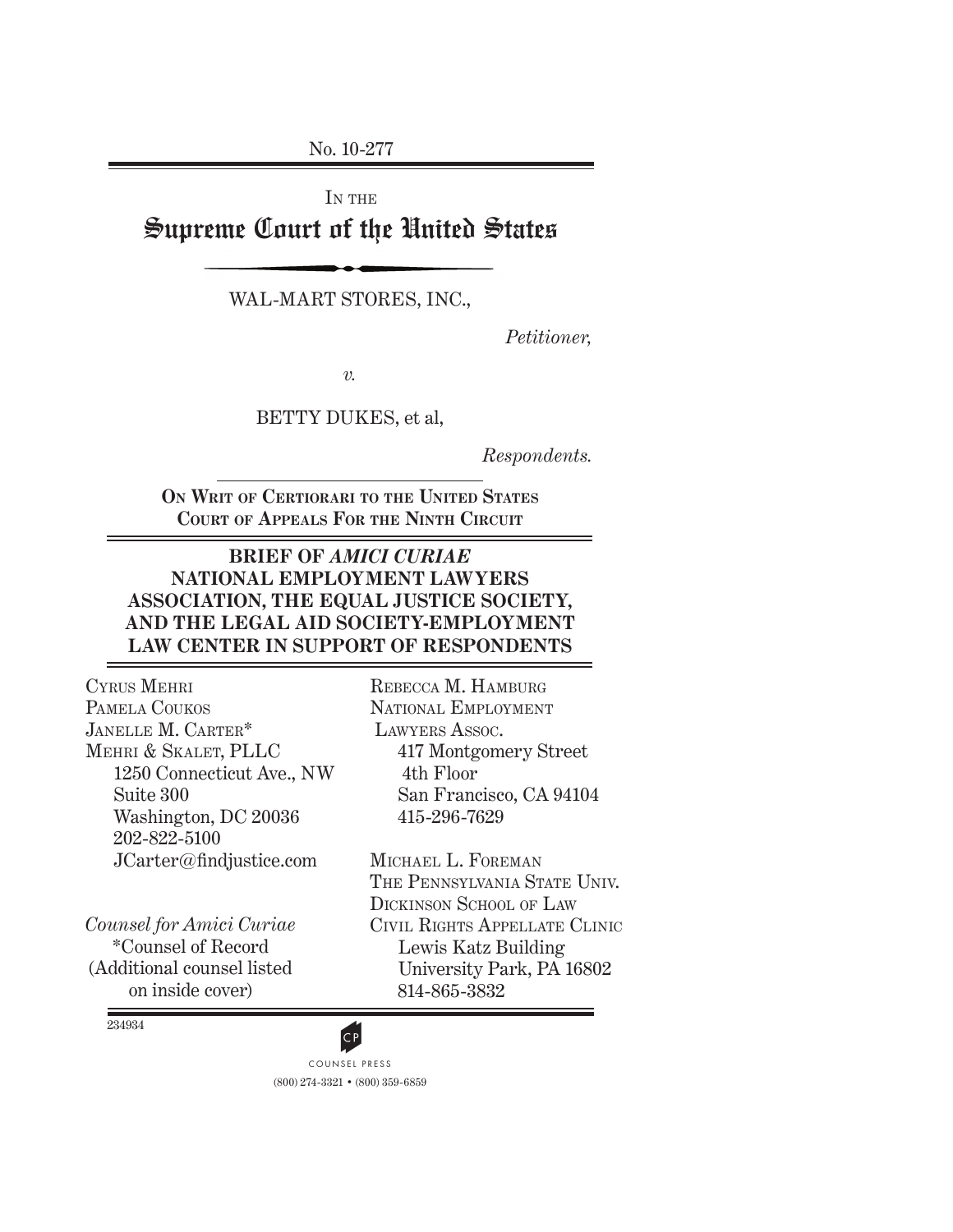### **ADDITIONAL COUNSEL**

JAMES M. FINBERG ALTSHULER BERZON LLP 177 Post Street, Suite 300 San Francisco, CA 94108 415-421-7151

PAUL W. MOLLICA OUTTEN & GOLDEN LLP 20 S. Clark St., #1500 Chicago Illinois 60603 312-263-0272

REGINALD T. SHUFORD EQUAL JUSTICE SOCIETY 260 California Street, Suite 700 San Francisco, CA 94111 415-288-8700

WILLIAM C. MCNEIL, III THE LEGAL AID SOCIETY-EMPLOYMENT LAW CENTER 180 Montgomery Street, Suite 600 San Francisco, CA 94107 415-864-8848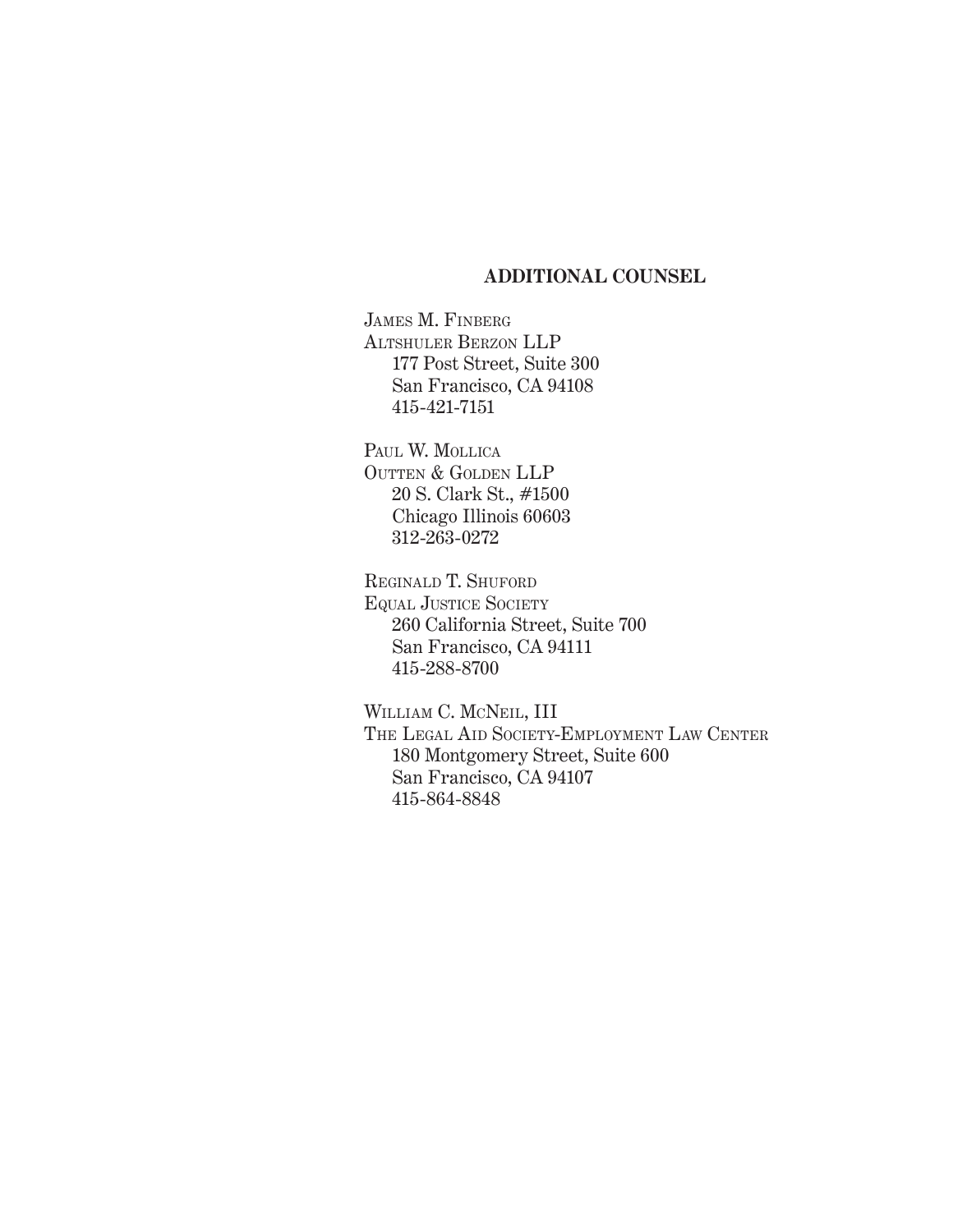## **TABLE OF CONTENTS**

|                                                                                                                                                                                                                                                                                                                        | Page         |
|------------------------------------------------------------------------------------------------------------------------------------------------------------------------------------------------------------------------------------------------------------------------------------------------------------------------|--------------|
| TABLE OF CONTENTS                                                                                                                                                                                                                                                                                                      | $\mathbf{i}$ |
| TABLE OF CITED AUTHORITIES                                                                                                                                                                                                                                                                                             | iii          |
| INTERESTS OF THE AMICI CURIAE                                                                                                                                                                                                                                                                                          | 1            |
| SUMMARY OF ARGUMENT                                                                                                                                                                                                                                                                                                    | 3            |
| ARGUMENT                                                                                                                                                                                                                                                                                                               | 8            |
| TITLE VII PERMITS CLASS<br>Ι.<br>REMEDIES FOR DISCRIMINATORY<br>PRACTICES, REGARDLESS OF THE<br>LEVEL OF INTENT OR OBJECTIVITY<br>FEDERAL COURTS FOLLOWING<br>II.<br><b>FALCON ARE ALREADY REQUIRING</b><br>PLAINTIFFS TO PROVIDE<br>APPROPRIATE EVIDENCE OF<br>COMMONALITY IN CASES INVOLVING<br>SUBJECTIVE PRACTICES | 8<br>19      |
| The Court Below Employed an<br>A.<br>Appropriate and Rigorous Factual<br>Analysis Consistent with this Court's<br>Ruling in Falcon, and the Practice<br>of Other Courts of Appeal, to<br>Determine Whether Plaintiffs Satisfied                                                                                        | 20           |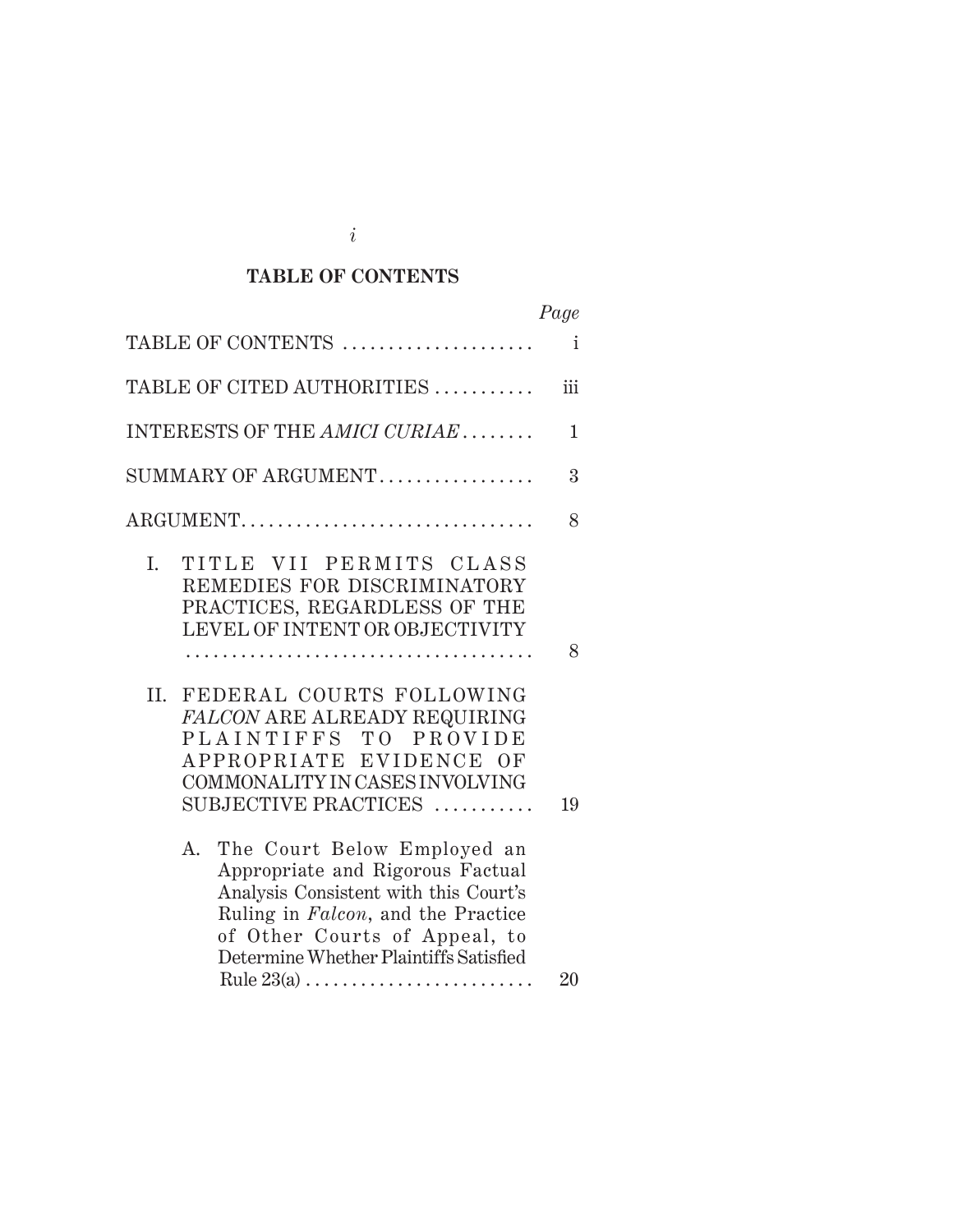# *Table of Contents*

|                                                                                                                                                                                                                                      | Page |
|--------------------------------------------------------------------------------------------------------------------------------------------------------------------------------------------------------------------------------------|------|
| <b>B.</b><br>Since the 1991 Amendments, District<br>Courts Have Required Plaintiffs to Provide<br>a Substantial Factual Record in Support<br>of Certification and Have Certified Only a<br>Limited Number of Title VII Class Actions | 29   |
|                                                                                                                                                                                                                                      |      |
| 1.<br>The Number of Employment<br>Discrimination Class Actions Filed And<br>Certified Shows That Class Actions<br>Are An Important, But Sparingly<br>Used, Device To Confront Unlawful<br>Employment Discrimination                  | 30   |
| While the Number of Class-Based<br>2.<br>Employment Discrimination Cases<br>Filed Each Year Is Small, An Even<br>Smaller Percentage Are Actually<br>Certified                                                                        | 32   |
| $CONCLUSION \dots \dots \dots \dots \dots \dots \dots \dots \dots \dots \dots$                                                                                                                                                       | 34   |
| APPENDIX 1 — Total Number of Class Action<br>Lawsuits Filed as Compared to the Number<br>of Employment Discrimination Class Action<br>Lawsuits Filed since 1976                                                                      | 36   |
| APPENDIX 2 - Employment Discrimination<br>Class Certification Decisions under Title VII                                                                                                                                              |      |
|                                                                                                                                                                                                                                      | 37   |

*ii*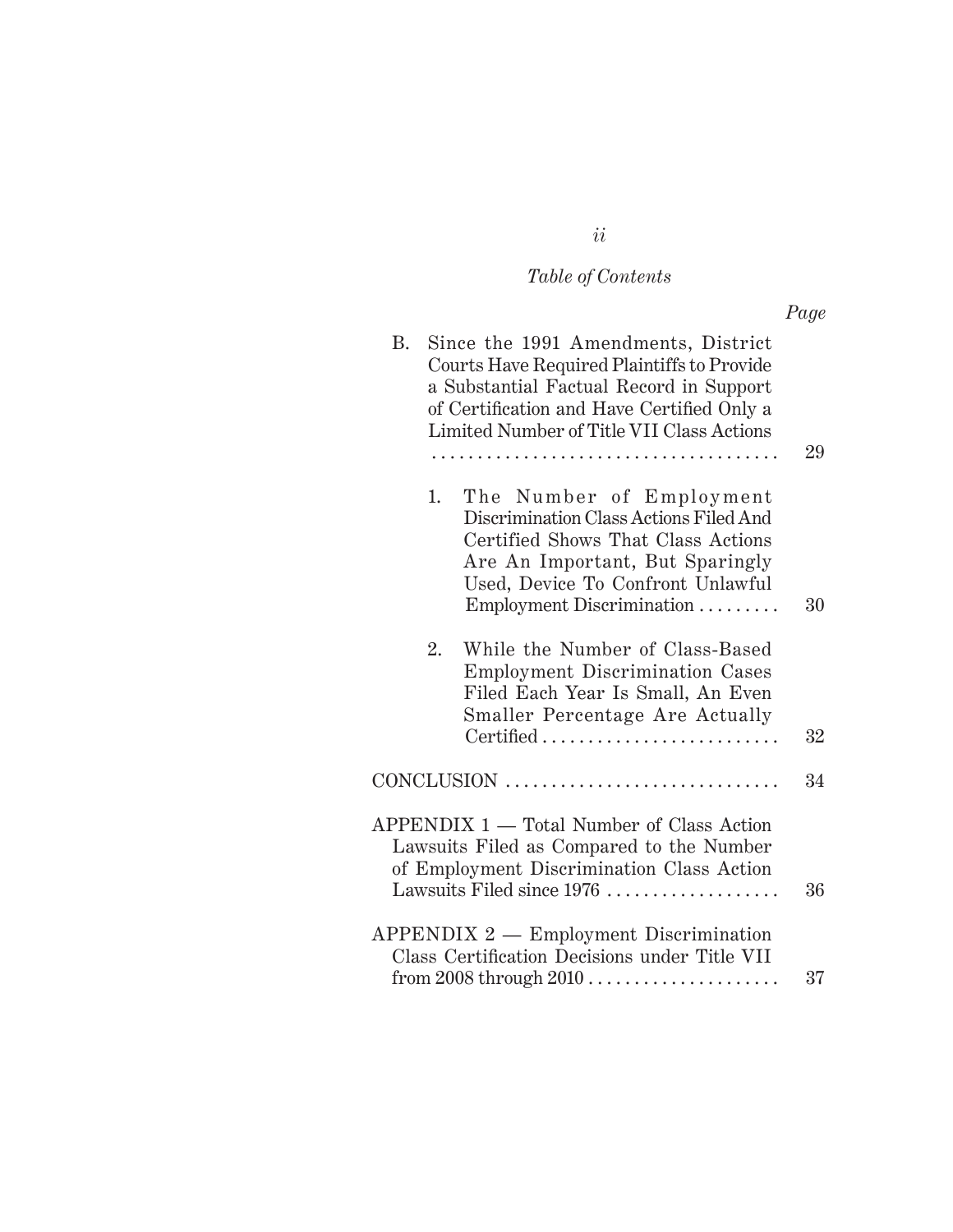## **TABLE OF CITED AUTHORITIES**

*iii*

## *Page*

## **CASES**

| Amchem Prods., Inc. v. Windsor,<br>29                                                          |
|------------------------------------------------------------------------------------------------|
| Bacon v. Honda of Amer. Mfr., Inc.,<br>$370$ F.3d 565 (6th Cir. 2004)<br>26                    |
| Bergel v.<br>Metropolitan Waste Control Commission,<br>873 F.2d 1166 (8th Cir. 1989)<br>15     |
| <i>Brown v Nucor,</i>                                                                          |
| Brown v. Am. Honda (In re New Motor Vehicles<br>Canadian Export Antitrust Litig.)              |
| Caridad v. Metro North Commuter R.R.,                                                          |
| Cooper v. Southern Co.,<br>$390 \text{ F.}3d \text{ }695 \text{ (11th Cir. }2004) \dots$<br>21 |
| Cox v. Am. Cast Iron Pipe Co.,                                                                 |
| Dothard v. Rawlinson,                                                                          |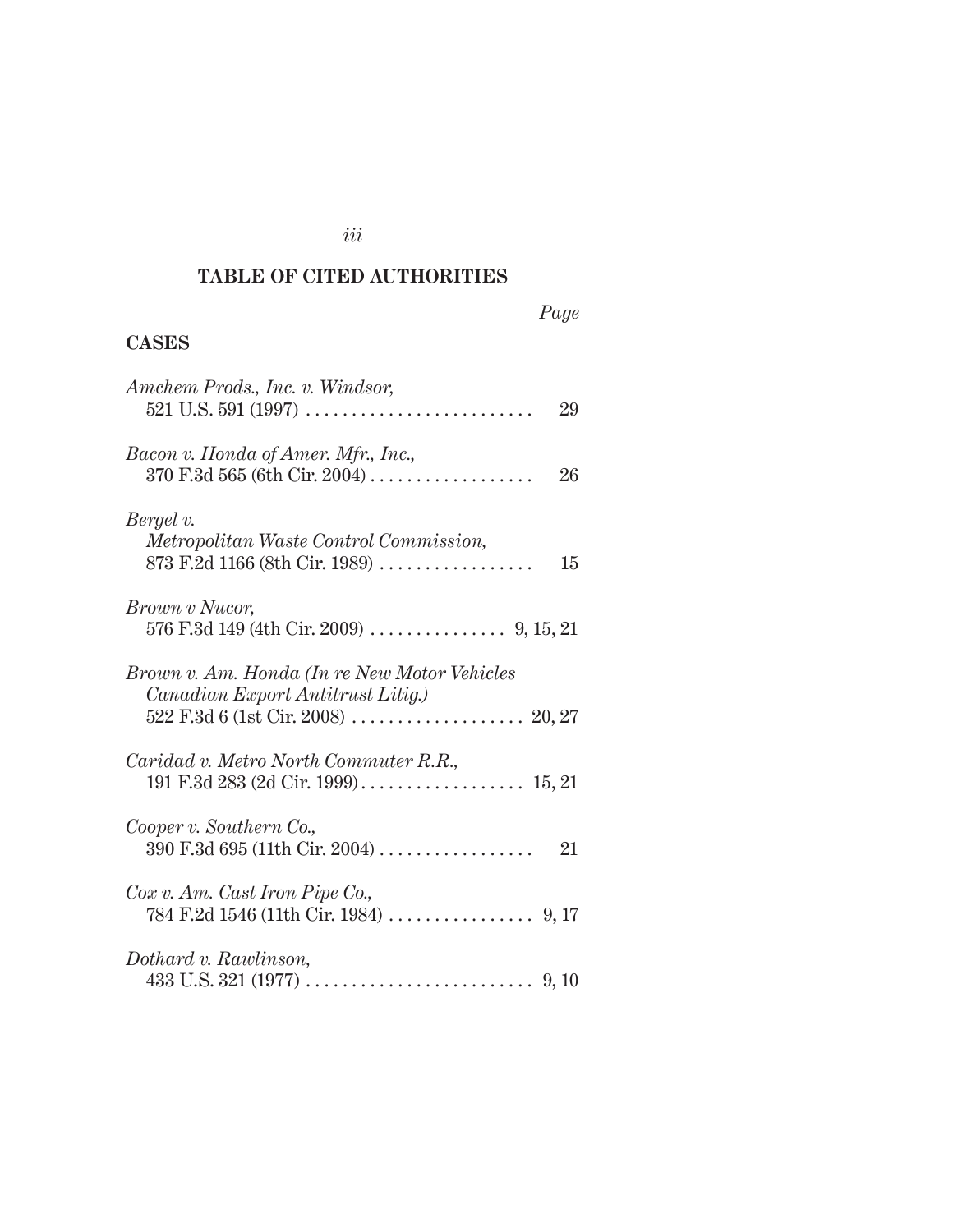## *Cited Authorities*

| Page                                                                                     |
|------------------------------------------------------------------------------------------|
| East Texas Motor Freight System, Inc. v.<br>Rodriguez,<br>5                              |
| Eisen v. Carlise & Jacquelin,<br>27                                                      |
| Franks v. Bowman Transportation Co.,                                                     |
| Franks v. Bowman Transportation Co.,<br>$495$ F.2d 398 (5th Cir. 1974)<br>$\overline{4}$ |
| Garcia v. Johanns,<br>21                                                                 |
| Gariety v. Grant Thorton, LLP,<br>$368$ F.3d $356$ (4th Cir. 2004)<br>$27\,$             |
| Gen. Tel. Co. of the Sw. v. Falcon,                                                      |
| Green v. USX Corp.,                                                                      |
| Green v. USX Corp.,                                                                      |
| Griffin v. Carlin,<br>$755$ F.2d 1516 (11th Cir. 1985)<br>15                             |

# *iv*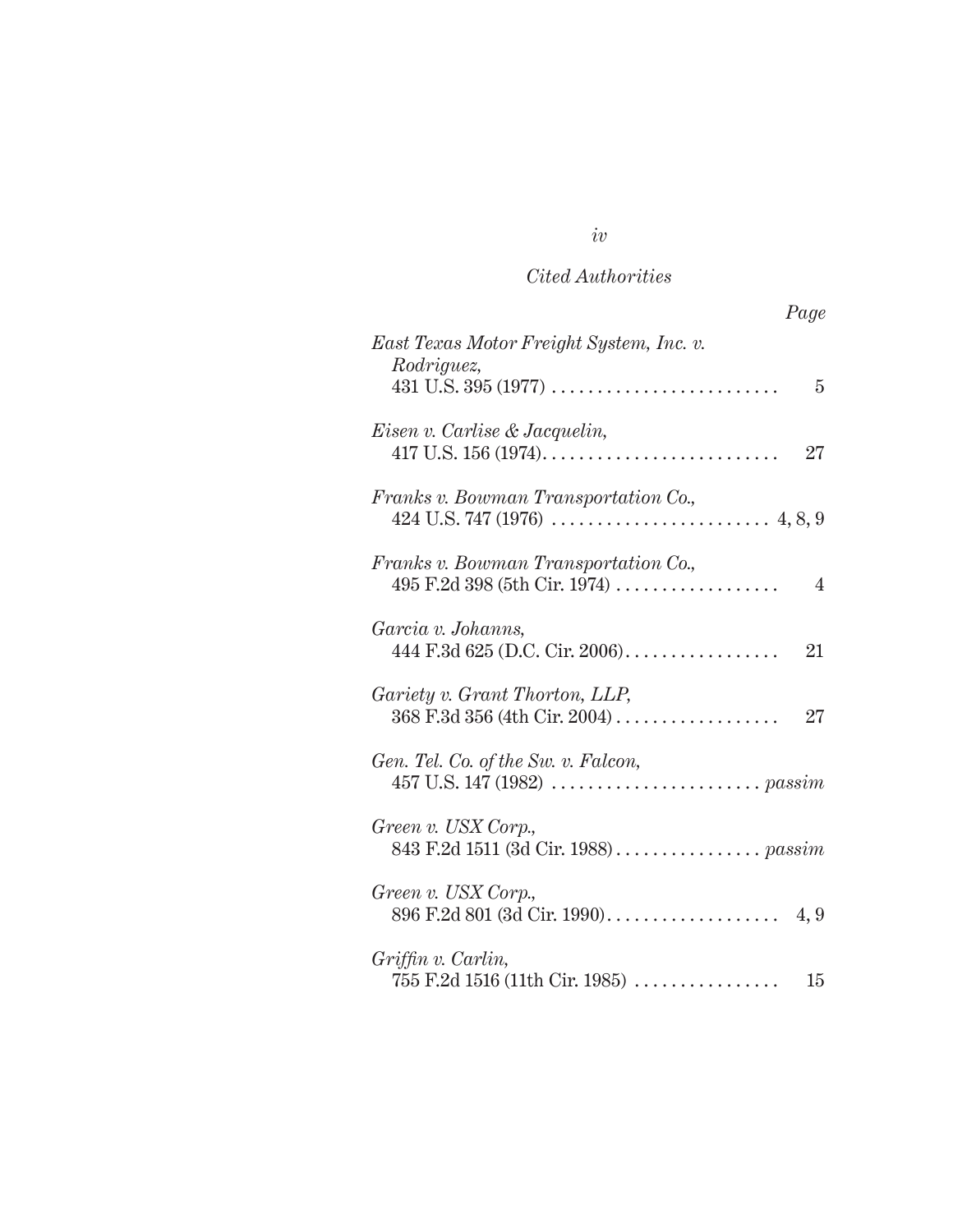### *Cited Authorities*

| Page                                                                                                |
|-----------------------------------------------------------------------------------------------------|
| Griffin v. Duggar,<br>823 F.2d 1476 (11th Cir. 1987  22, 24, 25                                     |
| Griggs v. Duke Power Co.,                                                                           |
| Hazelwood Sch. Dist. v. United States,<br>8                                                         |
| In re Hydrogen Peroxide Antitrust Litig.,<br>$552$ F.3d $305$ (3d Cir. 2009)<br>27                  |
| <i>In re Initial Public Offerings Securities</i><br><i>Litigation,</i><br>27                        |
| International Brotherhood of Teamsters v.<br>United States,                                         |
| Lewis v. City of Chicago,                                                                           |
| McClain v. Lufkin Indus., Inc.,                                                                     |
| Miles v. Merrill Lynch & Co. (In re Initial Pub.<br>Offerings Securities Litigation) ("IPO"),<br>20 |

#### *v*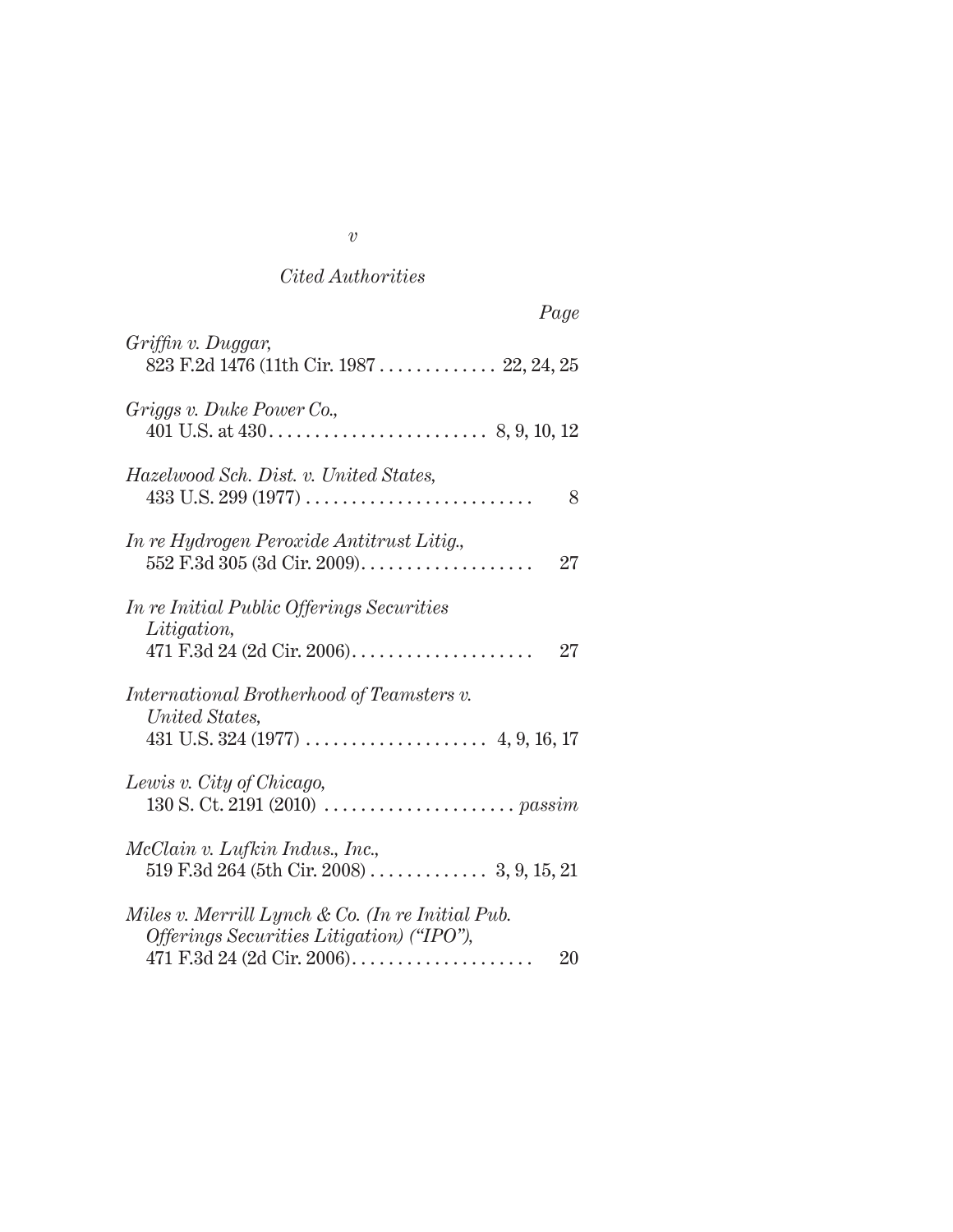### *Cited Authorities*

| Page                                                             |
|------------------------------------------------------------------|
| Price Waterhouse v. Hopkins,                                     |
| Ricci v. DeStephano,                                             |
| Robinson v. Polaroid Corp.,                                      |
| Rossini v. Ogilvy & Mather,                                      |
| Shipes v. Trinity Indus.,<br>$987$ F.2d 311 (5th Cir. 1993)<br>9 |
| Staton v. Boeing,<br>327 F.3d 938 (9th Cir. 2003) 9, 21, 24, 27  |
| Szabo v. Bridgeport Machines, Inc.,<br>$27\,$                    |
| Unger v. Amedisys Inc.,<br>27                                    |
| Watson v. Ft. Worth Bank & Trust,                                |

*vi*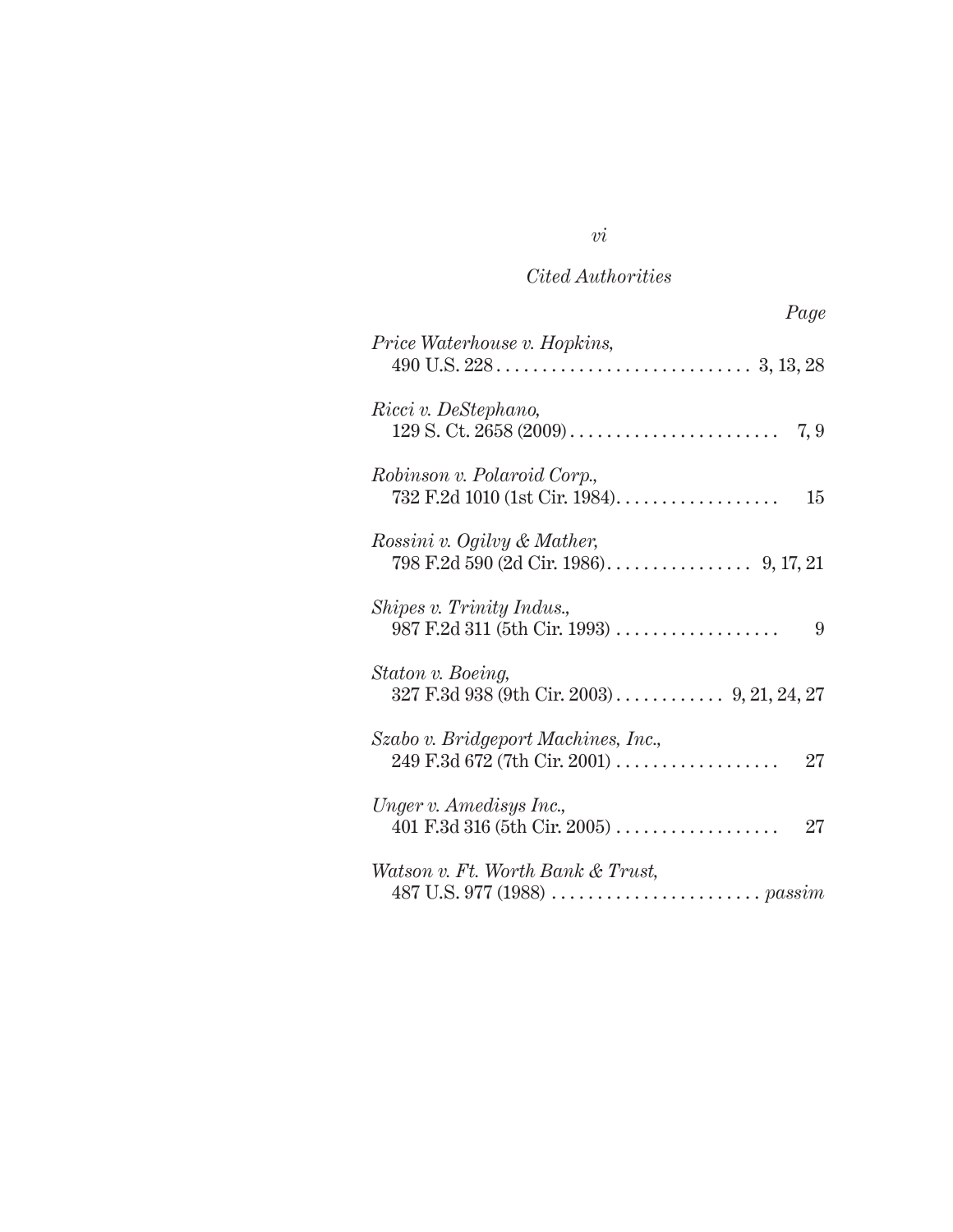## *vii*

## *Cited Authorities*

*Page*

## **STATUTES**

| Civil Rights Act of 1991, Pub. L. No. 102-166, |  |
|------------------------------------------------|--|
|                                                |  |

## **OTHER AUTHORITIES**

| Administrative Office of the United States<br>Courts, <i>available at http://www.uscourts.</i><br>gov/Statistics/JudicialBusiness.aspx                                | 30 |
|-----------------------------------------------------------------------------------------------------------------------------------------------------------------------|----|
| Emery G. Lee & Thomas E. Willging, The<br>Impact of the Class Action Fairness Act<br>of 2005 on the Federal Courts, Fourth<br>Interim Rep. to the Jud. Conf. Advisory |    |
| Committee on Civ. Rules, April $2008$ 30, 31                                                                                                                          |    |
| LexisNexis CourtLink, <i>available at</i> http://litigator.<br>lexisnexis.com                                                                                         |    |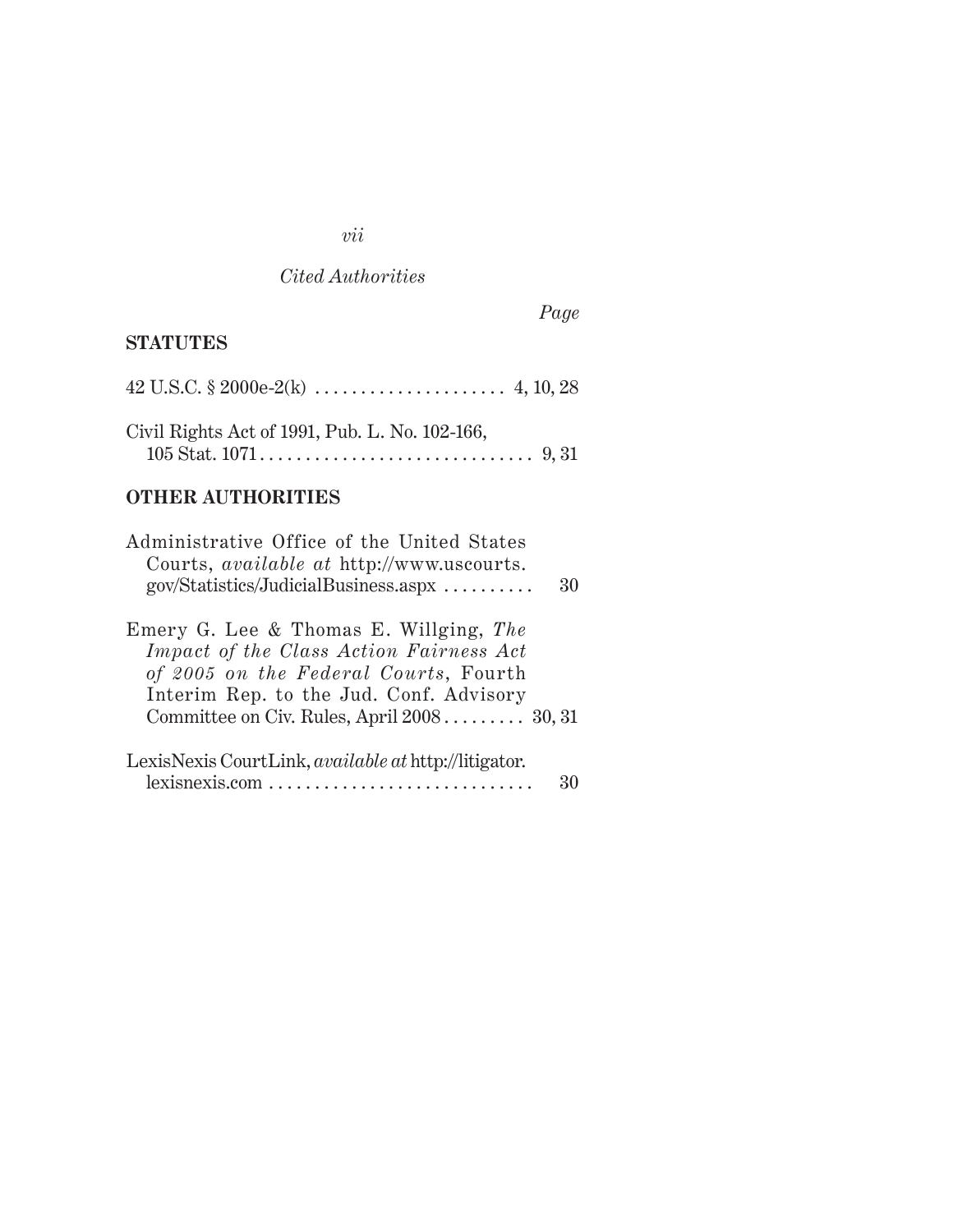#### **INTERESTS OF THE** *AMICI CURIAE*<sup>1</sup>

The National Employment Lawyers Association (NELA),<sup>2</sup> the Equal Justice Society (EJS)<sup>3</sup>, and the Legal

1. This brief is filed with the consent of all parties. No party or counsel for a party authored any part of this brief or made any financial contribution to its preparation or submission. Other than *amici* and their counsel, no person has made any monetary contribution to the preparation or submission of this brief.

2. The National Employment Lawyers Association (NELA) advances employee rights and serves lawyers who advocate for equality and justice in the American workplace. Founded in 1985, NELA is the country's largest professional organization comprised exclusively of lawyers who represent individual employees in cases involving labor, employment, and civil rights disputes. NELA and its 68 state and local affiliates have more than 3,000 members nationwide committed to working for those whose rights have been violated in the workplace. As part of its advocacy efforts, NELA supports precedent-setting litigation and has filed dozens of *amicus curiae* briefs before this Court and the federal appellate courts to ensure that the goals of workplace statutes are fully realized. NELA's interest in this case is to assist the Court based on its long experience with the use of Title VII to address disparate impact and pattern or practice claims and to ensure that employees retain access to class action remedies in cases involving systemic discrimination.

3. The Equal Justice Society (EJS) is a national organization of scholars, advocates, and citizens that seeks to promote equal opportunity and enduring social change through law, public policy, public education, and research. EJS has long been engaged in efforts to promote equal opportunity for women and people of color. Consistent with that effort, EJS works to overturn barriers to the protection and enforcement of the anti-discrimination protections of the Equal Protection Clause of the Fourteenth Amendment of the United States Constitution and federal statutes. EJS has been at the forefront of applying social science knowledge about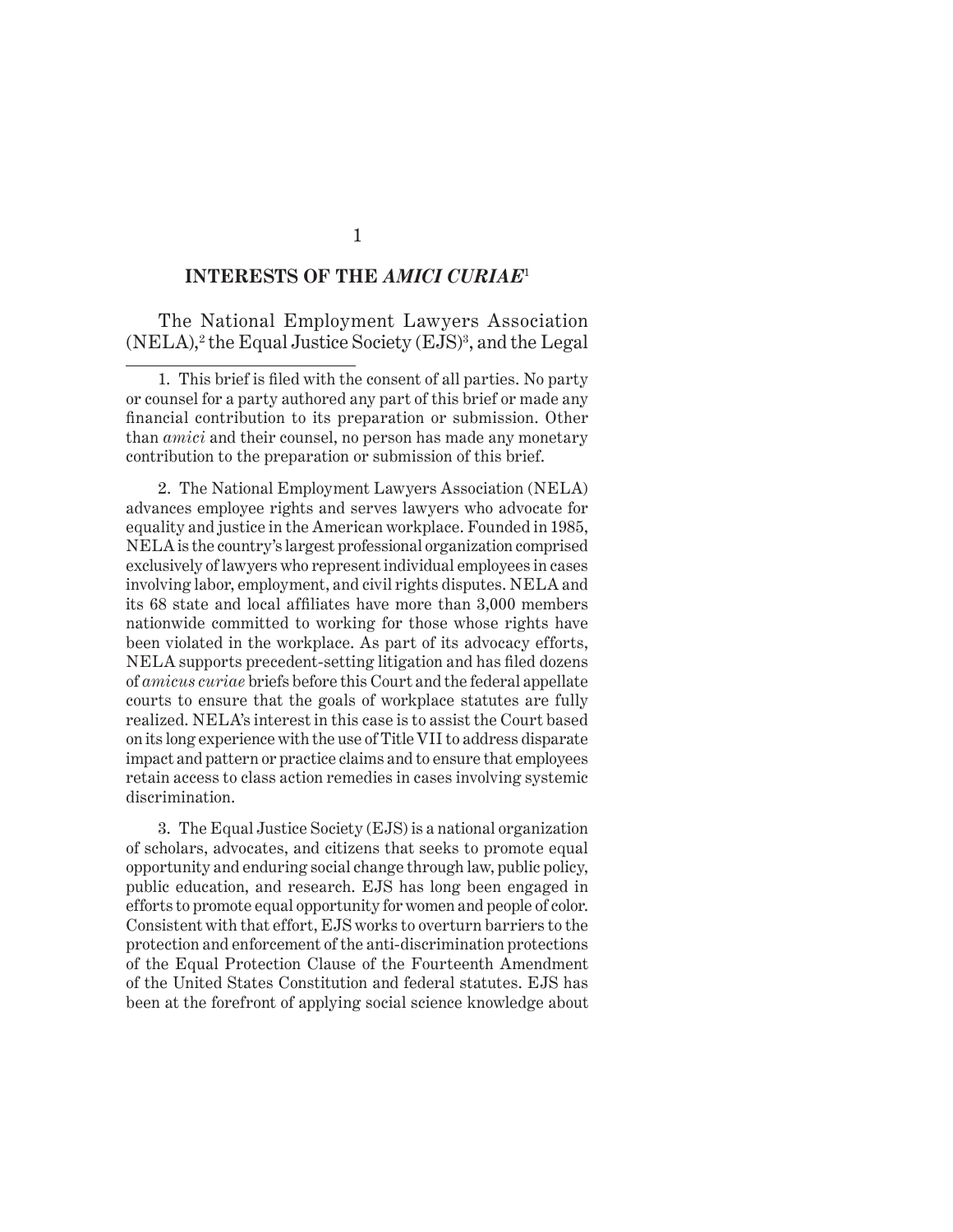Aid Society – Employment Law Center (LAS-EJC)4 appear as *amici curiae* to address the impact of this case on the viability of Title VII's systemic discrimination remedies. Petitioner Wal-Mart, and various *amici* appearing in support of Wal-Mart's position, challenge the use of Federal Rule of Civil Procedure 23 to certify claims involving subjective or discretionary employment practices. They ask this Court to establish a novel and unduly constraining standard for certifying such classes. (*See, e.g.,* Brief of Petitioner ("Pet'r. Br.") 10-11; *infra at* Part I, Part II.A). *Amici* organizations and their members have decades of experience protecting equal employment opportunity in the workplace, including seeking relief from systemic discrimination on behalf of classes under Title VII of the Civil Rights Act of 1964. *Amici* respectfully submit that applying a higher or different standard to class cases involving subjective decisionmaking would

4. The Legal Aid Society – Employment Law Center (LAS- $ELC$ ) is a non-profit public interest law firm whose mission is to protect, preserve, and advance the workplace rights of individuals from traditionally under-represented communities. Since 1970, the LAS-ELC has represented plaintiffs in cases involving the rights of employees in the workplace, particularly those cases of special import to communities of color, women, recent immigrants, individuals with disabilities, LGBT individuals, and the working poor. The LAS-ELC's interest in preserving the protections afforded employees by federal anti-discrimination laws is longstanding. The LAS-ELC has successfully litigated several cases against major metropolitan fire departments to provide increased opportunity for people of color and appeared before this Court on numerous occasions as counsel for plaintiffs as well as in an *amicus curiae* capacity.

discrimination to law, serving as a leader in educating courts, litigators and civil rights agencies about the mechanisms and processes of bias in the workplace and elsewhere.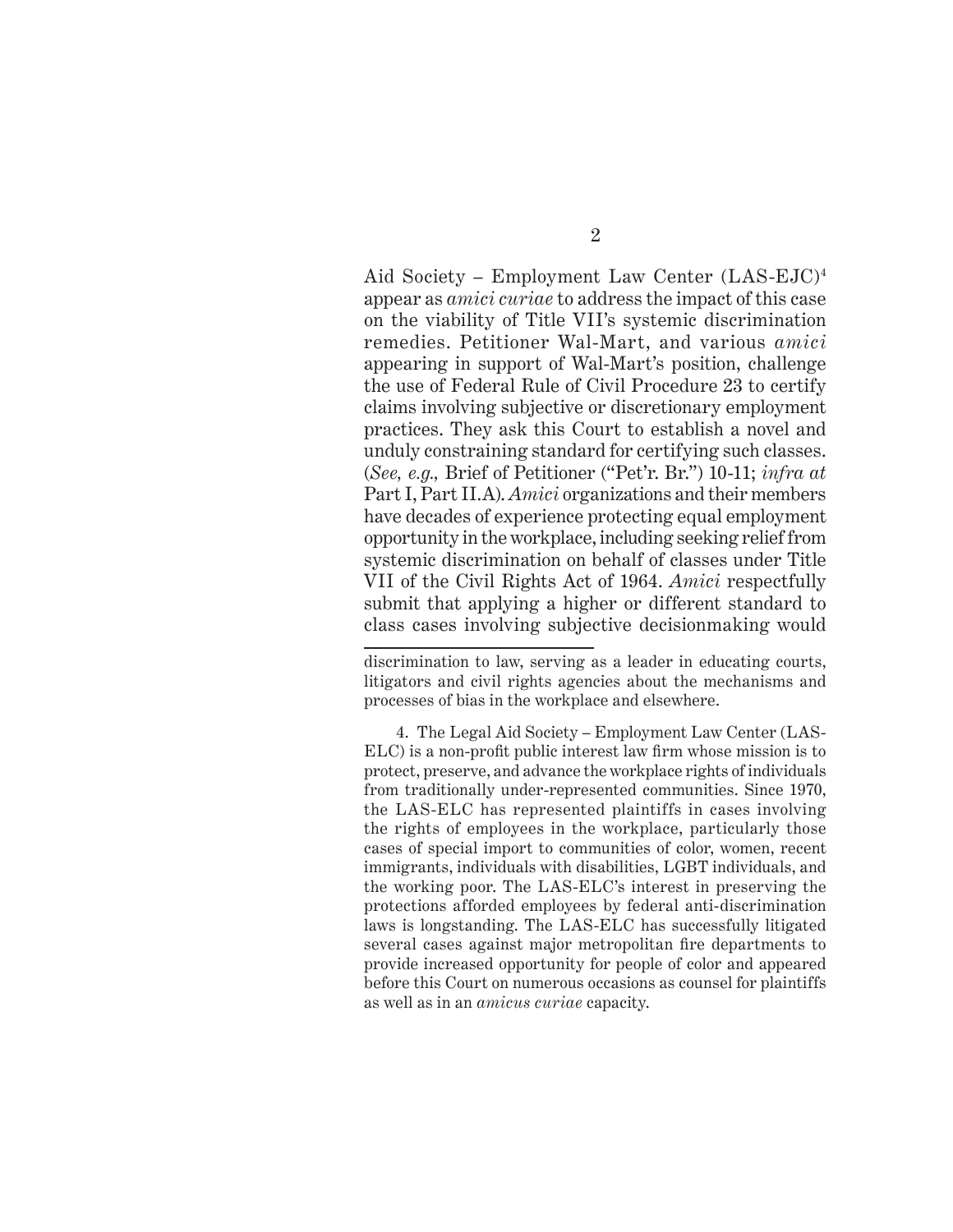be at odds with core Title VII enforcement principles. Further, it would significantly restrict the ability of employees to seek redress for valid claims involving discriminatory employment policies. It would reduce employer incentives to adopt best practices that limit or avoid the potential for bias in pay, promotion and other employment decisions. Because of these potentially farreaching implications of the Court's disposition of this case on civil rights plaintiffs, *amici* file this brief.

#### **SUMMARY OF ARGUMENT**

When subjective or discretionary employment practices lead to systemic discrimination, Title VII allows plaintiffs to seek relief as a class. Rule 23 ensures that they can. Employment discrimination class action cases frequently involve concerns with subjective employment practices – formal policies or standard ways of doing business that encourage managers to make ad-hoc unexamined decisions about workers.<sup>5</sup> When company structures allow favoritism and personal preferences to override merit in hiring, pay and promotion decisions, protected classes can end up with fewer opportunities and smaller paychecks as a result.<sup>6</sup> If a corporate policy

<sup>5.</sup> *See, e.g., Watson v. Ft. Worth Bank & Trust*, 487 U.S. 977, 982 (1988) (defendant "had not developed precise and formal criteria for evaluating candidates for the [relevant] positions," but "relied instead on the subjective judgment of supervisors").

<sup>6.</sup> *See, e.g., Price Waterhouse v. Hopkins,* 490 U.S. 228, 236-37 (open-ended evaluation process for partnership decisions allowed gender-based stereotypes to influence outcome); *McClain v. Lufkin Indus., Inc.*, 519 F.3d 264, 276-77 (5th Cir. 2008) (African-Americans systematically denied promotion opportunities where managers had discretion to bypass objective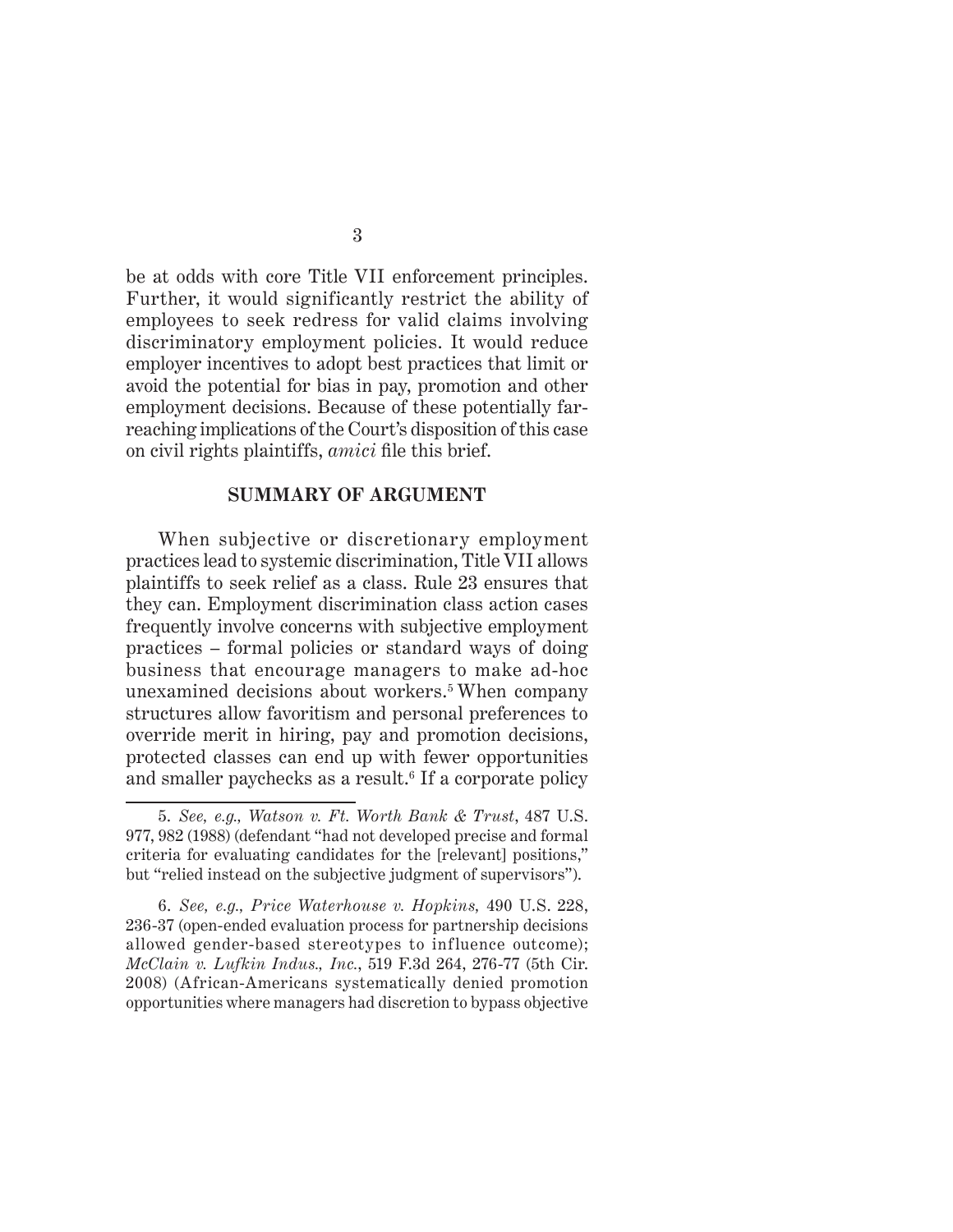delegates open-ended discretion to supervisors, and thereby limits equal employment opportunity for an entire class of employees, class actions are a key mechanism for reducing systemic discrimination in the workplace.

Claims that subjective pay and promotion practices systematically disfavor women at Wal-Mart raise common issues of law and fact under the applicable substantive law. Plaintiffs rely on two well-established Title VII liability theories that test evidence of discrimination in the context of a classwide wrong—pattern or practice and disparate impact. Under Title VII's class-based discrimination framework, plaintiffs must show that discrimination in the workplace manifests as the company's "standard operating procedure," *International Brotherhood of Teamsters v. United States*, 431 U.S. 324, 336 (1977); *see also Franks v. Bowman Transportation Co.*, 424 U.S. 747 (1976), or that specifically challenged practices have a measurable adverse effect on equal employment opportunity. *Lewis v. City of Chicago,* 130 S.Ct. 2191  $(2010); 42 \text{ U.S.C. }$  §  $2000 \text{e-}2(k)$ . These doctrines formally recognize that employment practices can operate systematically to deprive workers as a class from being treated on the basis of merit–instead of because of race, gender or other protected status. Critically for the legal

seniority requirements and choose "candidate they favored"); *Green v. USX Corp.*, 843 F.2d 1511, 1527-28 (3 d Cir. 1988), *relevant portion reinstated by Green v. USX Corp.*, 896 F. 2d 801 (3d Cir. 1990) (significant racial disparity in hiring at workplace where applicants chosen by foreman after interviews using "unguided" and "never validated" subjective criteria); *Franks v. Bowman Transportation Co.,* 495 F.2d 398, 403 (5th Cir. 1974) (Plaintiff "watched white workers hired 'off the street' into higher paying positions for which he was qualified".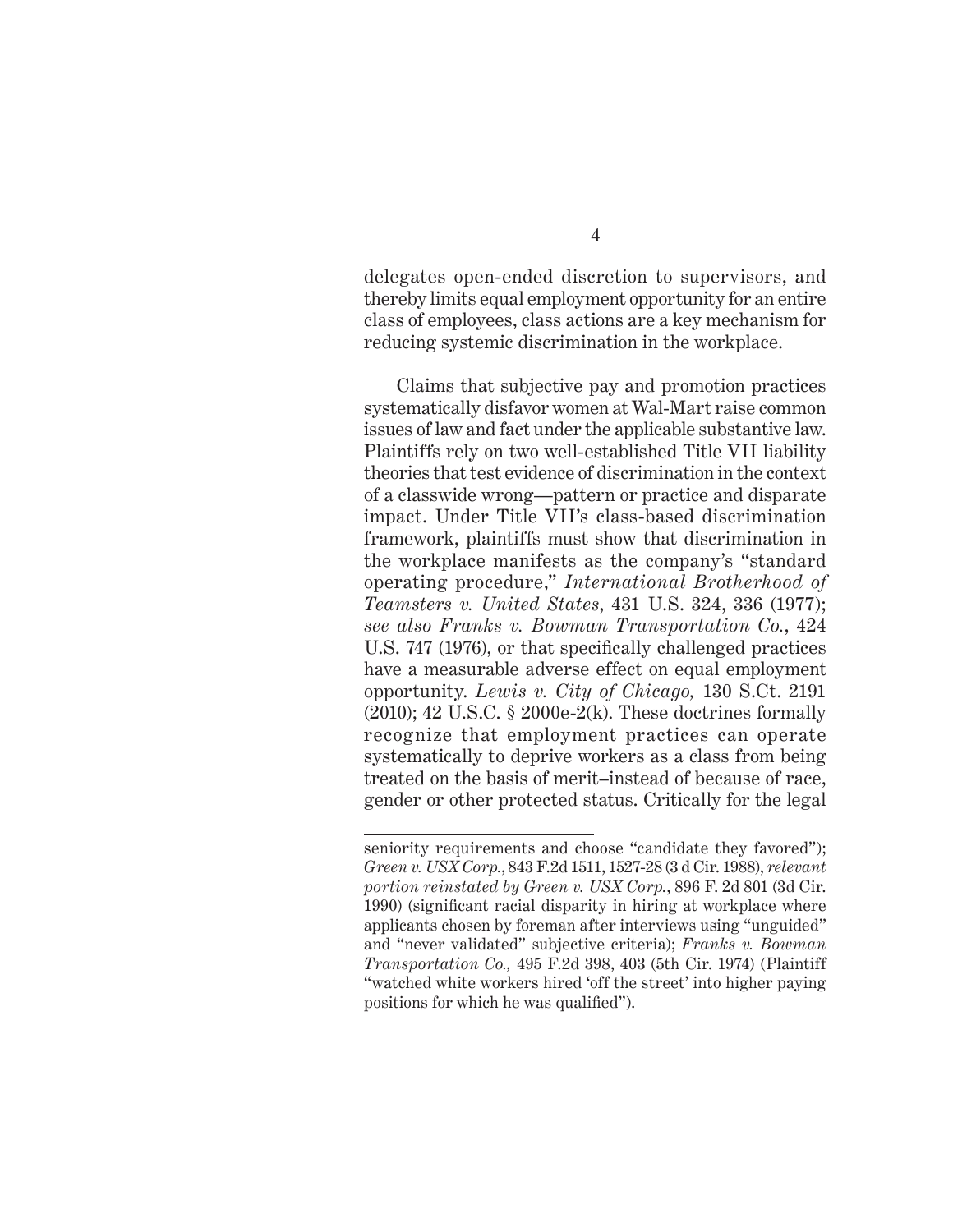dispute in this case, and contrary to the implications of Petitioner's presentation, Title VII permits plaintiffs to address discrimination on a systemic level regardless of the degree of subjectivity or the presence of intent. *Watson v. Ft. Worth Bank & Trust*, 487 U.S. 977, 990-91 (1988). Applying Rule 23(a) to claims involving subjective practices requires considerable deference to this well-established Title VII law, and to traditional Rule 23 interpretive principles. When considering a class certification motion for subjective employment practices, there is no requirement that claims be "entirely subjective" to satisfy commonality, nor are there special proof or evidentiary requirements that go beyond or differ from those under Rule 23. *See* discussion *infra* at Part I.7

Consequently, this Court has sought to balance the recognition that discrimination claims "by their very nature" may encompass class-based wrongs, *East Texas Motor Freight System, Inc. v. Rodriguez*, 431 U.S. 395, 405 (1977), against Rule 23's gatekeeping role. Although Title VII clearly contemplates class-based liability and relief, whether plaintiffs may proceed as a class in any particular case depends on the evidence regarding the employment practice at issue. For decades, federal courts have followed this Court's mandate to scrutinize that evidence carefully in considering whether to certify classes in employment discrimination cases. *See Gen. Tel. Co. of the Sw. v. Falcon,* 457 U.S. 147 (1982). Accordingly, federal courts usually do not permit plaintiffs to proceed

<sup>7.</sup> Petitioner Wal-Mart and its *amici* argue in direct conflict with *Watson* that subjective practices claims involve special rules and forms of proof and that courts should draw distinctions between entirely subjective, partially subjective, and objective practices. *See, e.g.,* Pet'r. Br. 10-11; *id.* 19-22; *infra* at Part I.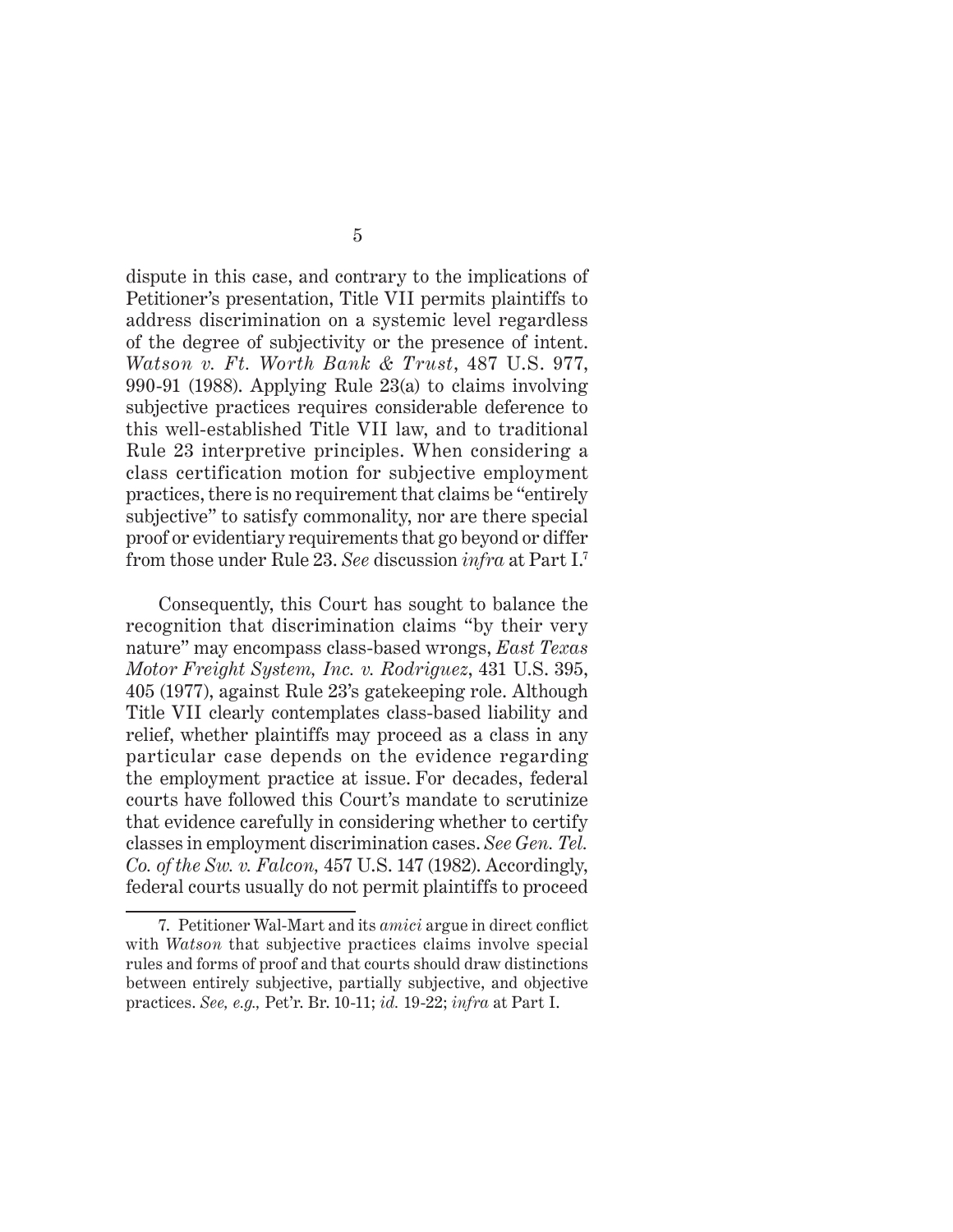absent a preliminary evidentiary record as to two key points: (1) the challenged employment practice applies in generally the same manner to the class as a whole and (2) there is statistical or other evidence that could support a reasonable inference of classwide discrimination, which in turn satisfies the court that a legitimate common question as to classwide harm exists. *See* discussion *infra* at Part II.A. This requirement serves to "bridge the gap" between individual claims of discrete instances of discrimination, and the existence of additional employees "fairly encompassed" within a proposed class affected by a common discriminatory policy or practice. *Falcon,* 457 U.S. at 157-58.

Apparently rejecting current practice as inadequate, Wal-Mart and its *amici* contend that *Falcon* adopts a novel heightened proof requirement that only applies to cases involving subjective practices.8 They justify this by claiming that subjective practices are inherently individualized and cannot give rise to common questions of law or fact. Whether subjective practices give rise to common questions can only be determined by a factspecific review in each case. The view that subjective practices are *per se* inconsistent with class treatment would conflict with *Watson* and with how circuit courts have addressed this question for years. There are no special rules or exceptions from the general Rule 23 inquiry based on the type of employment practice. Nor is there any need to adopt such rules.

Based on a review of prior cases, federal courts have been highly selective about letting these cases go forward,

<sup>8.</sup> *See, e.g.,* Pet'r. Br. at 19-22; *see also infra* nn. 16, 23 and accompanying text (detailing arguments of *amici*).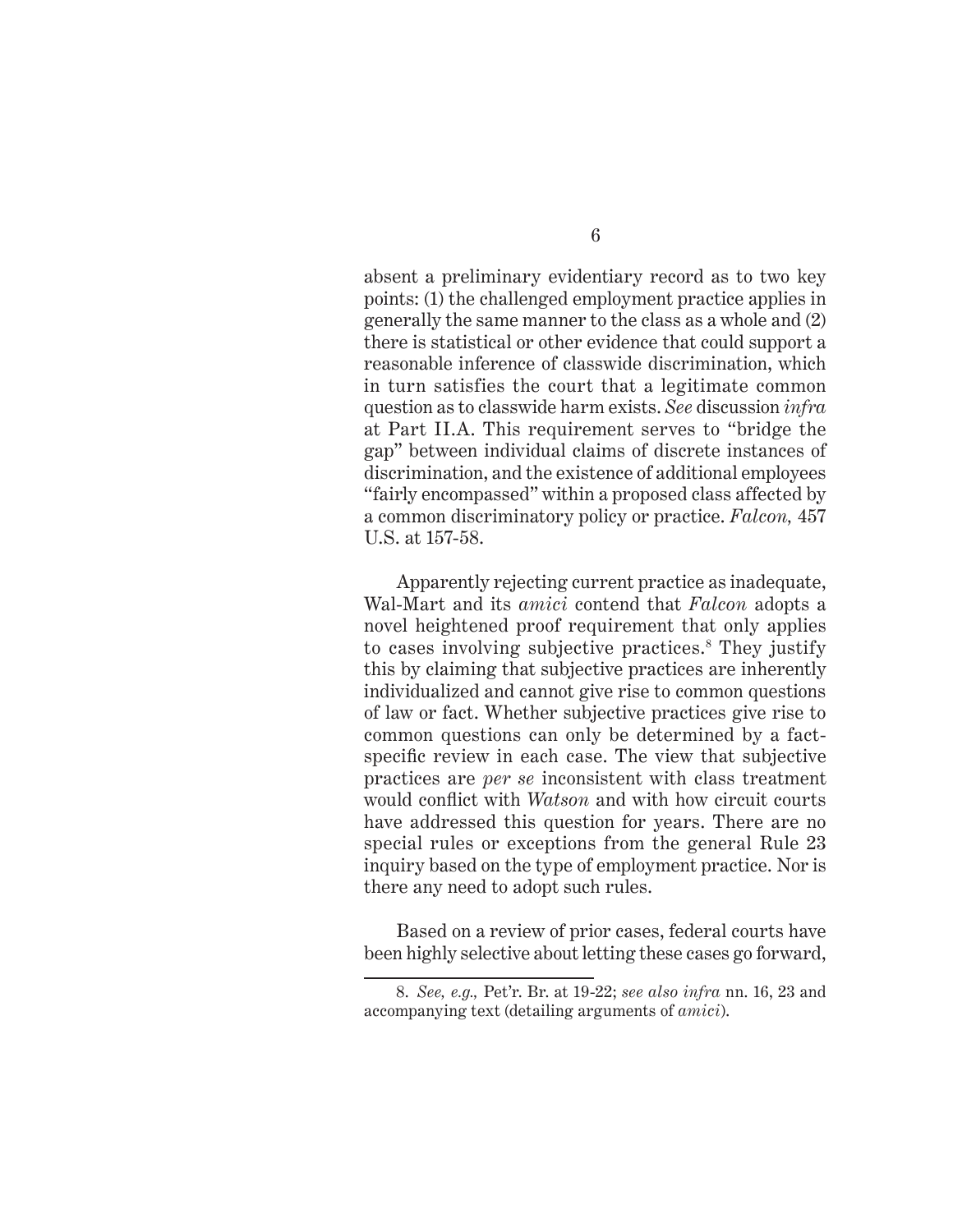with due regard to both the due process rights of employers and the interests of absent class members. *See* discussion *infra* at Part II.B. and Appendix 1 ("App. 1"), Appendix  $2$  ("App.  $2$ ") (tables documenting filing and certification trends in Title VII class cases). Similarly, in this case, the district court made its ruling after considering and addressing a substantial evidentiary record in significant detail regarding the commonality and centralization of human resources practices at Wal-Mart, the prevalence of gender stereotyping in the workplace, and statistical and anecdotal evidence of gender differences in pay and promotions that could not be explained by differences in qualifications.<sup>9</sup> That fact-based conclusion is clearly entitled to deference. Adopting Wal-Mart's position would tip the balance from judicial respect for all interests under Title VII to mere acquiescence to employers. It would further erode the protection for merit-based decisions, allowing companies to tolerate workplace decisions based on favoritism.

For close to five decades, this Court has safeguarded Title VII's promise that all Americans have access to job opportunities on the basis of talent, qualifications and expertise – and without regard to race, gender or other impermissible grounds. *Ricci v. DeStephano*, 129 S.Ct. 2658, 2674 (2009) (Court's decisions interpreting employment discrimination doctrine "must be consistent with the important purpose of Title VII – that the workplace be an environment free of discrimination, where race is not a barrier to opportunity"). Petitioner and its supporting *amici* have utterly failed to justify a rewrite of these longstanding rules.

<sup>9.</sup> *See infra* nn. 21-22 and accompanying text.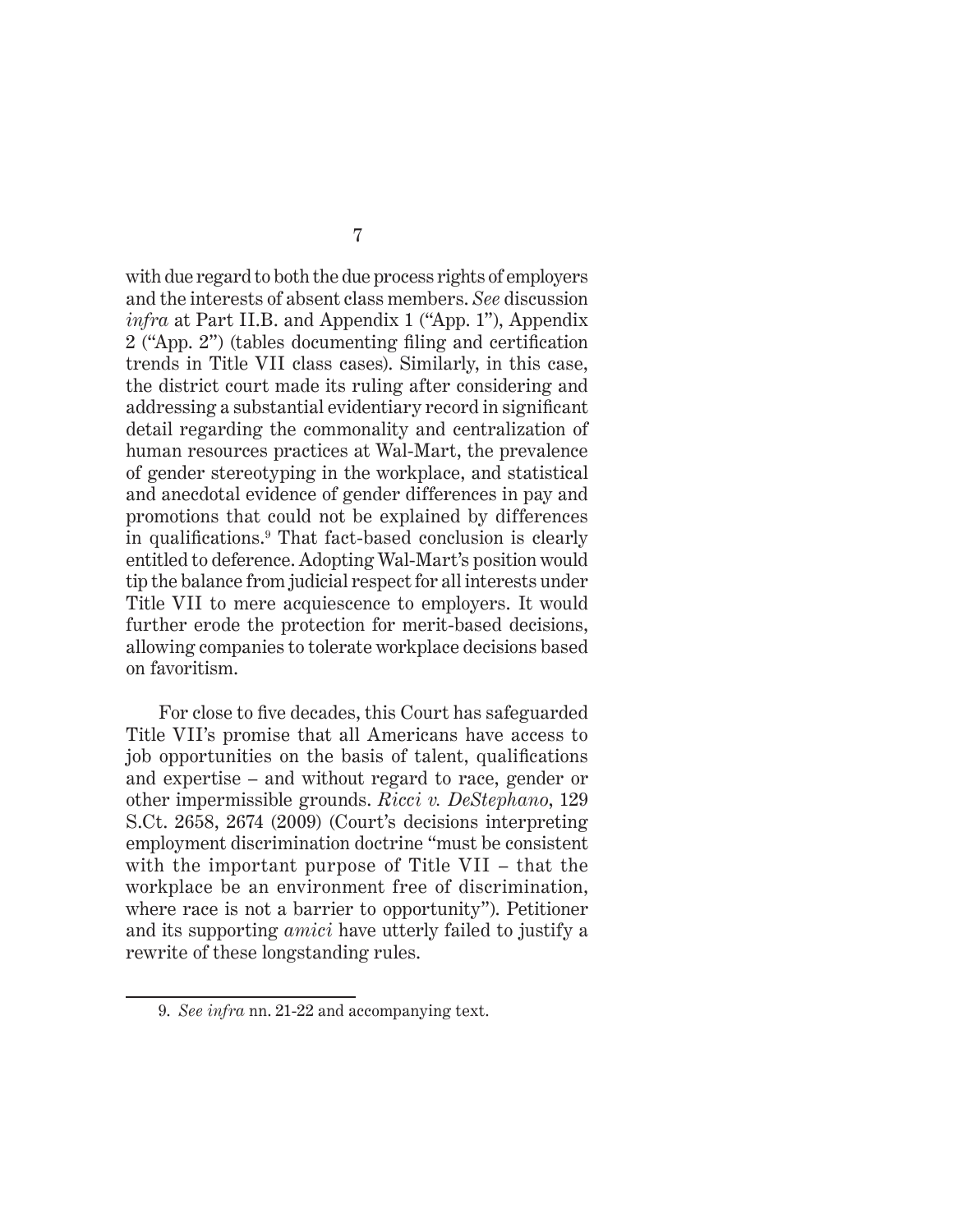#### **ARGUMENT**

#### **I. TITLE VII PERMITS CLASS REMEDIES FOR DISCRIMINATORY PRACTICES, REGARDLESS OF THE LEVEL OF INTENT OR OBJECTIVITY**

Title VII does not restrict discrimination claims to one particular set of practices or contexts. *See Lewis,* 130 S.Ct. at 2198 (no specific definition of unlawful employment practice). The statute operates to prohibit all discriminatory employment practices, whether intentional or unintentional, subjective or objective, or any combination of these characteristics. *Franks,* 424 U.S. at 763 ("Congress intended to prohibit all practices in whatever form which create inequality in employment opportunity due to discrimination."). *Accord Watson*, 487 U.S. at 989. Even an apparently nondiscriminatory practice may be illegal if it systematically limits equal employment opportunity for a protected class. *See Griggs v. Duke Power Co.*, 401 U.S. at 430. ("Under [Title VII], practices, procedures, or tests neutral on their face, and even neutral in terms of intent, cannot be maintained if they operate to 'freeze' the status quo of prior discriminatory employment practices.").

This Court has repeatedly concluded that Title VII prohibits discriminatory employment practices whether they are objective, subjective, or a mix of both. *See Watson*, 487 U.S. at 990 (Title VII protections extend to both subjective and objective employment practices); *Falcon*, 457 U.S. 147, 159 n.15 (1982) (noting that Title VII prohibits discriminatory practices, including subjective employment practices); *Hazelwood Sch. Dist. v. United States*, 433 U.S. 299, 302 (1977) (recognizing that highly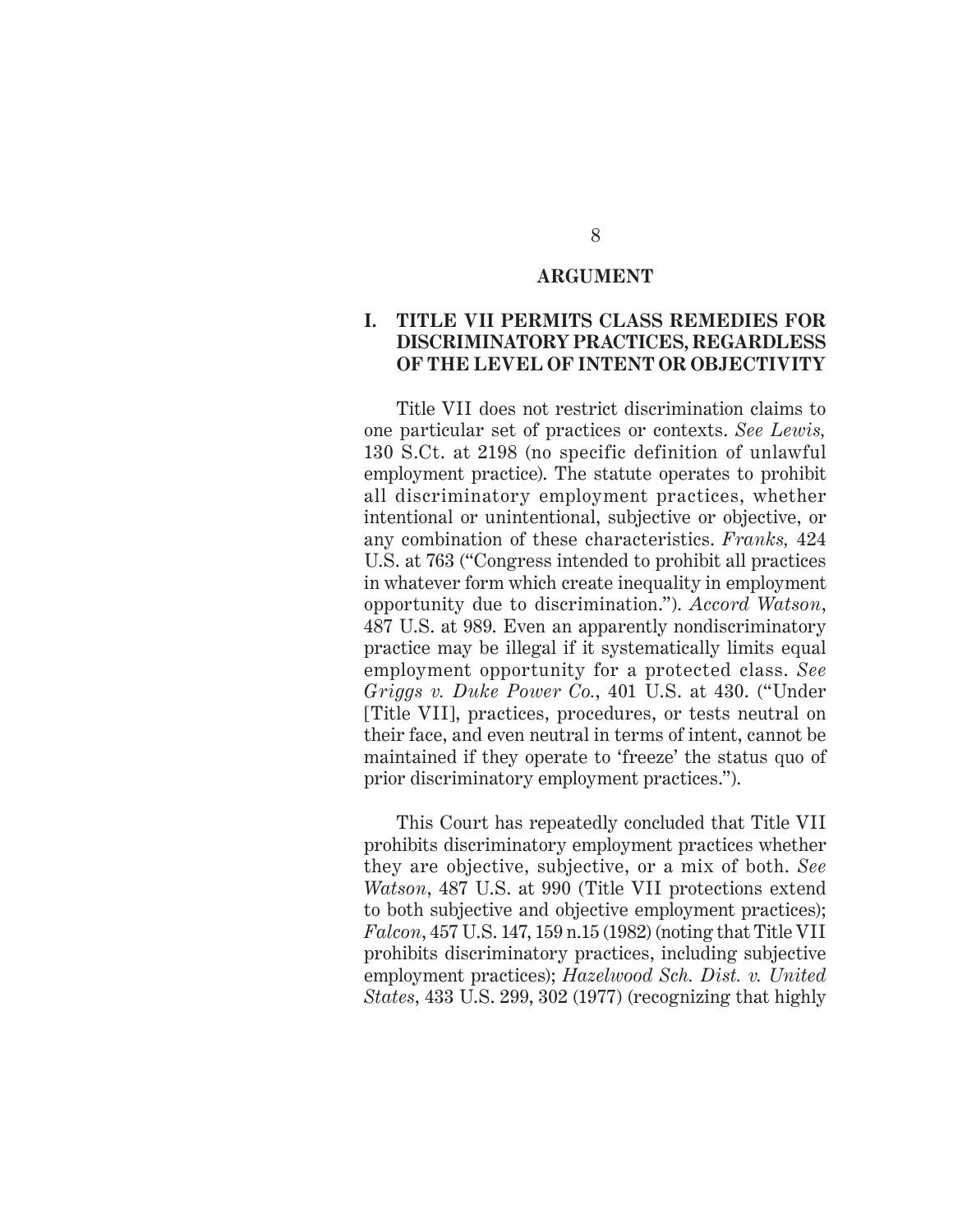subjective hiring process in which decisionmakers were told to consider "personality, disposition, appearance, poise, voice, articulation, and ability to deal with people," was conducive to subtle discrimination).

Federal courts and Congress have operationalized this broad coverage of all discriminatory practices in two doctrines applicable to systemic discrimination: disparate impact and pattern or practice (intentional systemic discrimination). These liability theories originated in milestone cases of this Court in the battle against racial segregation in the workplace. *See, e.g., Teamsters*, 431 U.S. 324; *Franks,* 424 U.S. 747; *Griggs*, 401 U.S. 424. Since then, the Court has applied these doctrines in cases involving sex discrimination, and to a range of contemporary employment practices involving little or no overt evidence of bias. *Lewis,* 130 S.Ct. 2191; *Ricci,* 129 S.Ct. 2658; *Watson*, 487 U.S. 977 ; *Dothard v. Rawlinson*, 433 U.S. 321 (1977). Over the years and up to the current day, federal courts have followed them in cases involving subjective practices like the ones raised here. *See, e.g., Brown v Nucor*, 576 F.3d 149, 153-157 (4th Cir. 2009); *McClain,* 519 F.3d at 272; *Staton v. Boeing*, 327 F.3d 938 (9th Cir. 2003); *Shipes v. Trinity Indus.,* 987 F.2d 311 (5th Cir. 1993); *Green v. USX Corp*., 843 F. 2d 1511 (3d Cir. 1988), *relevant portion reinstated by Green v. USX Corp.*, 896 F. 2d 801 (3d Cir. 1990); *Rossini v. Ogilvy & Mather*, 798 F.2d 590, 598-99 (2d Cir. 1986); *Cox v. Am. Cast Iron Pipe Co.*, 784 F.2d 1546 (11th Cir. 1984). Congress, in exercising its statutory authority, has approved of and expanded on these remedial frameworks. Civil Rights Act of 1991, Pub. L. No. 102-166, 105 Stat. 1071. These doctrines continue to address discriminatory employment practices however they manifest in the workplace.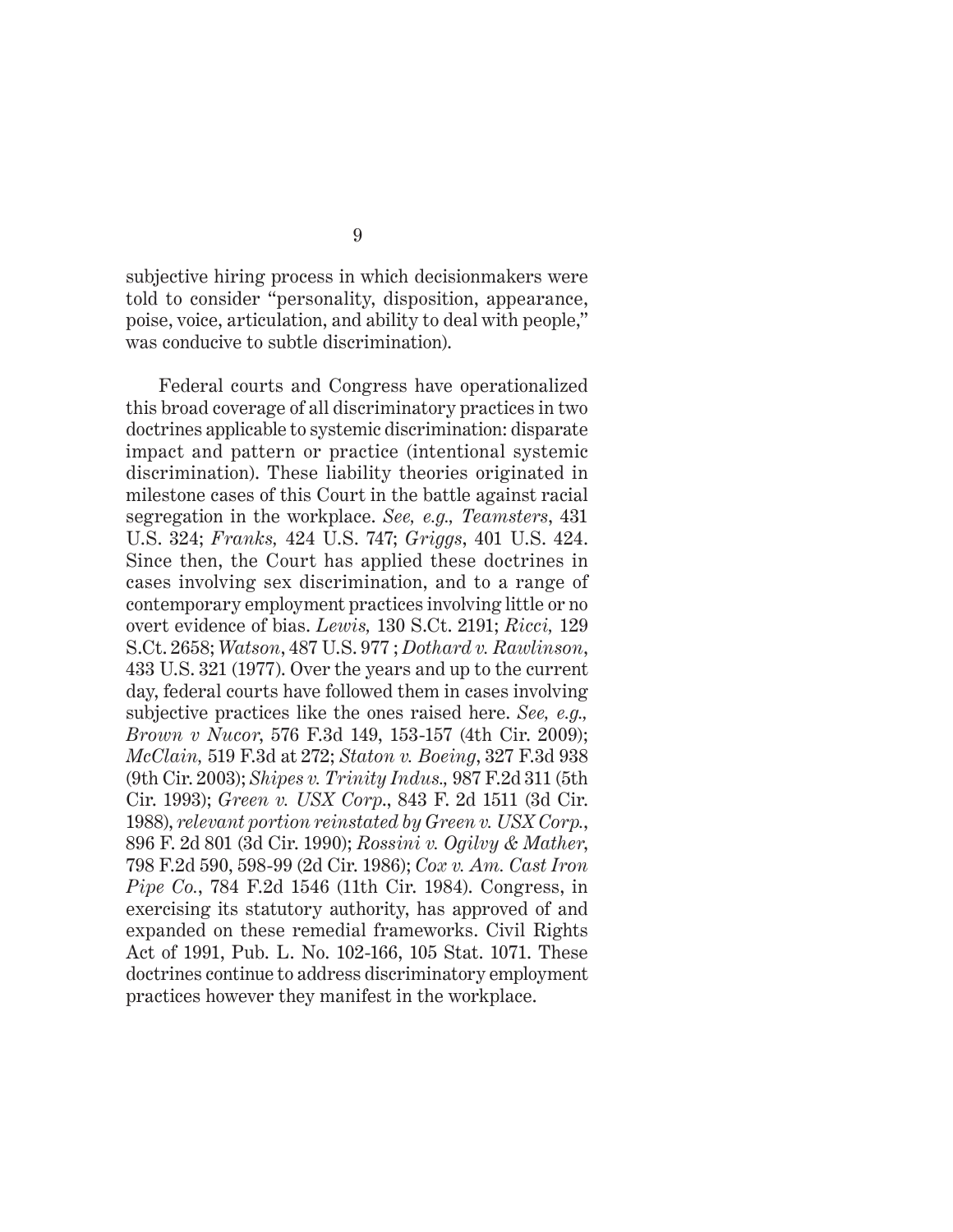Disparate impact theory permits plaintiffs to challenge discriminatory practices on behalf of a class without any proof of discriminatory intent. Liability turns on whether a statistically-determined disparate impact exists, and whether an employer may nonetheless justify that practice based on job- or business-specific criteria. *Lewis*, 130 S.Ct. at 2198; 42 U.S.C. § 2000e-2(k). Although the doctrine originated in the context of objective practices and criteria, such as degree requirements,<sup>10</sup> written employment tests,<sup>11</sup> or height and weight requirements,<sup>12</sup> it is not limited to objective practices. Indeed, this Court in *Watson* specifically held that the disparate impact doctrinal framework applies to subjective criteria. 487 U.S. at 990-91.

The subjective practices challenged in *Watson* are on all fours with the practices plaintiffs challenge on behalf of the proposed class. At issue in both cases is "whether *an employer's practice of committing promotion decisions to the subjective discretion of supervisory employees* has led to illegal discrimination." *Watson,* 487 U.S. at 982 (emphasis supplied). In *Watson,* the defendant "had not developed precise and formal criteria for evaluating candidates for the [relevant] positions," but "relied instead on the subjective judgment of supervisors." *Id.* 487 U.S. at 982. Further, the company declined to make centralized or coordinated promotion decisions, but delegated promotional authority to individual supervisors.

<sup>10.</sup> *Griggs,* 401 U.S. at 428-429.

<sup>11.</sup> *Id.*

<sup>12.</sup> *Dothard,* 433 U.S. at 332.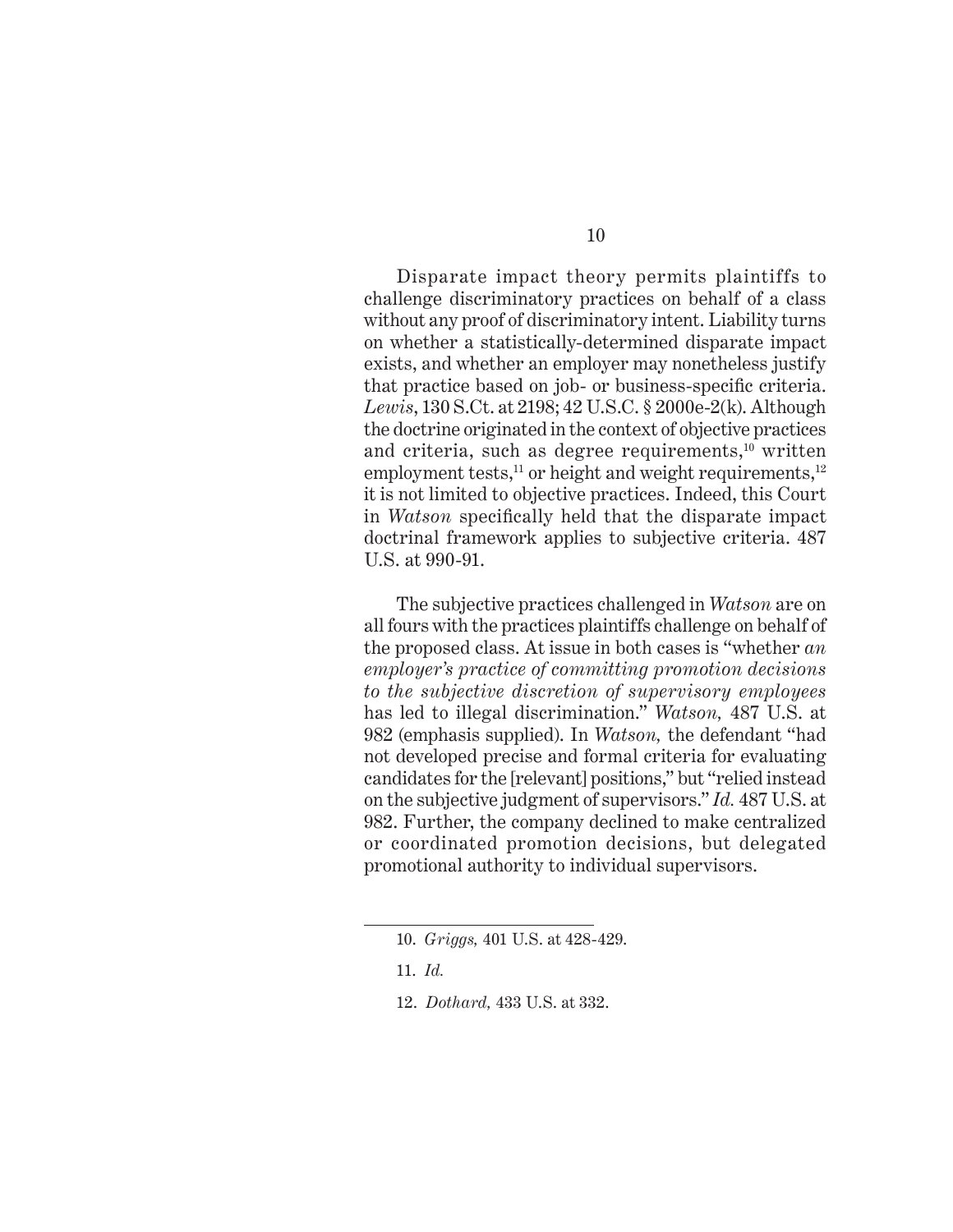Despite the fact that in operation this practice involved discrete individual interactions, its legality could be evaluated exactly the way a height or weight requirement, or a written test, would be – based on its overall impact on a protected class and the need for, or benefit of that practice to, the employer:

We are also persuaded that disparate impact analysis is in principle *no less applicable to subjective employment criteria* than to objective or standardized tests. In either case, a facially neutral practice, adopted without discriminatory intent, may have effects that are indistinguishable from intentionally discriminatory practices . . . If an employer's undisciplined system of subjective decisionmaking has precisely the same effects as a system pervaded by impermissible intentional discrimination, it is difficult to see why Title VII's proscription against discriminatory actions should not apply.

*Watson*, 487 U.S. at 990-91 (emphasis supplied). By proposing additional hurdles for class claims involving subjective practices, Petitioner and its *amici* are effectively asking the Court to reverse its holding in *Watson*.

*Watson* places subjective and objective practices on the same legal footing. 487 U.S. at 990. By its holding, the Court recognized that subjective or discretionary decisionmaking can be an identifiable and measurable discriminatory **practice**, rather than just a series of unique or random events. In a disparate impact claim, all members of a proposed class are challenging the effect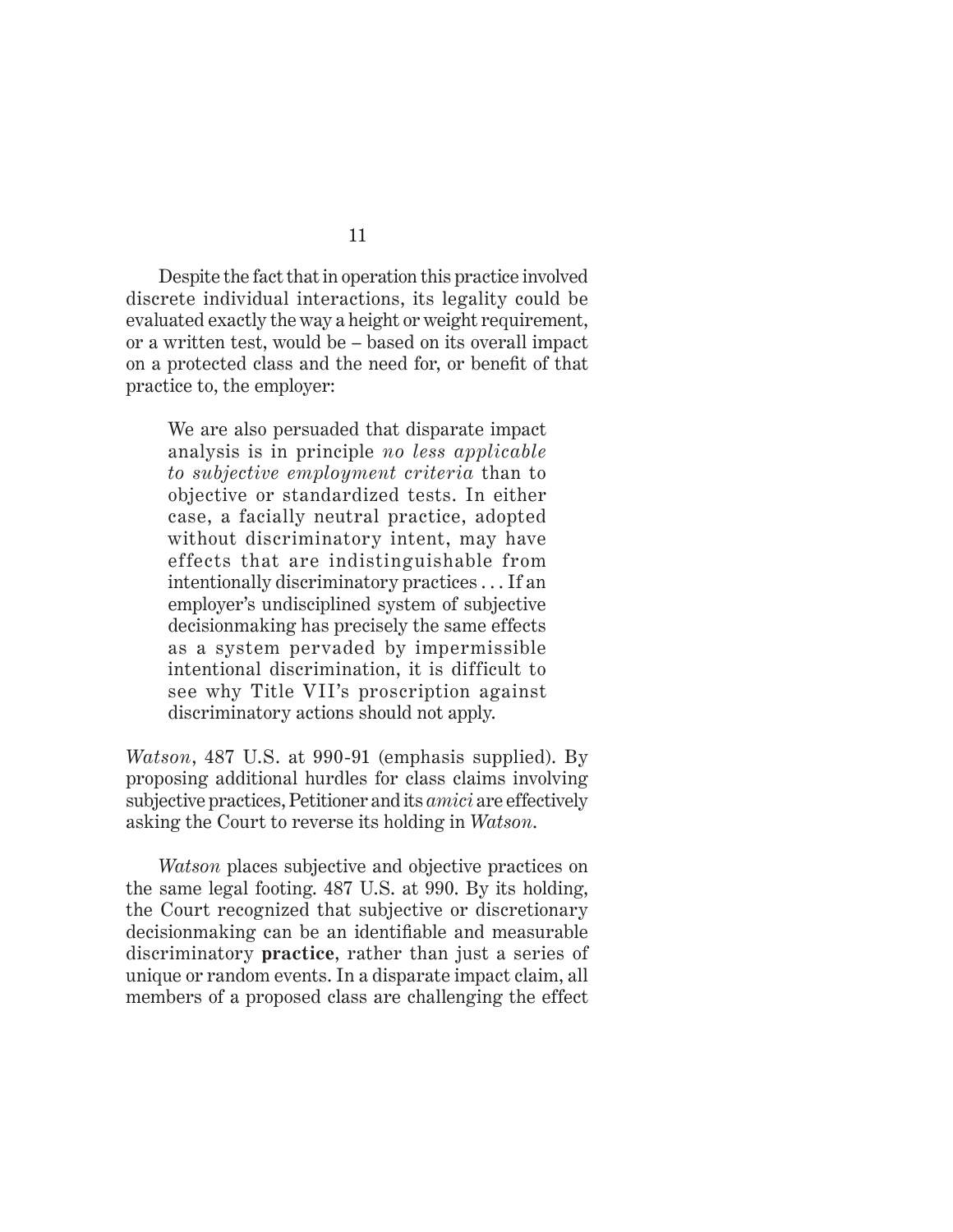of a common employment practice. Whether Wal-Mart's common pay and promotion practices systematically result in unequal opportunities for women employees is directly analogous to whether Duke Power Company's common practice of requiring high school diplomas resulted in unequal opportunities for African-American employees. *Griggs*, 401 U.S. at 431 ("What is required by Congress is the removal of artificial, arbitrary, and unnecessary barriers to employment when the barriers operate invidiously to discriminate on the basis of racial or other impermissible classification."). Following *Watson*, it is not the level of subjectivity, but the question of adverse impact, that matters.

Notably, a key issue before the Court in *Watson* was the extent to which traditional expert tools used to assess the disparate impact of objective criteria could apply in the context of personal discretion. The Court had before it the views of leading social science researchers who explained how statistical evidence, psychological assessment and validation tools were as relevant to understanding discrimination that operates through subjective decisionmaking as they were to written tests or objective criteria.13 Thus, the conclusion that Title VII applies to practices "based on the exercise of personal judgment or the application of inherently subjective criteria…," including "an employer's undisciplined system of subjective decisionmaking," 487 U.S. at 988, 990,

<sup>13.</sup> *See, e.g.,* Brief for American Psychological Association, *Amicus Curiae* supporting Petitioner, 1987 WL 881423 at 5 & n.7 (the "widely held view" that subjective practices are "less scientific, less quantifiable, less reliable, and less facially neutral than their objective counterparts" does not mean they cannot be systematically assessed. "It is not intrinsic in such devices to be unquantifiable.")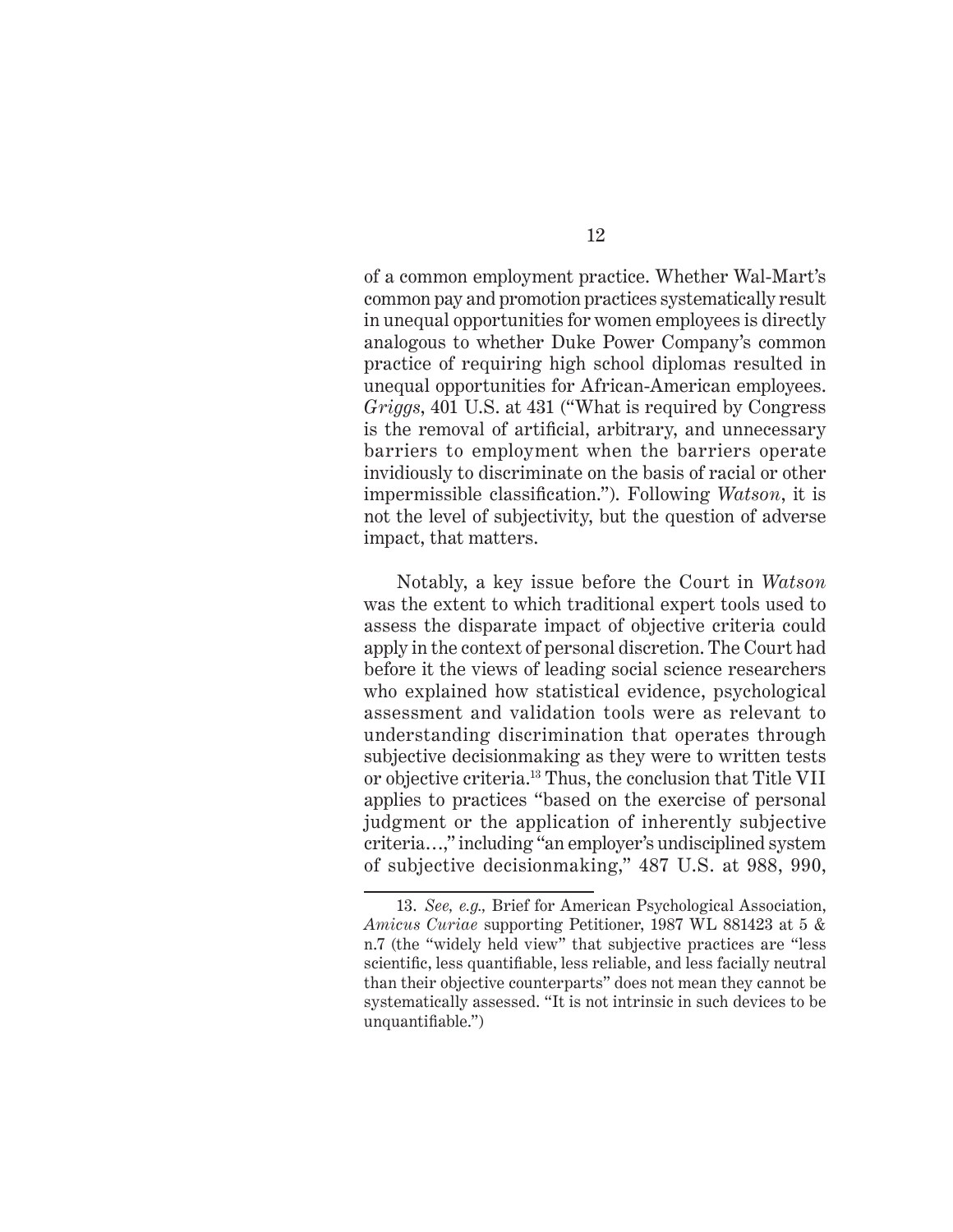envisioned using exactly the kind of aggregate statistical assessment and expert evidence before the District Court in this case.

Subjective or partially subjective practices are no less capable of resulting in consistent, measurable discriminatory effects, and thus, no less actionable on a classwide basis, than claims of discrimination emanating from objective practices. This is particularly the case in the modern workforce where the "problem of subconscious stereotypes and prejudices" continues to exist. *Watson*, 487 U.S. at 990. As in the case of Ann Hopkins, employers must evaluate employees based on qualifications and merit, not improper stereotypes. *Price Waterhouse*, 490 U.S. at 251. Indeed, the record here reveals significant evidence of sex stereotyping in the workplace, and empirical evidence of the potential for subjective practices to allow stereotypes to override merit for women at Wal-Mart. (Pet. App. at 193a-94a.)

However, Petitioner and its *amici* consistently argue that subjective practices should be treated *differently* from any other Rule 23 inquiry, and that special rules and proof requirements apply only to these class actions. *See, e.g.,* Pet'r. Br. 13, 21-23; Brief of *Amicus Curiae*  Pacific Legal Foundation ("PLF Br.") 15-16. The core of their argument is the one rejected in *Watson* – one that equates subjective with random or treats it as by definition solely individualized. 14 Disparate impact theory requires

<sup>14.</sup> *See, e.g.,* Pet'r. Br. 21 (where plaintiffs challenge discretionary decisions by managers it is the "antithesis" of a common policy); *id.* at 31-32 (PLF Br. at 2-3 (where company delegates hiring or promotion authority to managers by definition there is no common practice).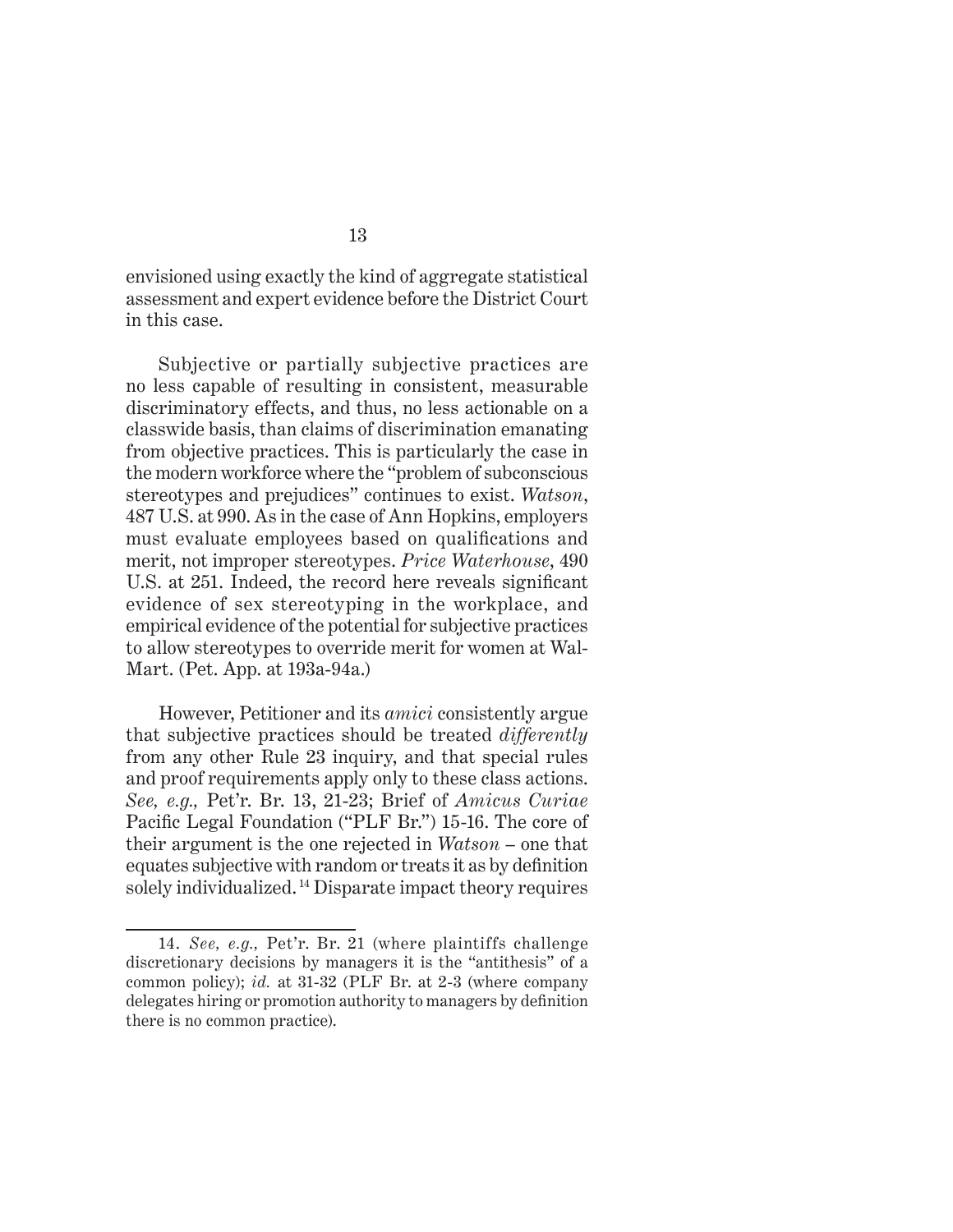conceiving of a system of delegated discretion, like that at issue in *Watson* and here, as a *system.* It tests the effect of the entire system on the class. It asks whether comprehensive defenses such as business necessity apply. To view subjective practices as inherently inconsistent with Rule 23's commonality requirement, or so much in tension that only an extremely high level of proof allows certification, is as wrong as viewing them as inherently inconsistent with disparate impact. As the Third Circuit explained in considering a related prong of Rule 23(a):

This contention rests in part upon the same rationale that USX asserts with regard to the applicability of disparate impact analysis to this case—that where subjective criteria are employed, it is necessary to evaluate each instance of discrimination independently. As we noted above, we find nothing in Title VII that requires that result. The argument is similarly unpersuasive in this context. It completely misperceives the typicality requirement of Rule 23.

#### *See Green,* 843 F.2d at 1533.

Following Petitioner's arguments to their logical extreme, and requiring a higher showing to certify cases involving subjective practices, creates an unacceptable end-run around *Watson* itself. It abrogates the Court's stated goal of avoiding loopholes in Title VII enforcement. *See Watson,* 487 U.S. at 989 ("Our decisions in *Griggs* and succeeding cases could largely be nullified" unless disparate impact applies to subjective practices). If claims involving objective criteria are easier to certify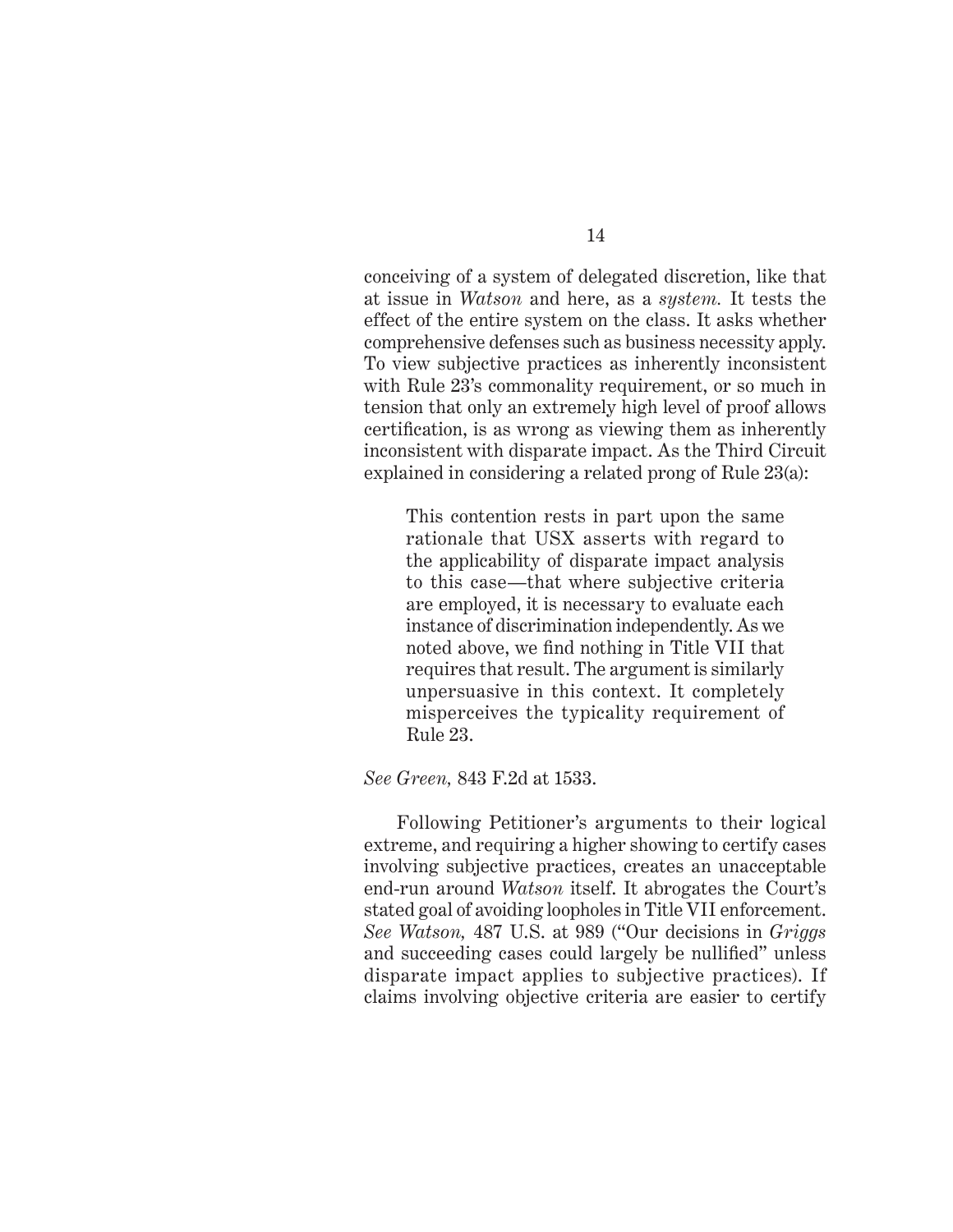than those involving subjective criteria, the likely result is that employers will move further away from objective measures of job performance, skills, or qualifications. That in turn will reduce employer incentives to adopt oversight mechanisms that lessen the risk that subjectivity will lead to bias. Certainly the argument that claims must be "entirely subjective" in order to be certified must fail: *Watson* treats objective, subjective, and mixed systems consistently as do virtually all the Courts of Appeal.15 This principle becomes even more significant given that Congress has now codified disparate impact theory formally into Title VII's statutory scheme. *Lewis*, 130 S.Ct. at  $2200$  ("By enacting  $\S 2000e-2(k)(1)(A)(i)$ , Congress allowed claims to be brought against an employer who uses a practice that causes disparate impact, whatever the employer's motives and whether or not he has employed the same practice in the past.").

Similarly, whether plaintiffs' evidence sufficiently demonstrates intent is a distinct inquiry from the issue of determining commonality. It is simply not plausible, as Petitioner and its *amici* contend, that Rule 23 requires "significant proof" of an intent to discriminate, or proof that subjective practices are a mere fig leaf for

<sup>15.</sup> *Watson*, 487 U.S. at 991. This principle has been followed in the First, Second, Third, Fourth, Fifth, Eight, and Eleventh Circuits which treat partially subjective, objective and entirely subjective practices identically for purposes of disparate impact theory. *Brown*, 576 F.3d at 157; *McClain,* 519 F. 3d at 272; *Caridad v. Metro North Commuter R.R.*, 191 F.3d 283, 291-93 (2d Cir. 1999); *Bergel v. Metropolitan Waste Control Commission*, 873 F.2d 1166, 1167-69 (8th Cir. 1989); *Green*, 843 F. 2d at 1525; *Griffi n v. Carlin*, 755 F.2d 1516, 1525 (11th Cir. 1985); *Robinson v. Polaroid Corp.*, 732 F.2d 1010, 1015 (1st Cir. 1984).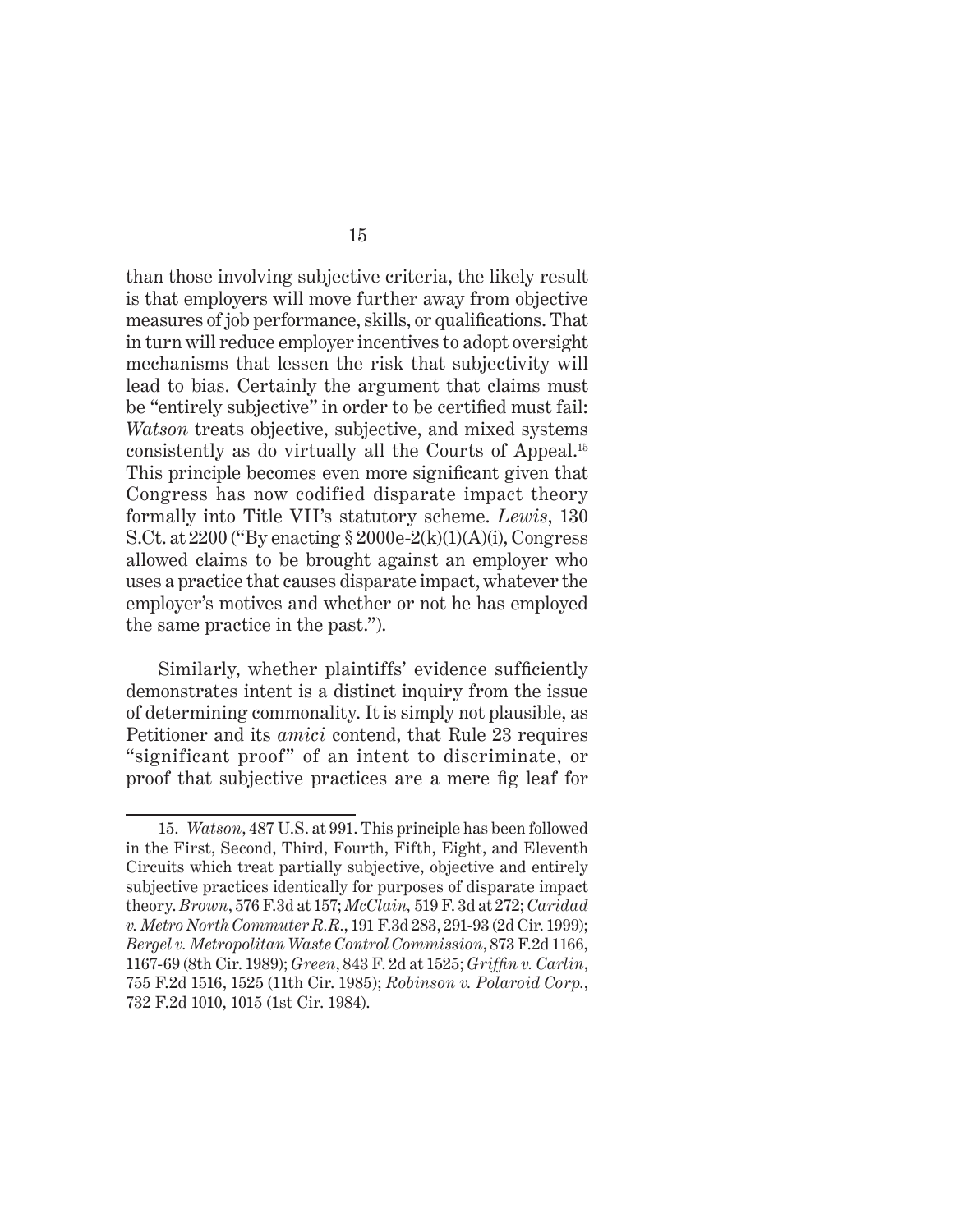intentional discrimination, or evidence that virtually all class members had been discriminated against, in order to satisfy the threshold procedural question of class certification.<sup>16</sup> First, because Title VII forbids both facially neutral and intentionally discriminatory practices, plaintiffs could bring and win their case on the merits without ever proving an intent to discriminate at all. (Indeed, many of the briefs seeking reversal are written as if disparate impact theory never existed, or the *Watson* decision applying it to subjective practices on equal footing with objective practices, never happened.) Second, some of the scenarios provided in the briefs of Petitioner and its *amici* go beyond what is likely required to sustain a pattern or practice claim on the merits. 17 It is hard to imagine how a threshold question like class certification could be limited to certain sets of facts to the exclusion of all others.

17. For example, in *Teamsters* itself, the proof of a discriminatory pattern or practice was based on statistical and anecdotal evidence, not on the theory that an employer adopted certain practices in order to freely discriminate without sanction. *See generally Teamsters*, 431 U.S. 324.

<sup>16.</sup> *See, e.g.*, Pet'r. Br. at 19-22 (*Falcon* requires "significant proof" at R.23 stage); PLF Br. at 15-16 (proposing to limit subjective practices claims to the single scenario where plaintiff has proof of employer who wants to avoid a litigation "paper trail" and deliberately adopts subjective practices as a subterfuge allowing it to hire only white males); Brief of *Amici Curiae* Altria Group, *et al.* ("Altria Br.") at 6 ("the general policy that unites the claims must itself be one 'of discrimination'—for example, a policy that is discriminatory on its face, or a policy adopted for the purpose of enabling discrimination."); Brief of *Amicus Curiae* Costco Wholesale Corp. ("Costco Br.") at 5; Brief of *Amicus Curiae*  Retail Litigation Center ("Retail Lit. Ctr. Br.") at 3, 7-10.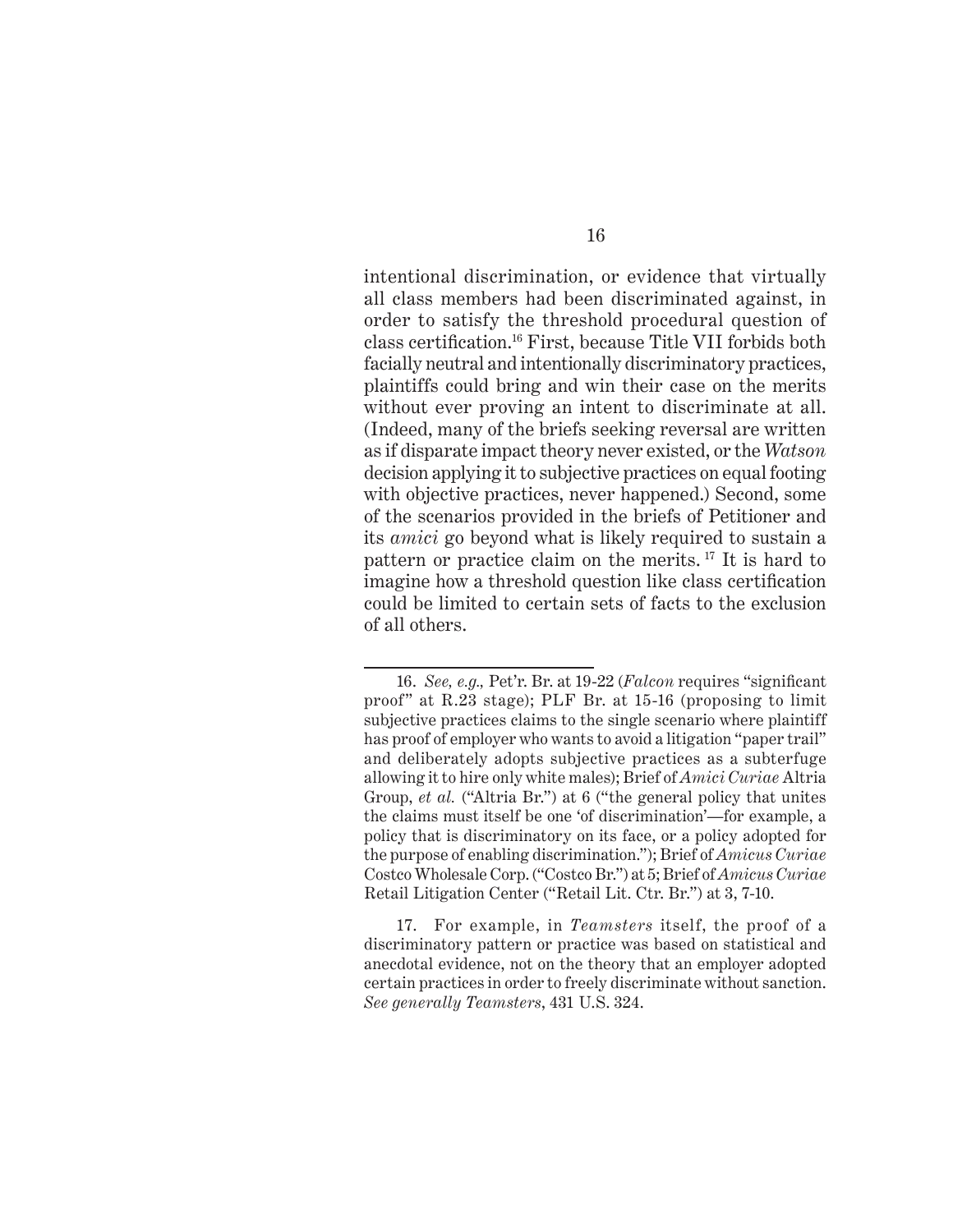It may certainly be the case that ultimate recovery for the class requires strong evidence of intentional discrimination, but the decision regarding certification should only consider whether plaintiffs have raised a legitimate question as to the existence of a pattern or practice of discrimination. The pattern or practice framework is fully applicable to cases involving subjective practices. The misuse of discretionary or unstructured procedures to limit opportunities available to particular classes of employees can give rise to a workplace broadly permeated by discrimination. For example, in *Teamsters* itself, it was alleged that

[n]umerous qualified black and Spanishsurnamed American applicants who sought line driving jobs at the company over the years, either had their requests ignored, were given false or misleading information about requirements, opportunities, and application procedures, or were not considered and hired on the same basis that whites were considered and hired.

*Teamsters,* 431 U.S. at 338. *See also, e.g., Cox,* 784 F.2d at 1551-52 (word of mouth hiring led to pattern or practice of sex-based discrimination in promotions); *Rossini,* 798 F.2d at 599 (class could pursue pattern or practice claims where employer's subjective promotions practices discriminated against women). Plaintiffs must provide sufficient evidence to satisfy a court that a legitimate question as to intentional discrimination exists; they will be able to show more than a discriminatory effect, and; this question is common to the class.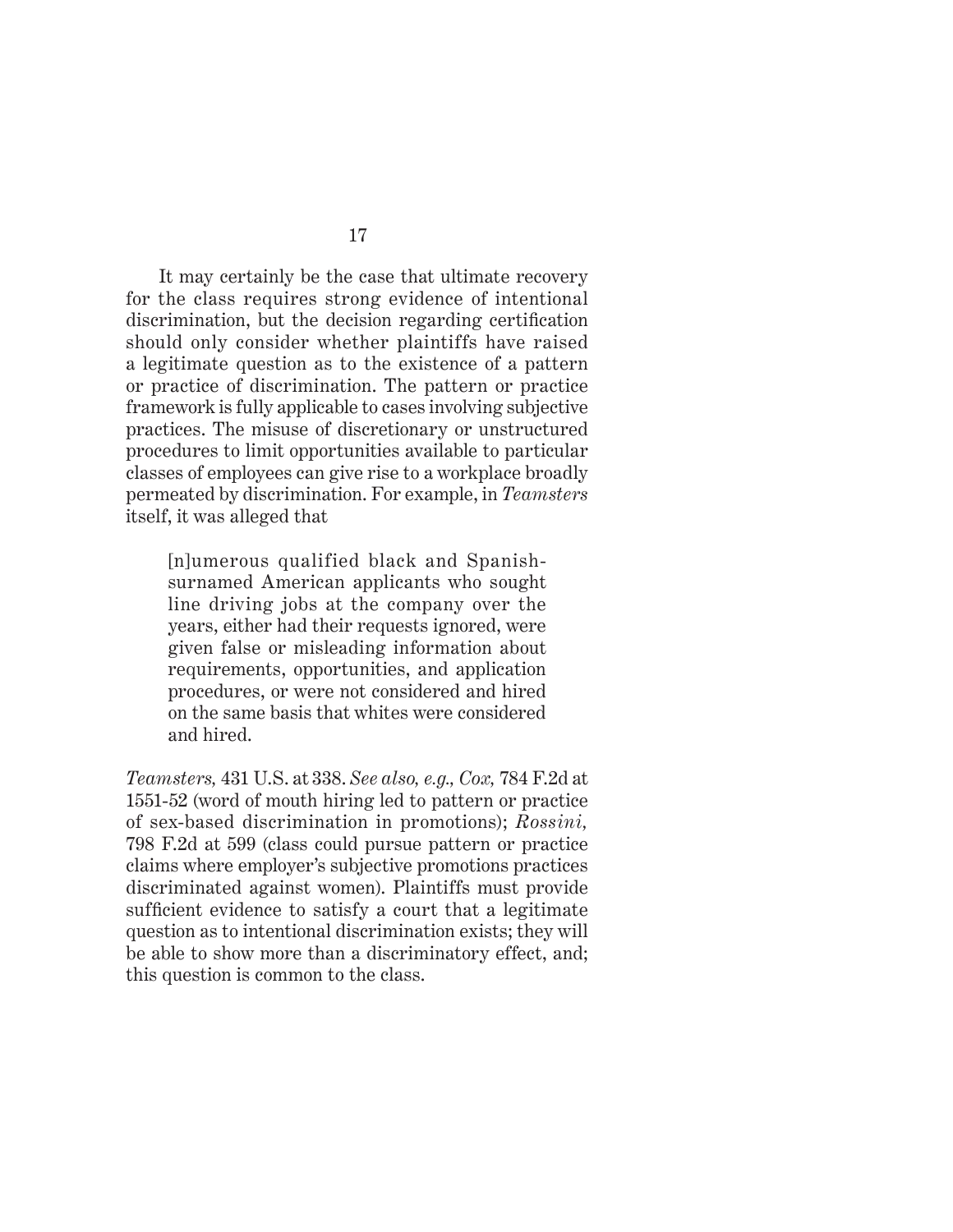In a comparable case involving objective practices, all of these objections to certification would clearly fail. Suppose that instead of giving store managers undisciplined discretionary authority to set pay rates, Wal-Mart determined salaries based solely on level of education. And suppose that aggregate statistical evidence showed this policy systematically resulted in women being paid less than otherwise comparable men. Even under Petitioner's view of the law, plaintiffs could move to certify a class, present their evidence of impact, and require Wal-Mart to justify its policy. Plaintiffs clearly do so regardless of whether measurable statistical disparities existed at each individual store, or whether women were merely somewhat disfavored versus completely shut out of higher paid opportunities, or whether Wal-Mart chose that criteria deliberately in order to exclude women. Because under Title VII, there is "in principle" no distinction between these two systems, *Watson,* 487 U.S. at 990, under Rule 23 there should not be either.<sup>18</sup>

Certifying a class in a case challenging subjective decisionmaking requires satisfying Rule 23—nothing more and nothing less. The requirements of Rule 23(a) are the same for subjective or objective practices. Rule 23(a) requires plaintiffs, to establish, *inter alia*, that there are questions of law or fact common to the class. Title VII requires the federal enforcement power to apply consistently across all employment practices. And

<sup>18.</sup> Such a distinction would also be flatly inconsistent with Congress' decision in 1991 to expand available remedies in all cases – class and individual – without distinction. Congress took this step despite the decline of extreme workplace race and gender segregation and the decline of explicit racism and sexism in society between 1964 and 1991.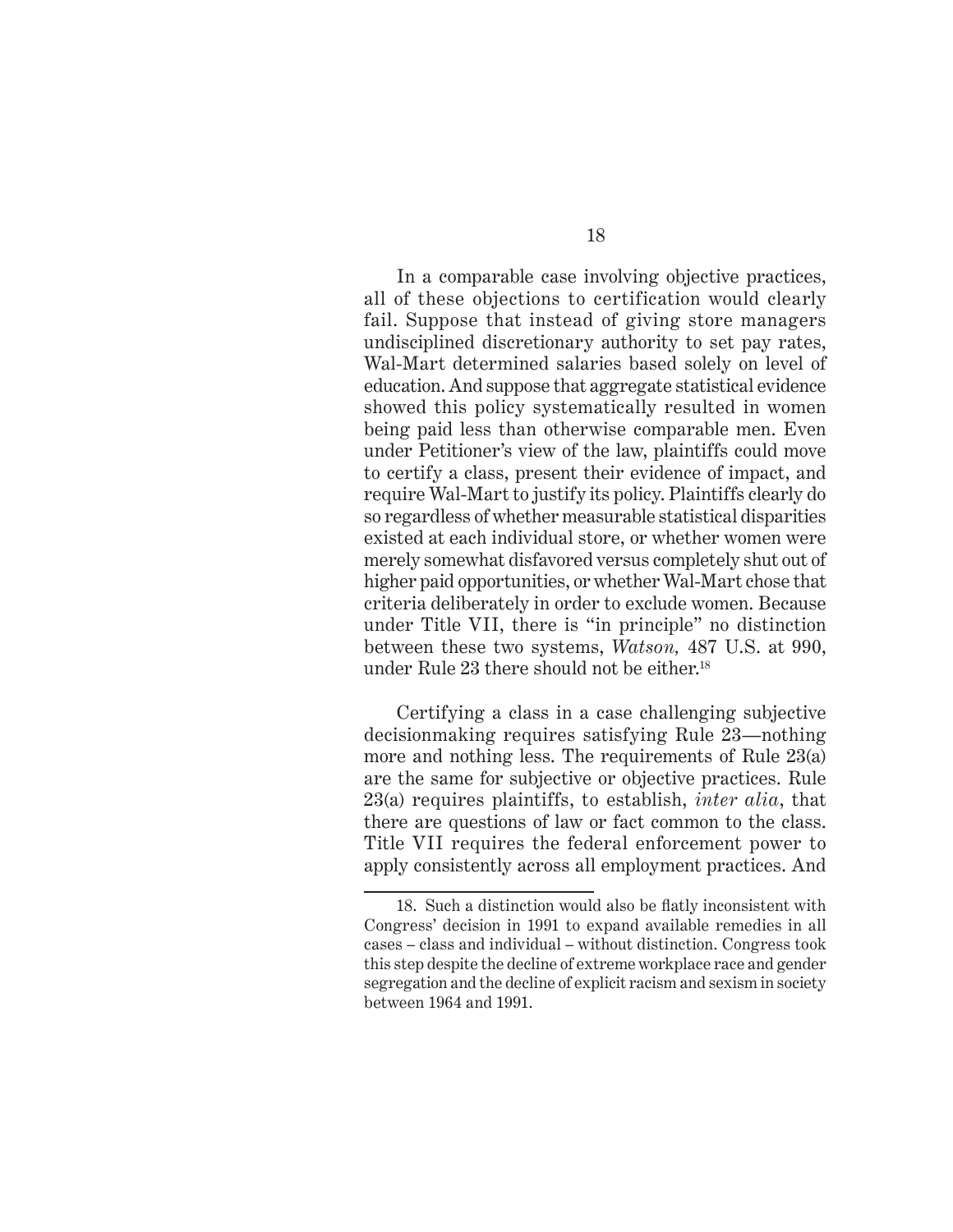so we must turn from the relationship between Title VII and Rule 23, to the specifics of how to establish Rule 23 requirements in subjective practices cases and all other cases.

### **II. FEDERAL COURTS FOLLOWING** *FALCON*  **ARE ALREADY REQUIRING PLAINTIFFS TO PROVIDE APPROPRIATE EVIDENCE of COMMONALITY IN CASES INVOLVING SUBJECTIVE PRACTICES**

The district court's class certification ruling in this case rests on the application of widely accepted legal principles and an ample supporting factual record. Federal courts regularly certify similar classes in cases challenging subjective employment practices as discriminatory, and regularly decline to certify such cases, after a careful review of the specific claims at issue and the evidence as to the elements of Rule 23 presented by the plaintiffs and defendant. Where there is evidence permitting an inference that a common policy of subjective decisionmaking has resulted in class-wide harm, commonality is satisfied. Under this approach, federal courts typically consider less than 100 Title VII class action cases each year, and certify only a handful of them. Following *Falcon*'s "rigorous analysis" evidentiary requirements, district courts have exercised their gatekeeping role to deny class certification in the majority of contested cases.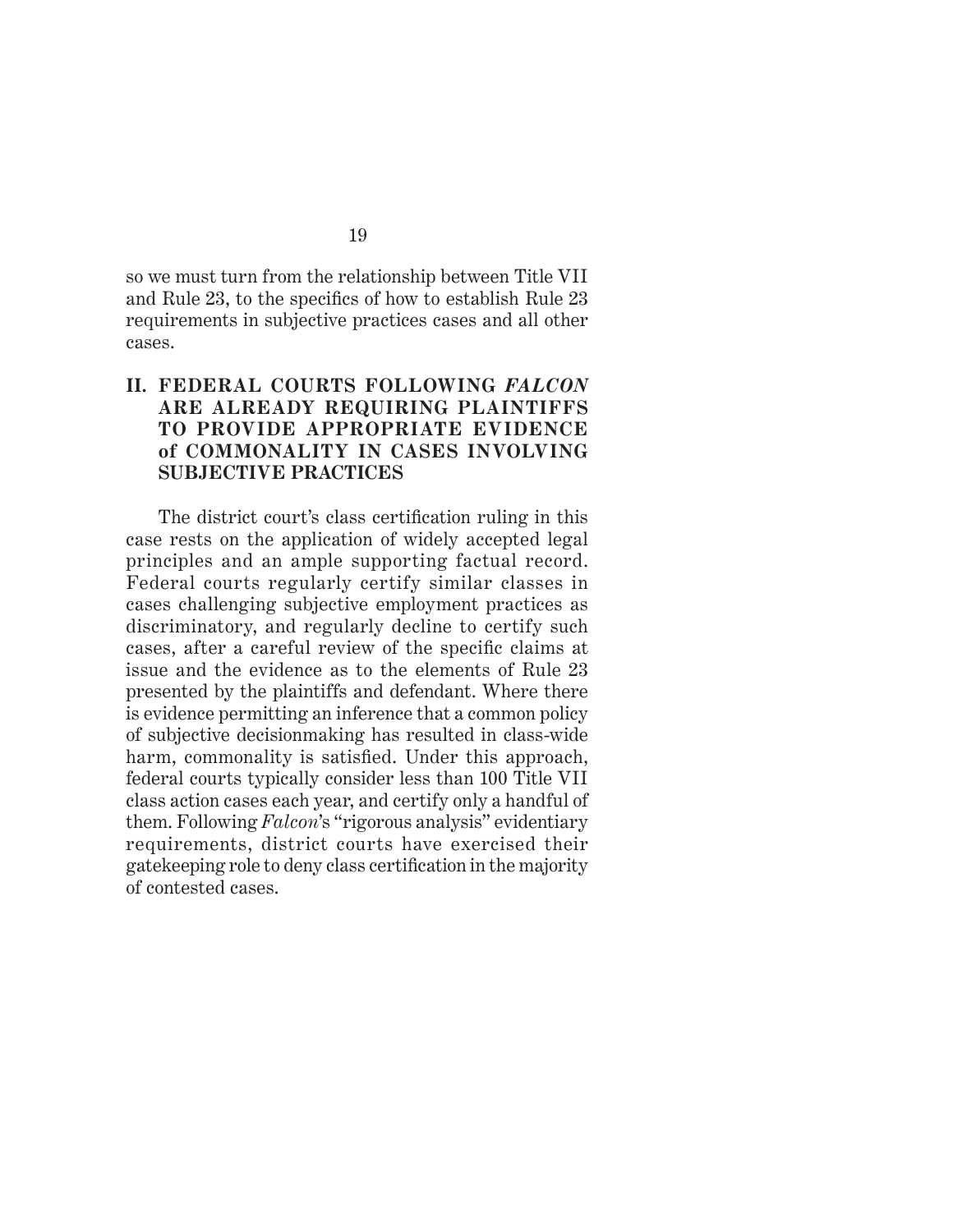### **A. The Court Below Employed an Appropriate and Rigorous Factual Analysis Consistent with this Court's Ruling in** *Falcon***, and the Practice of Other Courts of Appeal, to Determine Whether Plaintiffs Satisfied Rule 23(a)**

In applying Rule 23(a) to class claims under Title VII, circuit courts generally require evidence of a common policy or practice, supported by statistical or other evidence, following this Court's ruling in *Falcon,* 457 U.S. 147 (1982). As this Court held, trial courts must apply a "rigorous analysis" to each element of Rule 23 when considering whether to certify a class. A rigorous analysis may require courts to "probe behind the pleadings" to evaluate the factual and legal issues of the cause of action, in order to determine whether the putative class is in actual conformance with the requirements of Rule 23(a).19 *Falcon*, 457 U.S. at 160. This framework, established by this Court nearly three decades ago, was followed by the Ninth Circuit, and guided the trial court in reaching its class certification decision. Both the district court and the Ninth Circuit allowed only a putative class meeting the specific requirements of Rule 23 and demonstrating a reasonable inference of discrimination on the merits to be certified.

Similarly, consistent with the "rigorous analysis" required under *Falcon,* the circuits, in applying Rule

<sup>19.</sup> Courts make this analysis without regard to whether it overlaps with the merits inquiry, and the analysis often involves the examination of extensive evidence and tests factual and legal theories. *E.g.*, *Brown v. Am. Honda (In re New Motor Vehicles Canadian Export Antitrust Litig.)* 522 F.3d 6, 25-26 (1st Cir. 2008); *Miles v. Merrill lynch & Co. (In re Initial Pub. Offerings Securities Litigation)* ("*IPO*"), 471 F.3d 24, 41 (2d Cir. 2006).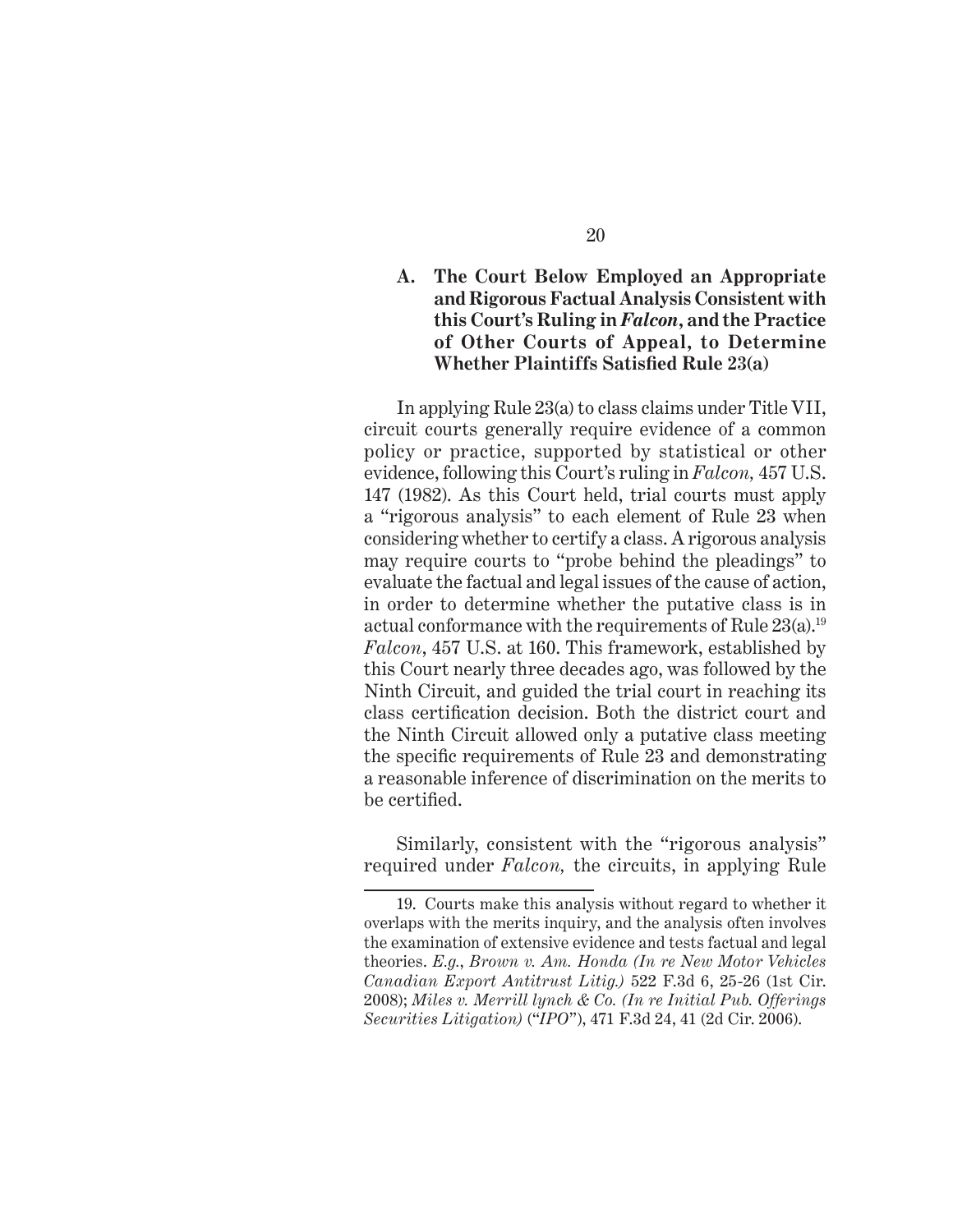23(a) to claims involving subjective practices, typically test evidence in support of class certification against two key elements:

- (1) Whether the defendant has a common employment policy or practice permitting subjective or discretionary decisionmaking that applies in generally the same manner to the class;
- (2) Whether the plaintiffs have proffered competent, admissible statistical and/or other evidence at the class certification phase that can support a reasonable inference of discrimination against the class.

*Brown*, 576 F.3d at 157; *McClain,* 519 F. 3d at 272; *Staton,* 327 F.2d at 954; *Caridad v. Metro North Commuter R.R.*, 191 F.3d 283, 291-93 (2d Cir. 1999); *Rossini*, 798 F.2d at 598-99; *cf. Green*, 843 F. 2d at 1533.20

These elements allow a court to be satisfied both that a legitimate question of law or fact exists as to defendant's discriminatory conduct, and that this question is "common to the class" as Rule 23(a) requires. Requiring plaintiffs to proffer competent, admissible evidence that can support an inference of classwide discrimination raises the question -- beyond mere pleading or allegations.

<sup>20.</sup> Courts have treated the failure on one or both of these elements as fatal to a plaintiff's certification motion. *See, e.g.*, *Cooper v. Southern Co.,* 390 F.3d 695 (11th Cir. 2004) (policies differed by unit); *Garcia v. Johanns,* 444 F.3d 625 (D.C. Cir. 2006) (plaintiff offered simplistic statistics without major variables).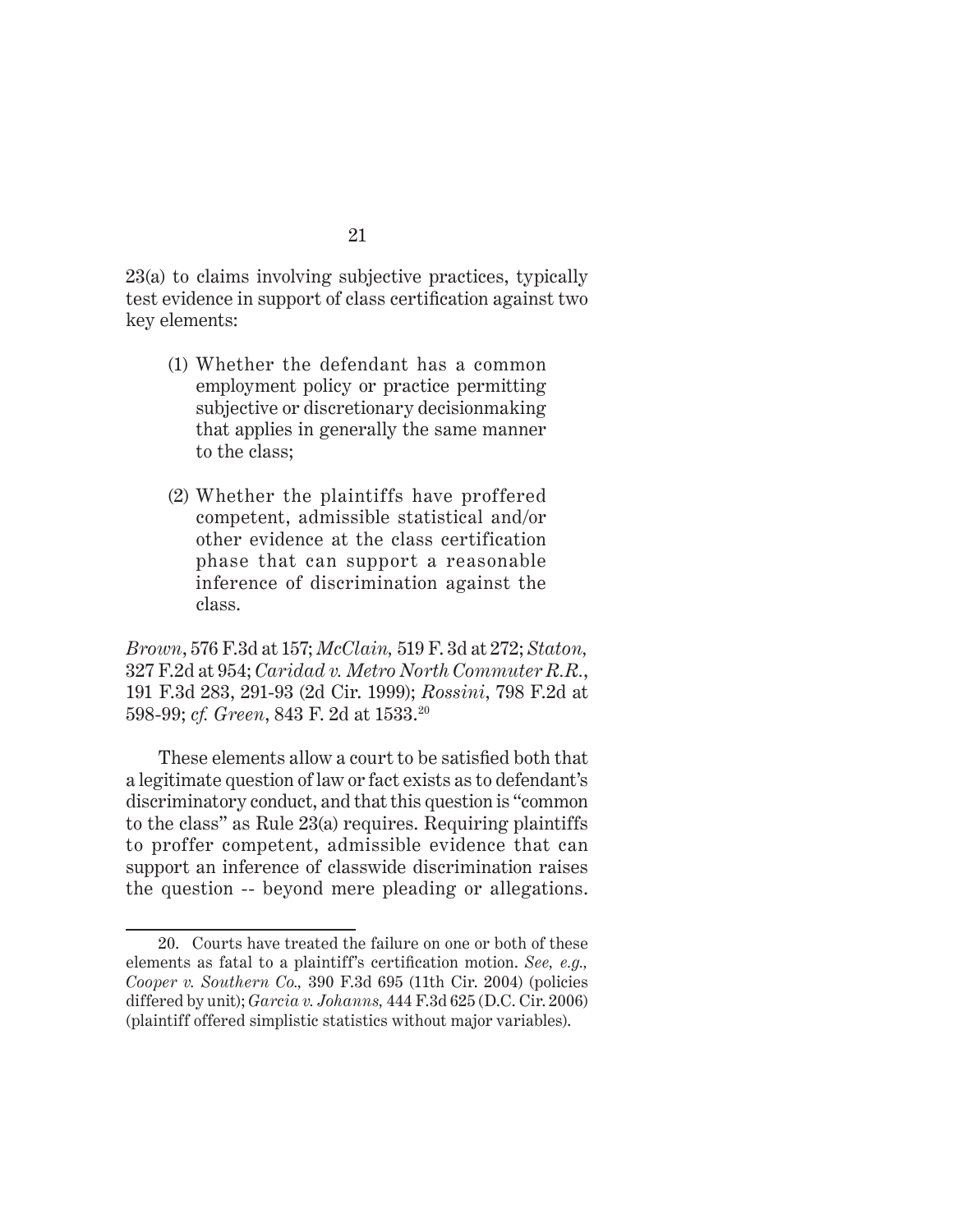*Cf. Griffin v. Duggar*, 823 F.2d 1476, 1489 (11th Cir. 1987)("Falcon requires more than mere allegations and an intent to rely on statistics as proof.") Courts must further consider evidence that the question being raised is likely to be one that is common to the class, such as the company's practice, structure, organization, knowledge, or culture. This was the approach of the District Judge here. In addition to statistical and anecdotal evidence of discrimination, Plaintiffs presented evidence of common employment policies and practices governing pay and promotions that allowed subjective and/or discretionary decision-making to apply to the class in the same manner.<sup>21</sup> This was bolstered by a detailed proffer of statistical evidence supporting a reasonable inference of discrimination against the class through the use of such common employment practices.<sup>22</sup> The district court

22. Plaintiffs' preferred expert, statistician Dr. Drogin, concluded that there were statistically significant gender-based disparities in compensation and promotions across all Wal-Mart regions. (Pet. App. 196a, 200a.) Dr. Drogin's regression analysis showed that Wal-Mart's women employees were paid 5-15% less than their male counterparts. (Pet. App. 200a.) He further concluded that women took longer to enter into management positions and that the percentage of women in management declined the higher the ranks. (Pet. App. 198a-99a.)

<sup>21.</sup> Plaintiffs submitted extensive evidence of Wal-Mart's common personnel structure across all stores (Pet. App. 173a-175a); uniform pay structure for all hourly employees and common compensation policies for salaried in-store management, including the broad range of discretion built into the compensation structure for each position (Pet. App. 176a-180a); lack of guidelines for District and Regional Managers making promotion decisions and the lack of monitoring of these promotion decisions (Pet. App. 180a-182a), and; Defendant's general practice of not posting promotion opportunities (Pet. App. 182a-183a.)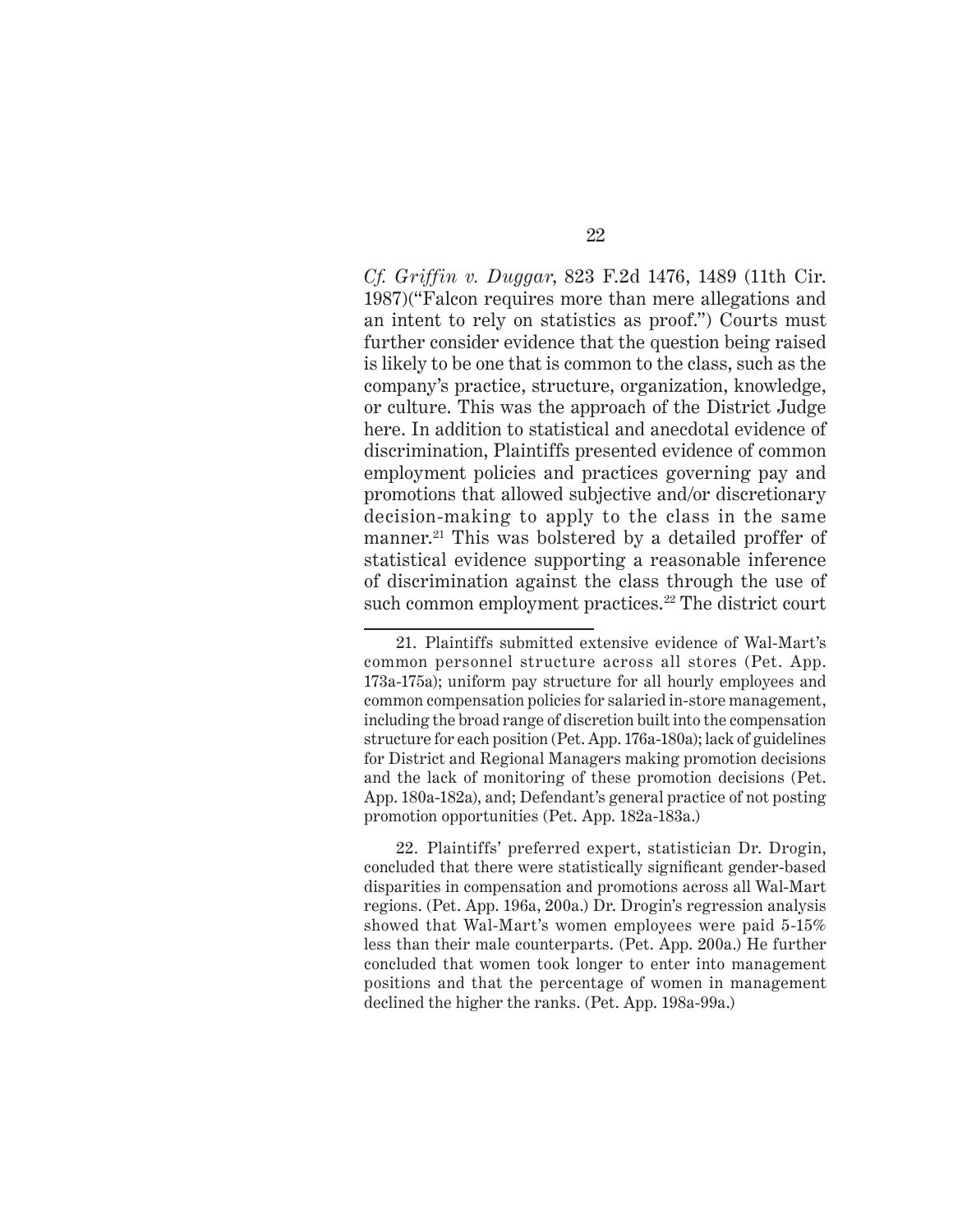considered this evidence and concluded that plaintiffs satisfied Rule 23, applying these settled legal rules to reach a fact-based conclusion entitled to deference.

Nevertheless Wal-Mart and its *amici* propose this Court go beyond the existing requirement that plaintiffs prove they satisfy Rule 23. They argue for adoption of a novel heightened standard for class claims involving subjective practices only, wrongly claiming it is mandated by *Falcon,* 457 U.S. at 159 n.15. Petitioner claims Plaintiffs *must* show "significant proof that an employer operated under a general policy of discrimination' that was implemented through 'entirely subjective decisionmaking processes' in a manner that affected all class members." (Pet'r. Br. 19.)23 However, *Falcon* itself requires neither "significant proof" nor does it hold that the challenged practice be "entirely subjective." More importantly, their proposed standard conflicts with established Title VII law and violates any reasonable conception of a separation between class and merits proof.

In *Falcon*, this Court reversed and remanded the certification of a class consisting of Mexican-American applicants for employment, and also employees who had been turned down for promotion where the named plaintiff had been hired and promoted. 457 U.S. at 150- 51. The Court, in looking beyond the pleadings, found that the trial court did not conduct a rigorous analysis to

<sup>23.</sup> *See also, e.g.,* Altria Br. at 4 (claiming *Falcon* holds that discrimination claims involving subjective practices "may not proceed as a class action absent 'significant proof' of a 'general policy of discrimination'.); Retail Lit. Ctr. Br. at 3, 7-10 (*Falcon* only allows certifying classes where practices are "entirely subjective").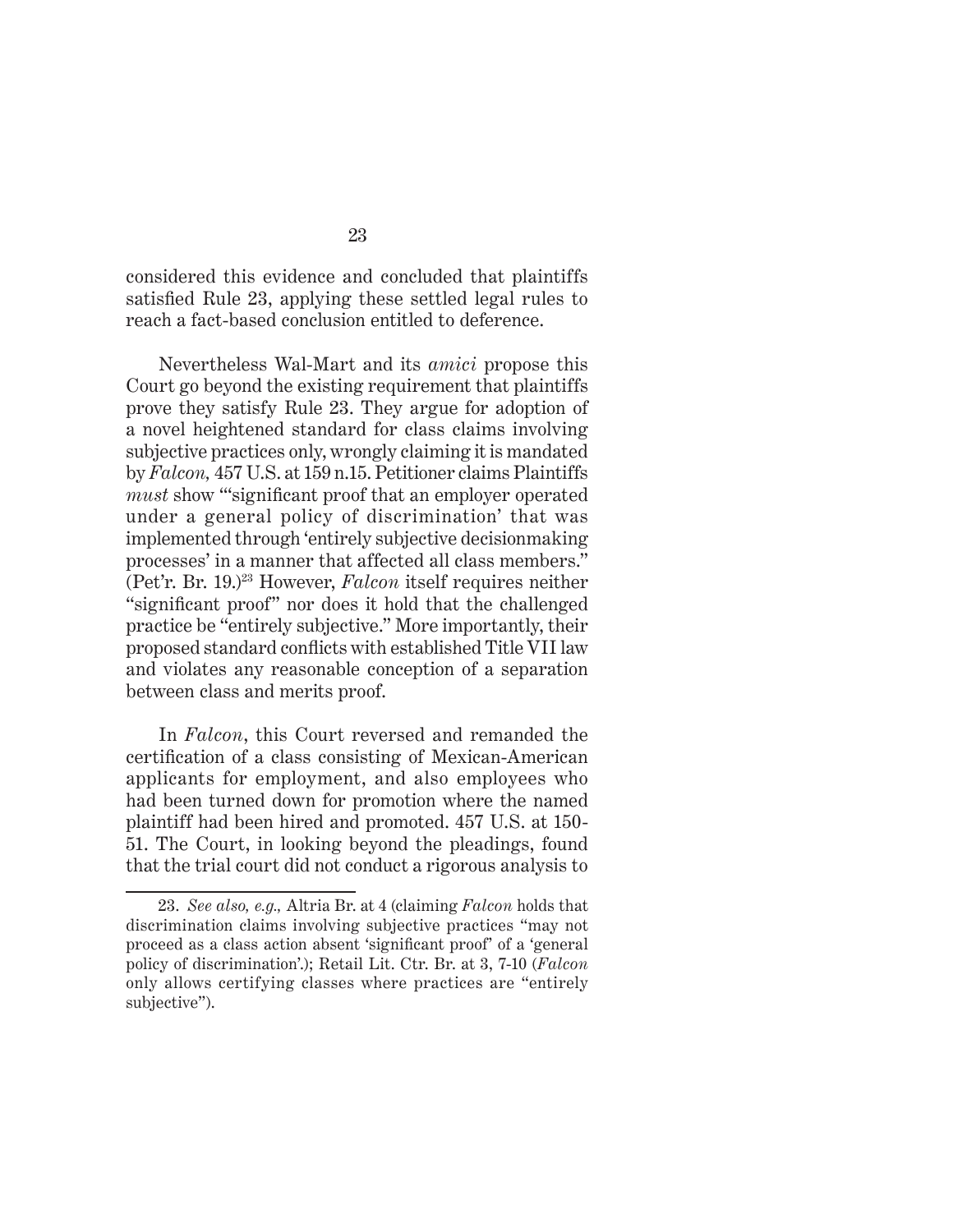determine whether the named plaintiff's allegations of discrimination in the denial of a promotion were sufficient to support an across-the-board claim of discrimination against Mexican-American applicants that were not hired and employees not promoted. *Falcon*, 457 U.S. at 158-59. In the particular footnote number 15 that Wal-Mart uses to argue for limited class remedies, the Court actually goes on to make clear the contexts where even acrossthe-board classes could be viable. As this Court noted, carefully setting limits on the *Falcon* holding itself:

[s]ignificant proof that an employer operated under a general policy of discrimination conceivably could justify a class of both applicants and employees if the discrimination manifested itself in hiring and promotion practices in the same general fashion, *such as* through entirely subjective decisionmaking processes.

*Falcon*, 457 U.S. at 159 n.15. (emphasis supplied). The use of the prepositional phrase "such as" requires the conclusion that "entirely subjective" is merely a demonstrative example. *Accord Staton*, 327 F.3d at 955; *Griffin*, 823 F.3d at 1490. Moreover, the footnote simply suggests that "significant proof" could be used to "justify a class of both applicants and employees" – hardly a mandate regarding the level of proof applying to a narrower class such as the one in this case. Moving from examining a single footnote describing the exception to the text of the opinion which lays out the rule reveals the weakness of Petitioner's interpretation.

The claim that a different and higher requirement of "significant proof" applies only to certifying cases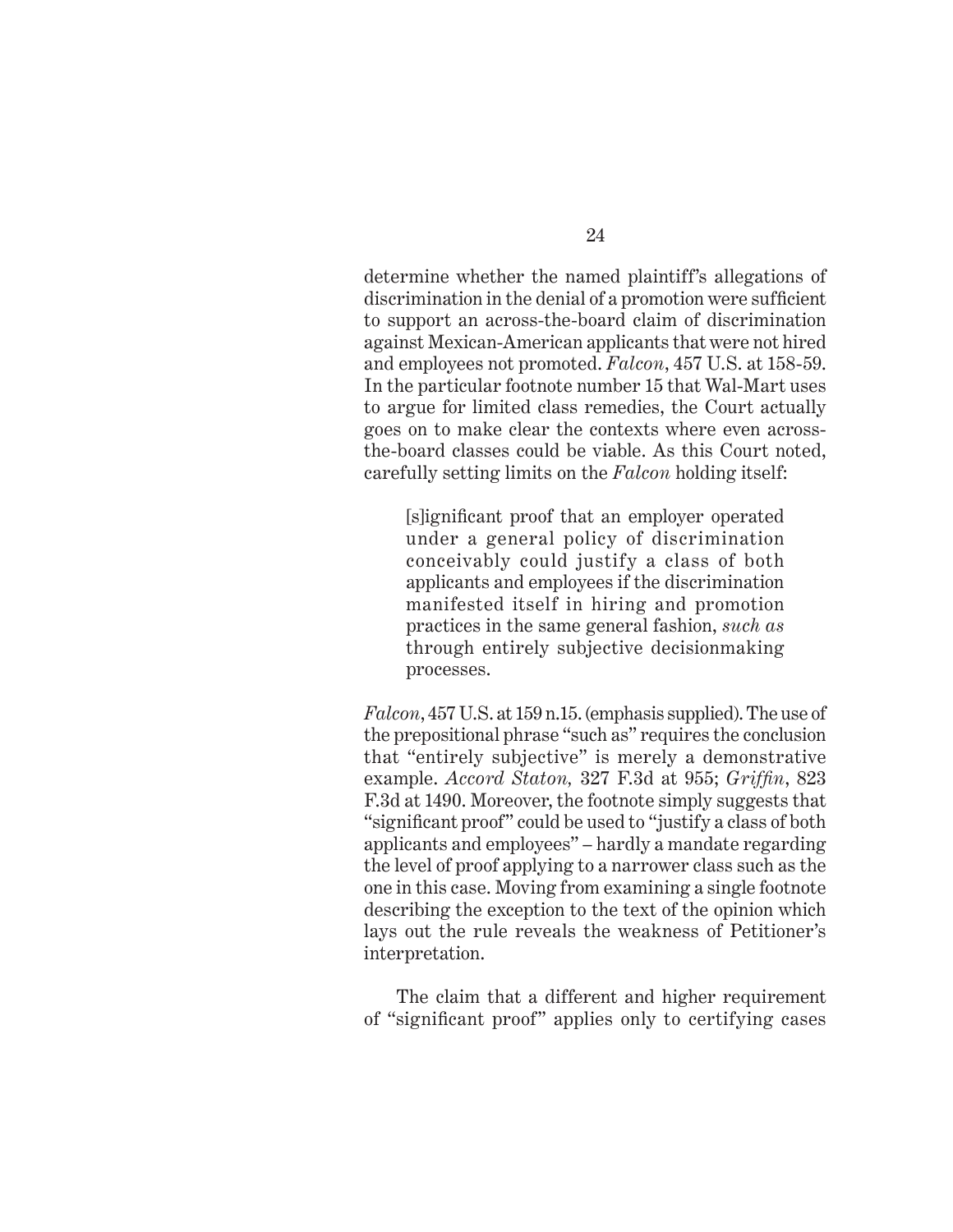involving subjective practices $24$  misunderstands the essential concern in *Falcon*. Plaintiffs seeking class certification must "bridge the gap" between the existence of individual and class-wide claims, "such that the individual's claim and the class claims will share common questions of law or fact and that the individual's claim will be typical of the class claims." *Falcon,* 457 U.S. at 157. The text of the opinion provides specific scenarios where the gap may be bridged and a court can be satisfied that the claims of the proposed class are "fairly encompassed" by those of the named plaintiff. *Id.* at 158. One listed example, which involves no mention of "entirely subjective" or "significant proof" is by a showing that the representative plaintiff's promotion claim is typical of the Company's promotion practices. *Id*. at 159. Another is by showing that discrimination in one practice is manifested in the same way as in other practices. *Id.* at 158. Within this larger context it becomes even more clear the footnote is just one scenario among many rather than the sole path to class certification.

To address the real concern in *Falcon*, the federal courts are appropriately requiring some evidence that an aggrieved class may exist. Under this practice, the gap can be bridged by the plaintiff's presentation of statistical and/or other evidence which creates a reasonable inference that the anecdotal evidence of the representative plaintiff's discriminatory treatment is typical of that permitted by the Company's employment policies or practices. *Falcon* requires that plaintiffs must be put to some threshold test of whether their case may involve more than isolated or individual claims. *Griffin*, 823 F.2d at 1489 (*Falcon*) sought to eliminate relying on pleadings and mandate a

<sup>24.</sup> Pet'r. Br. 19-21.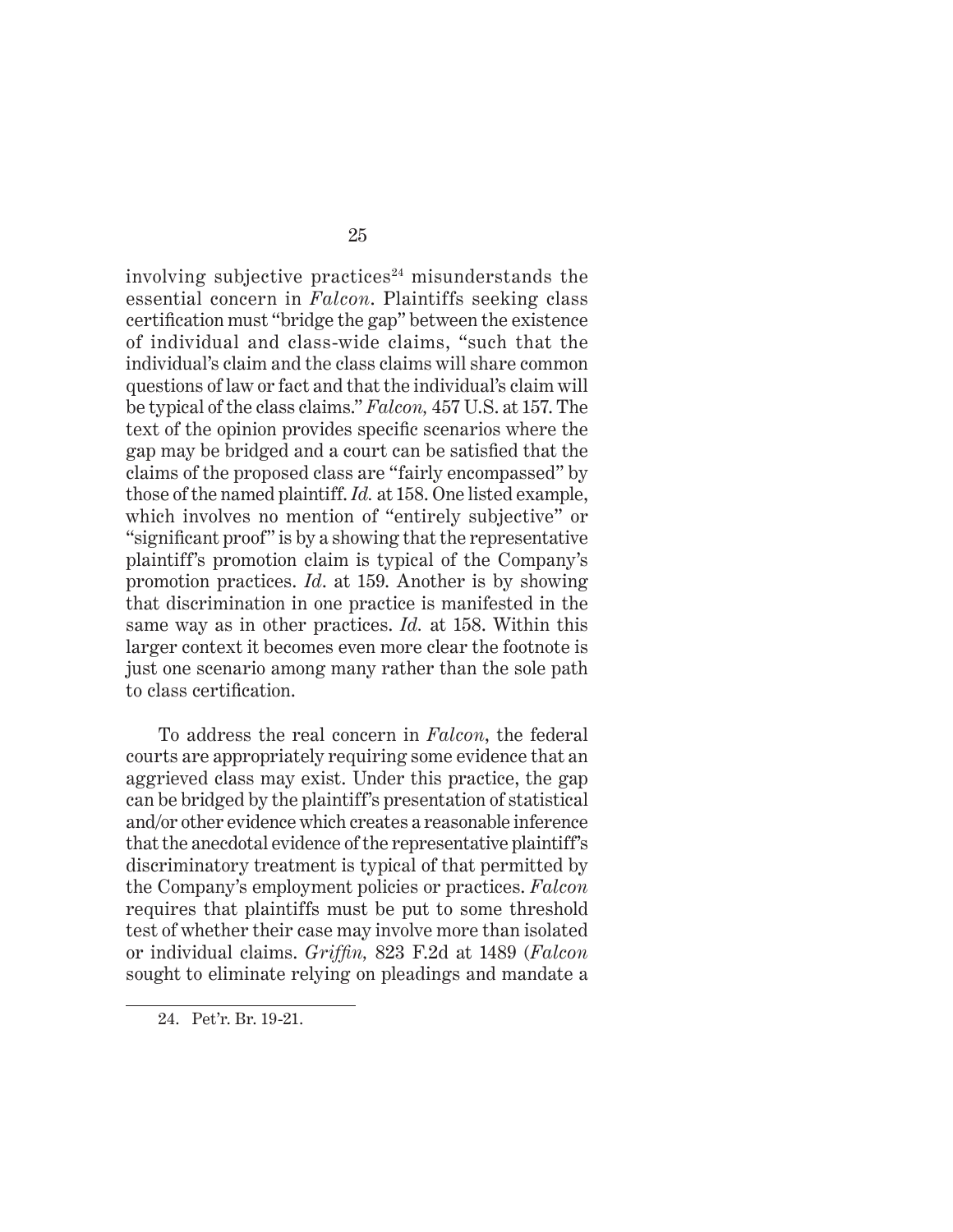consideration of evidence regarding Rule 23 requirements). Courts are in fact putting plaintiffs to that test.

Going further than *Falcon*'s requirement of testing the existence of common questions risks undercutting essential elements of Title VII. For example, as set forth above, proposing a novel heightened standard for cases involving subjective employment practices, and restricting class remedies solely to those cases involving "entirely subjective" systems is in direct conflict with the subsequent decision in *Watson.* Almost every Circuit that has considered the question has treated systems that combine objective and subjective factors the same way as fully subjective systems for purposes of Title VII – and Rule  $23.^{25}$  The very idea that the class certification standard should turn on either the level of subjectivity, or intent, rather than the level of commonality, violates the core principle that Title VII applies to any discriminatory practice.

Going further also risks a mandate that courts impermissibly reach a determination of merits issues. It is one thing to evaluate plaintiffs' evidence that a common question exists under an appropriately rigorous standard, quite another to answer it. The standard for certifying a class action, the prevalent standard in most Circuits, following *Falcon*, requires a rigorous analysis of factual evidence supporting each element of Rule 23. *Falcon*, 457 U.S. at 160. In *IPO*, the Second Circuit established

<sup>25.</sup> *See supra* at n. 15 and accompanying text. *Cf. Bacon v. Honda of Amer. Mfr., Inc.*, which departs from *Watson* and *Falcon* by requiring a showing of an entirely subjective decisionmaking process. 370 F.3d 565 (6th Cir. 2004).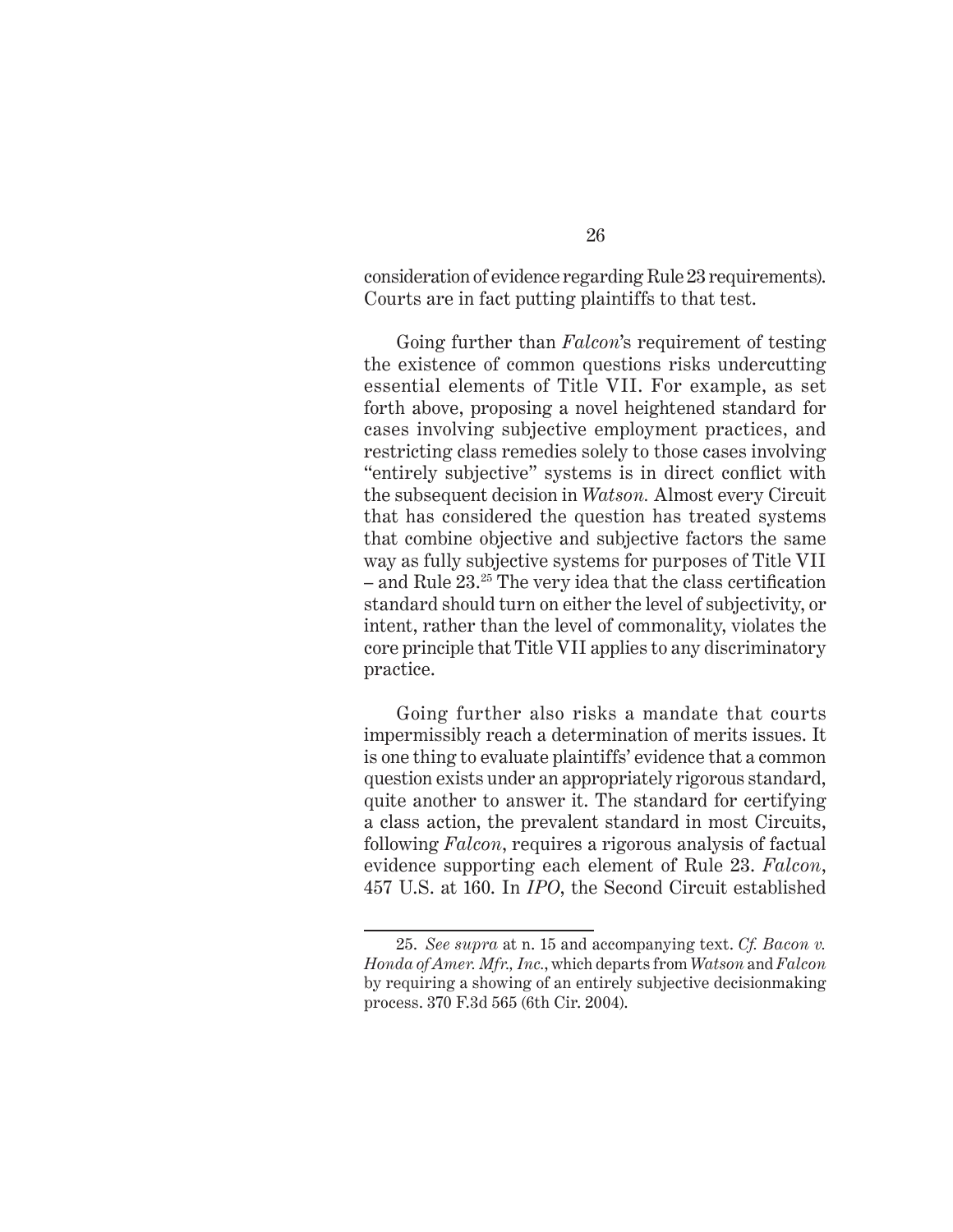more specific guidelines for determining whether the elements of Rule 23 have been met. *In re Initial Public Offerings Securities Litigation*, 471 F.3d 24, 33 (2d Cir. 2006). *IPO* holds that trial courts must examine enough factual evidence to determine whether each requirement of Rule 23 has been met without regard to whether such an examination overlaps with the consideration of the merits of the case. *Id.* at 41. In addition to the Ninth Circuit, the First, Fourth, Fifth, and Seventh Circuits have adopted a similar standard. *Brown v. Am. Honda (In re New Motor Vehicles Canadian Export Antitrust Litig.)* 522 F.3d 6, 25-26 (1st Cir. 2008); *Unger v. Amedisys Inc.*, 401 F.3d 316, 321-22 (5th Cir. 2005); *Gariety v. Grant Thorton, LLP*, 368 F.3d 356, 366 (4th Cir. 2004); *Szabo v. Bridgeport Machines, Inc.*, 249 F.3d 672, 675-76 (7th Cir. 2001). *See also In re Hydrogen Peroxide Antitrust Litig.*, 552 F.3d 305, 310 (3d Cir. 2009); *Staton*, 327 F.3d at 954.

The significant proof standard proposed by Wal-Mart and its *Amici* extends well beyond asking if plaintiffs' claims raise legitimate common questions of law or fact. It essentially argues that class treatment should be reserved for only the most outrageous cases. In *Eisen*, this Court stated: "We find nothing in either the language or history of *Rule 23* that gives a court any authority to conduct a preliminary inquiry into the merits of a suit in order to determine whether it may be maintained as a class action." *Eisen v. Carlise & Jacquelin*, 417 U.S. 156, 177 (1974). While the Court further explains that a rigorous factual inquiry that overlaps with a merits inquiry to determine whether the elements of Rule 23 have been met is appropriate, the adoption of a "significant proof" standard would cross over into an analysis of the merits for its own sake. Such an inquiry is indeed improper and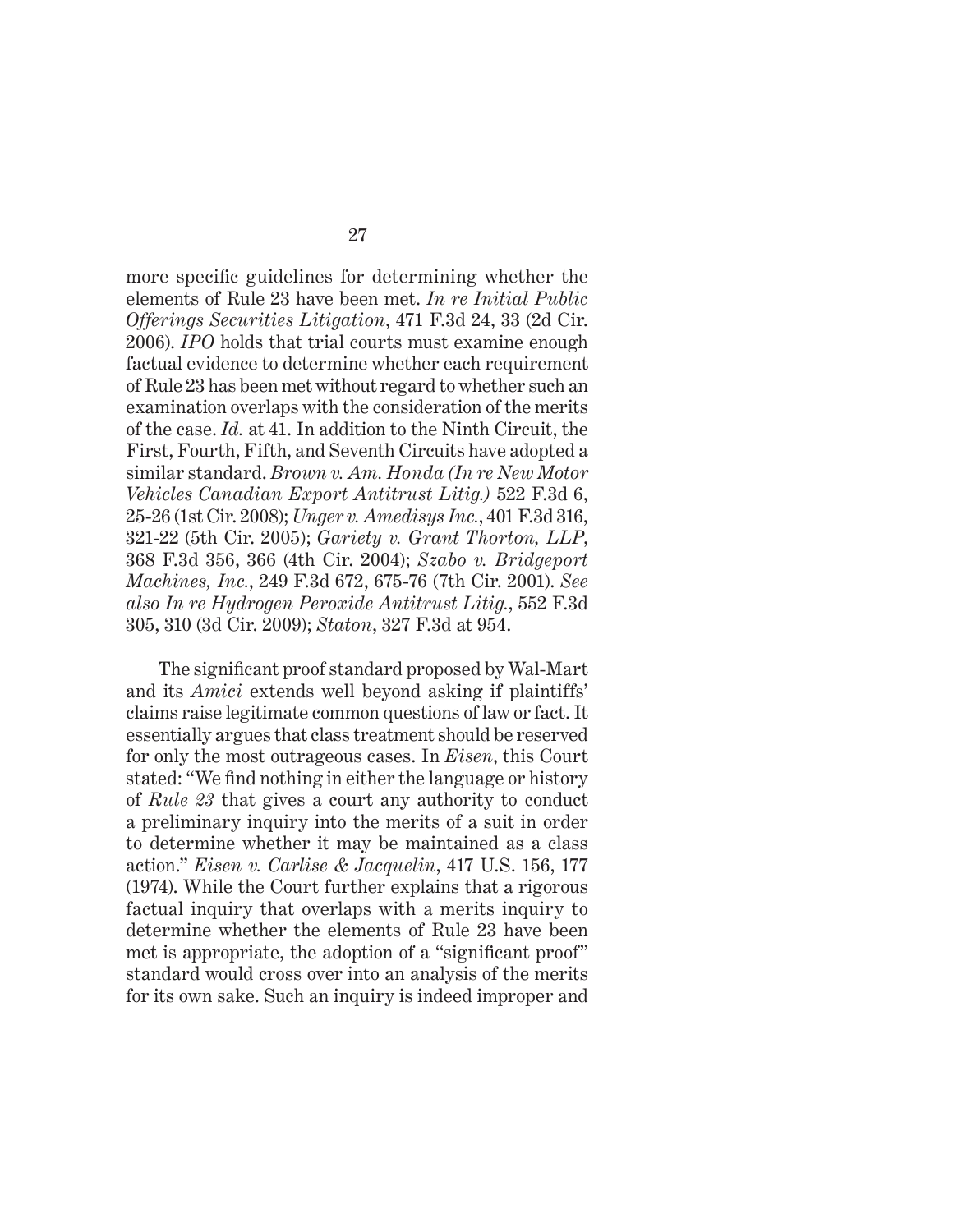prejudicial at the class certification stage of litigation. *See id.* at 178.

The prevailing approach to Title VII class actions in federal court balances employer concerns against the federal policy interest in preserving equal employment opportunity. *Price Waterhouse,* 490 U.S.at 239 ("Title VII eliminates certain bases for distinguishing among employees while otherwise preserving employers' freedom of choice. . . . [striking a] balance between employee rights and employer prerogatives"). As plaintiffs must do more than merely allege classwide harm to satisfy Rule 23, and as courts are requiring statistical or other evidence of discrimination at the class certification stage, there is no generalized liability for merely having subjective employment practices. Employers have the opportunity under existing law to defend the need for subjectivity. 26 Where an employer's existing way of doing business or chosen practices cause genuine harm to a protected class, however, federal law properly requires a searching review of the justification and incentivizes improvements and safeguards. Ultimately, allowing federal courts to continue evaluating class actions on a case-by-case basis, and requiring no more and no less than a rigorous analysis of Rule 23 requirements, is the best mechanism for balancing all of the important interests at stake.

<sup>26.</sup> Under disparate impact theory, an employer may defend against an impact by showing an appropriate justification – such as particular job requirements or business needs. *Lewis*, 130 S.Ct. at 2198; 42 U.S.C. § 2000e-2(k). Plaintiffs may also propose less discriminatory alternative mechanisms to meet the business need.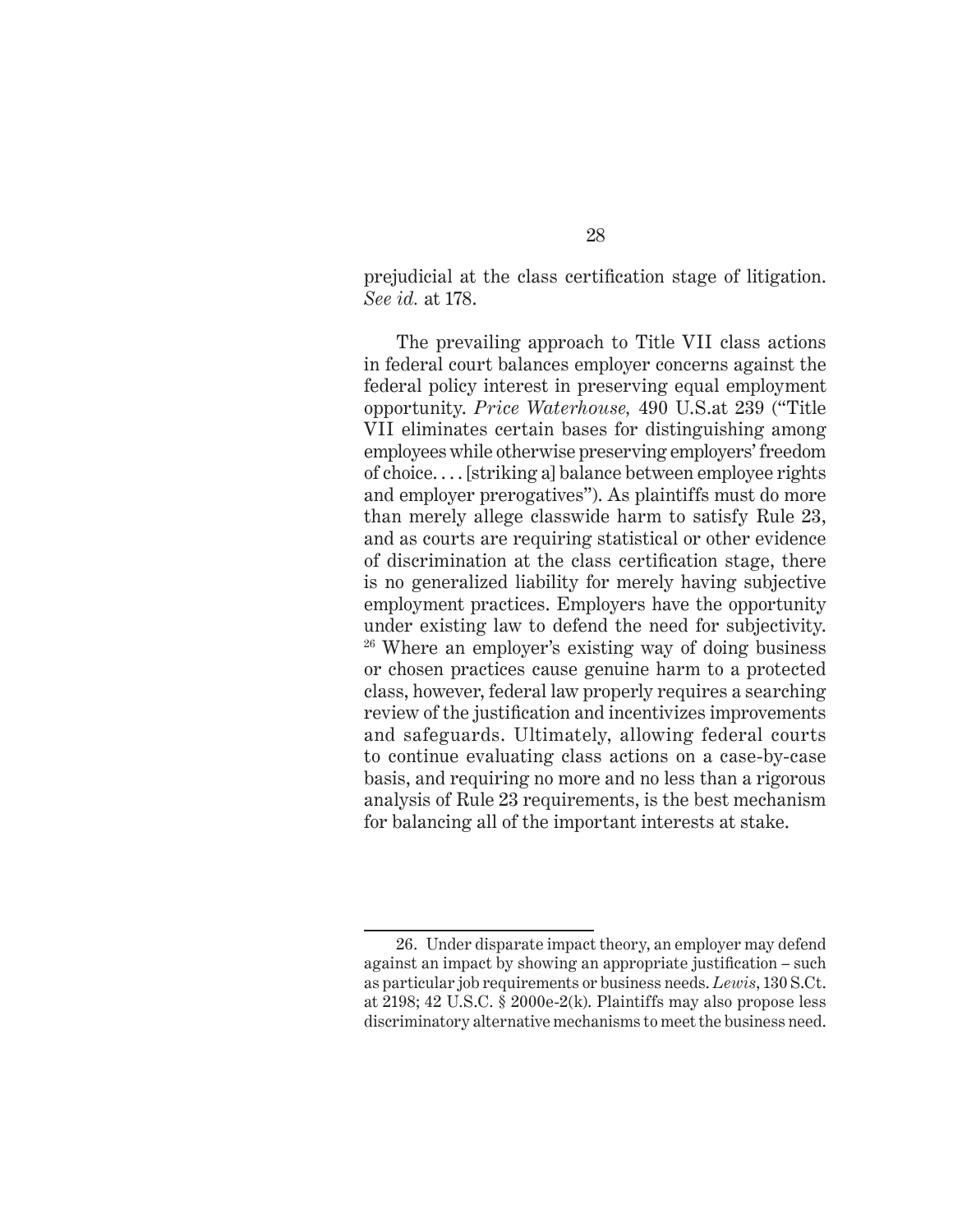### **B. Since the 1991 Amendments, District Courts Have Required Plaintiffs to Provide a Substantial Factual Record in Support of Certification and Have Certified Only a Limited Number of Title VII Class Actions**

The approach of requiring evidence that an employment practice may affect an entire class has resulted in a significantly limited number of Title VII class actions being certified. A historical review of class certification practices over the last three decades shows that district courts act carefully in deciding whether to certify a class. Although Petitioner implies that federal district courts are simply rubber-stamping requests for class treatment, the reality is quite different. Despite Wal-Mart's assertions that *Dukes* facilitates a flood of employment discrimination claims,27 few such claims are ever fi led. *See* App. 1 (Tables 1-3). In fact, the *Dukes* decision reflects the thoughtful and measured approach currently used by federal district court judges, incorporating the mandates of Rule 23(a) and *Falcon*'s "rigorous analysis" requirement. 457 U.S. at 160. Because of the constraints imposed on class claims by Congress28 and in cases like *Falcon* and *Amchem, see*  521 U.S. at 613, the volume of employment discrimination

<sup>27.</sup> Petitioners argue in their brief that "[a]s this case well illustrates, the rulemakers' prescriptions for class actions may be endangered by those who embrace Rule 23 too enthusiastically just as they are by those who approach the Rule with distaste." Pet'r. Br. 39-40 (quoting *Amchem Prods., Inc. v. Windsor*, 521 U.S. 591, 629 (1997)) (internal quotations omitted).

<sup>28.</sup> To the extent that there have been perceived abuses of the class action device, Congress has stepped in to address these concerns; for example, Congress passed the Class Action Fairness Act of 2005 to prevent class action lawsuit abuse. Pub. L. No. 109-2, 119 Stat. 4.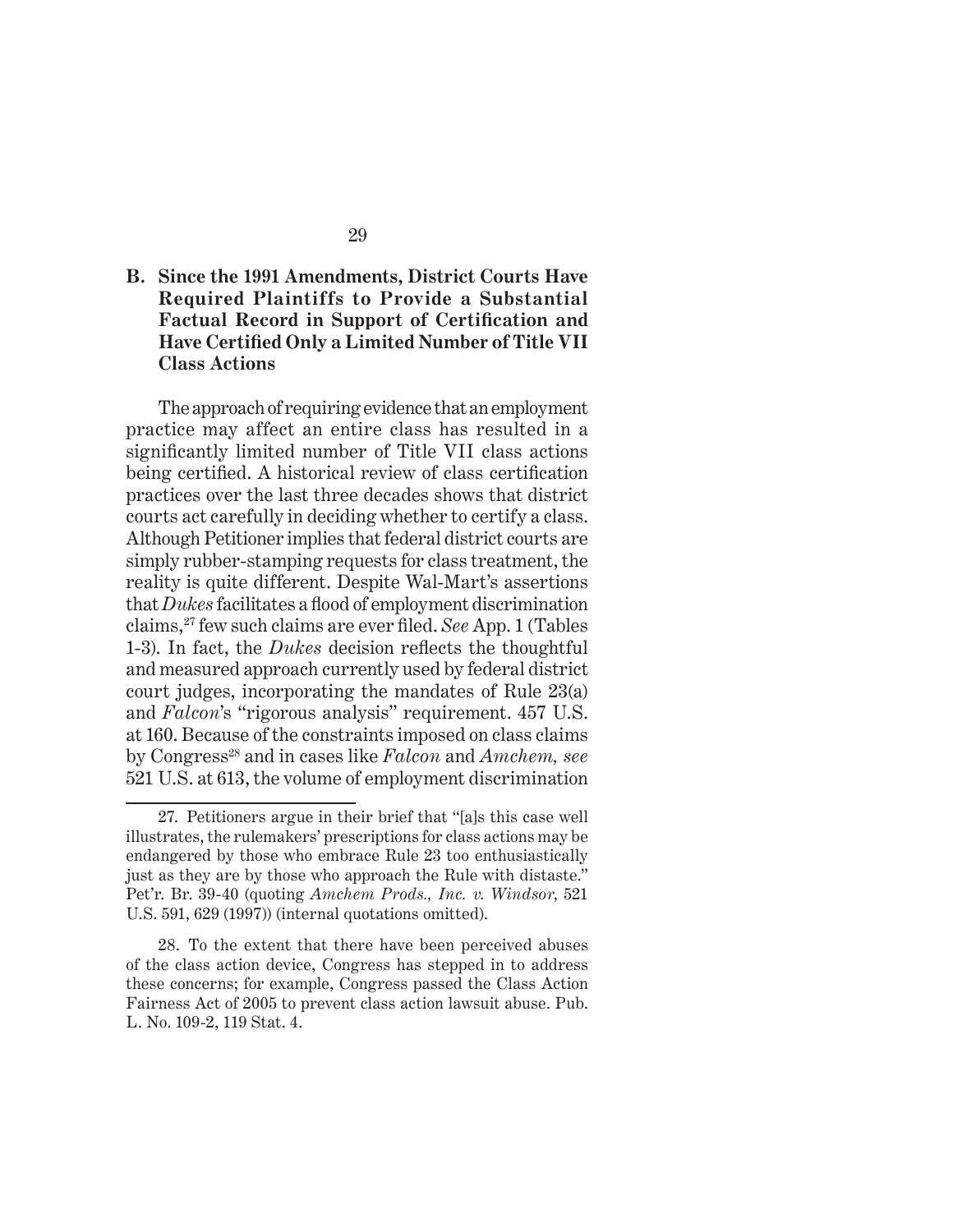class actions has declined drastically over the past several decades. The low rate at which employment discrimination cases are actually certified demonstrates how thoroughly the courts approach class certification. *See* App. 2. The district court should be permitted to manage this case, applying the discretion granted to it under Rule 23 and Title VII, just as the courts have done for over four decades.

**1. The Number of Employment Discrimination Class Actions Filed And Certified Shows That Class Actions Are An Important, But Sparingly Used, Device To Confront Unlawful Employment Discrimination** 

Over the years, the number of employment discrimination class action lawsuits filed in federal courts has fallen precipitously.29 App. 1. In 1976, 1,174

<sup>29.</sup> This data is taken from information gathered by the Administrative Office of the United States Judiciary and from CourtLink. The Administrative Office of the United States Judiciary has this information publicly available from 1997-2004. CourtLink, an electronic service offered by LexisNexis, was used to collect the figures and to compile the class action data for 2005 through 2010. CourtLink, as the Federal Judiciary Center notes, identifies class actions via PACER docket records by searching for the terms "similarly situated" or "representative of the class" among the parties' names in the case caption. *See* Emery G. Lee & Thomas E. Willging, *The Impact of the Class Action Fairness Act of 2005 on the Federal Courts*, Fourth Interim Rep. to the Jud. Conf. Advisory Committee on Civ. Rules, April 2008, at 15 n.10. Additionally, CourtLink electronically searches the first five docket entries of each docket sheet for the term "class action" complaint." Finally, CourtLink compiles data for civil rightsemployment cases and does not limit the search to only Title VII cases. This Data is summarized in Appendix 1, attached (charting totals from 1976 until 2010).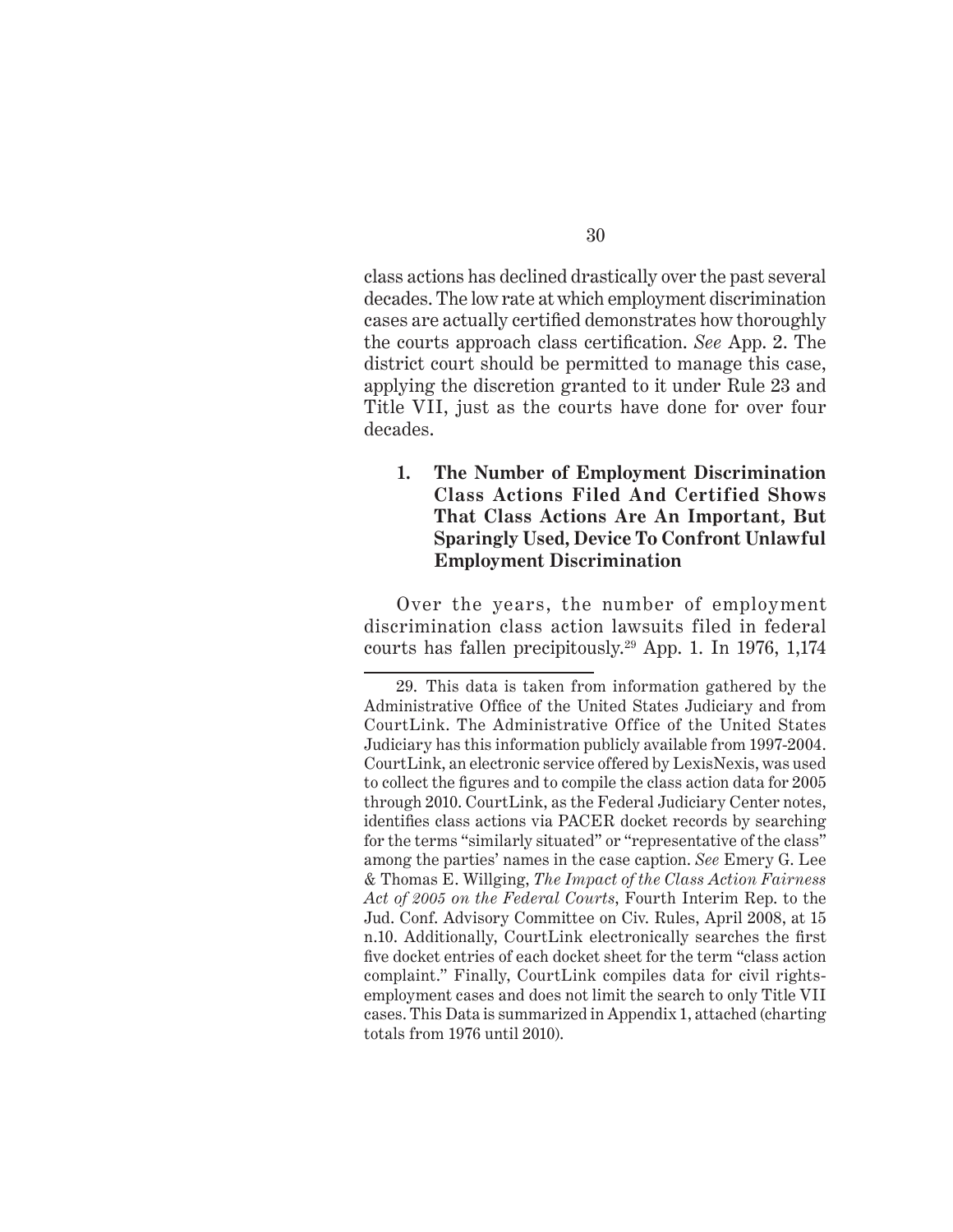employment discrimination class actions were filed in federal district court. *Id.* By 2010, however, that number had fallen to 114, more than a 90 percent drop. *Id.* In 1981, the year before *Falcon* was decided, the number of employment discrimination class actions filed had fallen to 301. *Id.* The total number of employment discrimination filings reached its lowest point in the early 1990s, when 32 employment discrimination class claims were filed. The number increased slightly following the enactment of the Civil Rights Act of 1991. Notwithstanding arguments that the 1991 amendments caused a dramatic increase in these filings,  $30$  by the end of the decade, the rate of employment discrimination class actions filed continued to hold fairly steady, averaging approximately 90 per year. This relatively low level of class filings is remarkable given that Congress in passing the 1991 Amendments made compensatory and punitive damages available under Title VII.

Despite a rise in the number of all class action lawsuits filed in or removed to federal court over the last six years, <sup>31</sup> employment discrimination class claims have increased only marginally.32 Currently, employment discrimination class action lawsuits continue to make up only a very

<sup>30.</sup> *See* Brief of *Amici Curiae* Equal Employment Advisory Council ("EEAC Br.") 11-12.

<sup>31.</sup> *See* App. 1. *See generally* Lee, *supra*, at n.28 (Noting that the number of class action lawsuits filed nationally increased after the passage of the Class Action Fairness Act of 2005).

<sup>32.</sup> *See* App. 1. From 1997 until 2004, the last year that the Administrative Office of the United States Judiciary publically released the number of class action lawsuits filed annually, the average number of employment discrimination class actions filed was 78.4. From 2005 until 2010, the average rose to 104.8.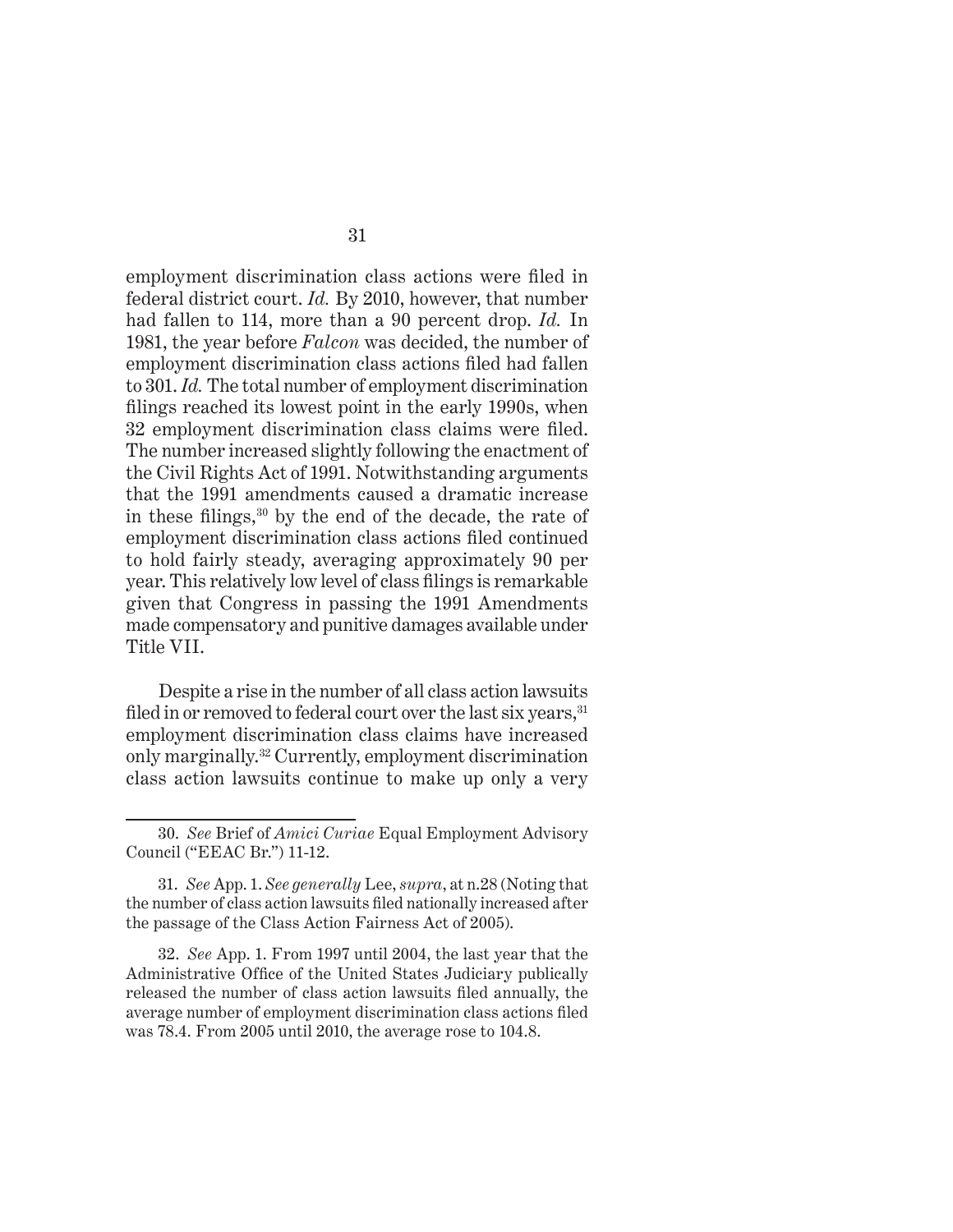small percentage of the total amount of class actions filed. For example, during the 12-month period ending on September 30, 2004, 2,693 class action lawsuits were filed in the district courts, with only 96 designated as employment discrimination suits. App. 1. That represents only  $3.5\%$  of all class actions filed in this period. In 2010, the percentage of employment discrimination class actions filed dropped significantly, accounting for only  $1.9\%$  of the total number of class actions filed. $33$  There is simply no factual support for the contention that there has been an abuse of Rule 23 certification in the employment discrimination context.

### **2. While the Number of Class-Based Employment Discrimination Cases Filed Each Year Is Small, An Even Smaller Percentage Are Actually Certified**

In addition to the consistently low number of employment discrimination class action lawsuits filed, courts are rigorously applying Rule 23 to certify a very small number of these cases. For example from 2008 through 2010, of the 31 Title VII decisions addressing class certification, courts granted class certification in 8 and denied it in  $23$ ,<sup>34</sup> a certification rate of just  $25.8\%$ .

<sup>33.</sup> According to the information found on CourtLink, of the 6,059 class action lawsuits filed in 2010, only 114 were classified as employment discrimination, representing only 1.9% of all class actions. *See* App. 1.

<sup>34.</sup> In compiling the data for this three-year period, Westlaw and LexisNexis search engines were used. The following search terms were used: Class /3 certif! & "Title VII"; Class /5 certif! & "Title VII"; Class /7 certif! & "Title VII"; Class /10 certif! &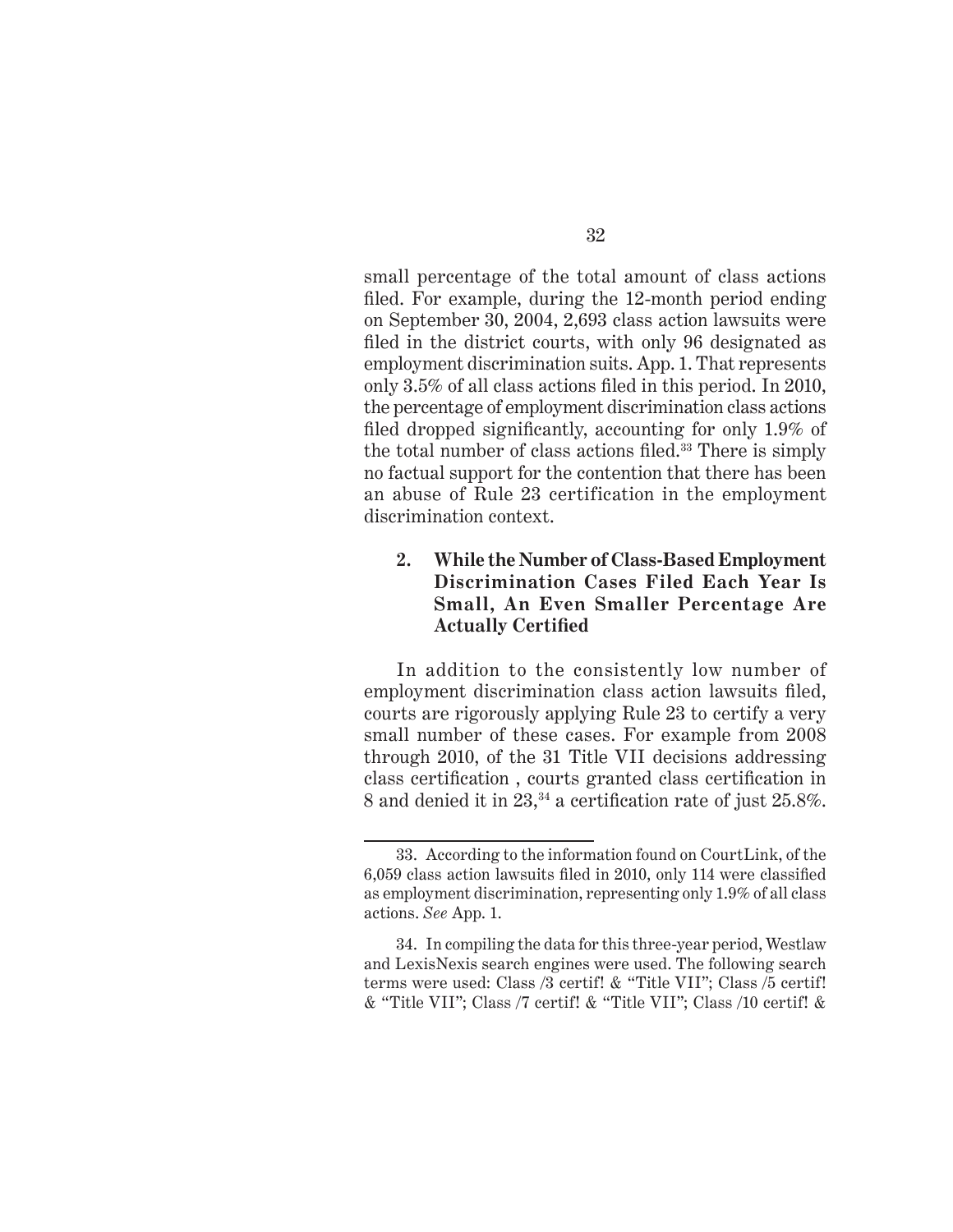App. 2. Courts deny far more class certification motions than they grant. The low rate of class certifications in the employment discrimination context further demonstrates the rigor that courts apply when determining whether to certify an employment discrimination class. The fact that the district court in *Dukes*, based upon a voluminous record, determined that class certification was appropriate is not a reason for this Court to restrict the discretion that Rule 23 grants to the district courts.

<sup>&</sup>quot;Title VII"; "Class action" & "Title VII"; "Class certification" & "Title VII." The use of other search parameters provided the same group of cases. The resulting data is limited to Title VII cases where the courts either granted or denied class certification (excluding cases that were either dismissed or granted summary judgment). Additionally, to the extent that a court either granted or denied class certification and a subsequent Court of Appeals decision reversed the ruling, this information is also captured. As reflected in App. 2 there were two cases where the court granted certification as to some claims but denied it as to others. These have been included in the list of cases but were not used in calculating certification rates.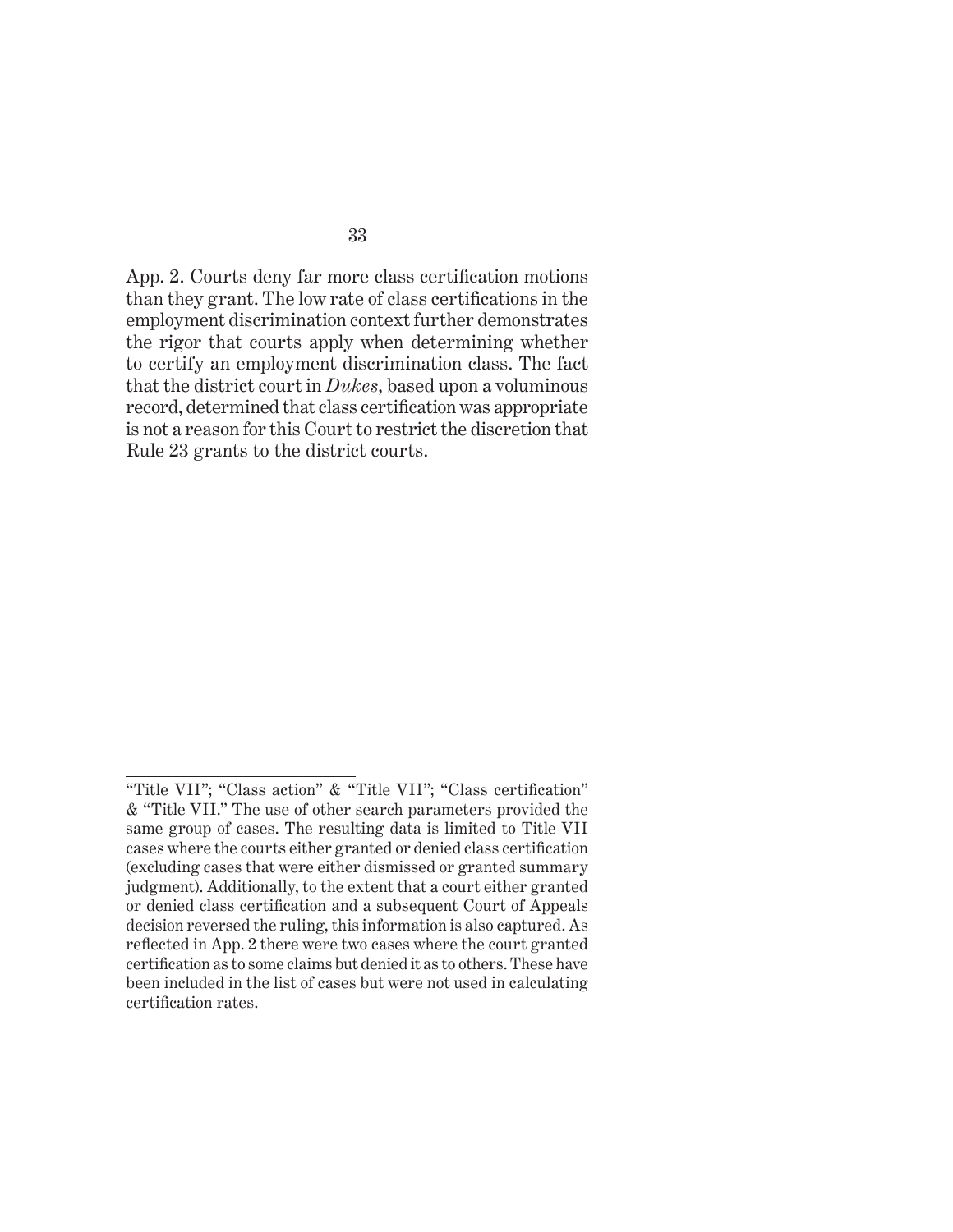#### **CONCLUSION**

The decision certifying the class should be affirmed.

Respectfully Submitted,

CYRUS MEHRI PAMELA COUKOS JANELLE M. CARTER\* MEHRI & SKALET, PLLC 1250 Connecticut Ave., NW Suite 300 Washington, DC 20036 202-822-5100 JCarter@findjustice.com

REBECCA M. HAMBURG NATIONAL EMPLOYMENT LAWYERS ASSOC. 417 Montgomery Street 4th Floor San Francisco, CA 94104 415-296-7629

MICHAEL L. FOREMAN THE PENNSYLVANIA STATE UNIV. DICKINSON SCHOOL OF LAW CIVIL RIGHTS APPELLATE CLINIC Lewis Katz Building University Park, PA 16802 814-865-3832

*Counsel for Amici Curiae* \*Counsel of Record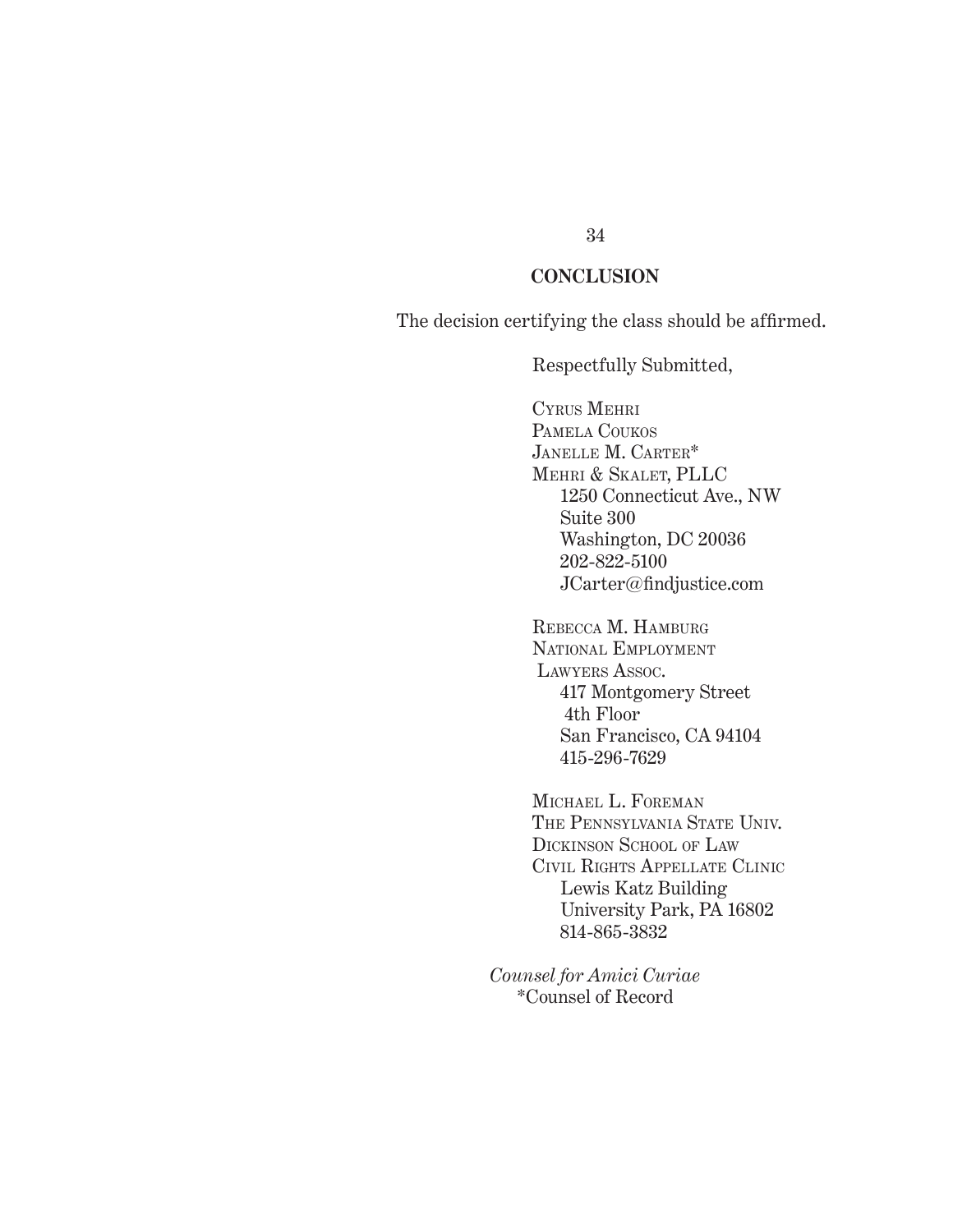35

JAMES M. FINBERG ALTSHULER BERZON LLP 177 Post Street, Suite 300 San Francisco, CA 94108 415-421-7151

PAUL W. MOLLICA OUTTEN & GOLDEN LLP 20 S. Clark St., #1500 Chicago Illinois 60603 312-263-0272

REGINALD T. SHUFORD EQUAL JUSTICE SOCIETY 260 California Street, Suite 700 San Francisco, CA 94111 415-288-8700

WILLIAM C. MCNEIL, III THE LEGAL AID SOCIETY-EMPLOYMENT LAW CENTER 180 Montgomery Street, Suite 600 San Francisco, CA 94107 415-864-8848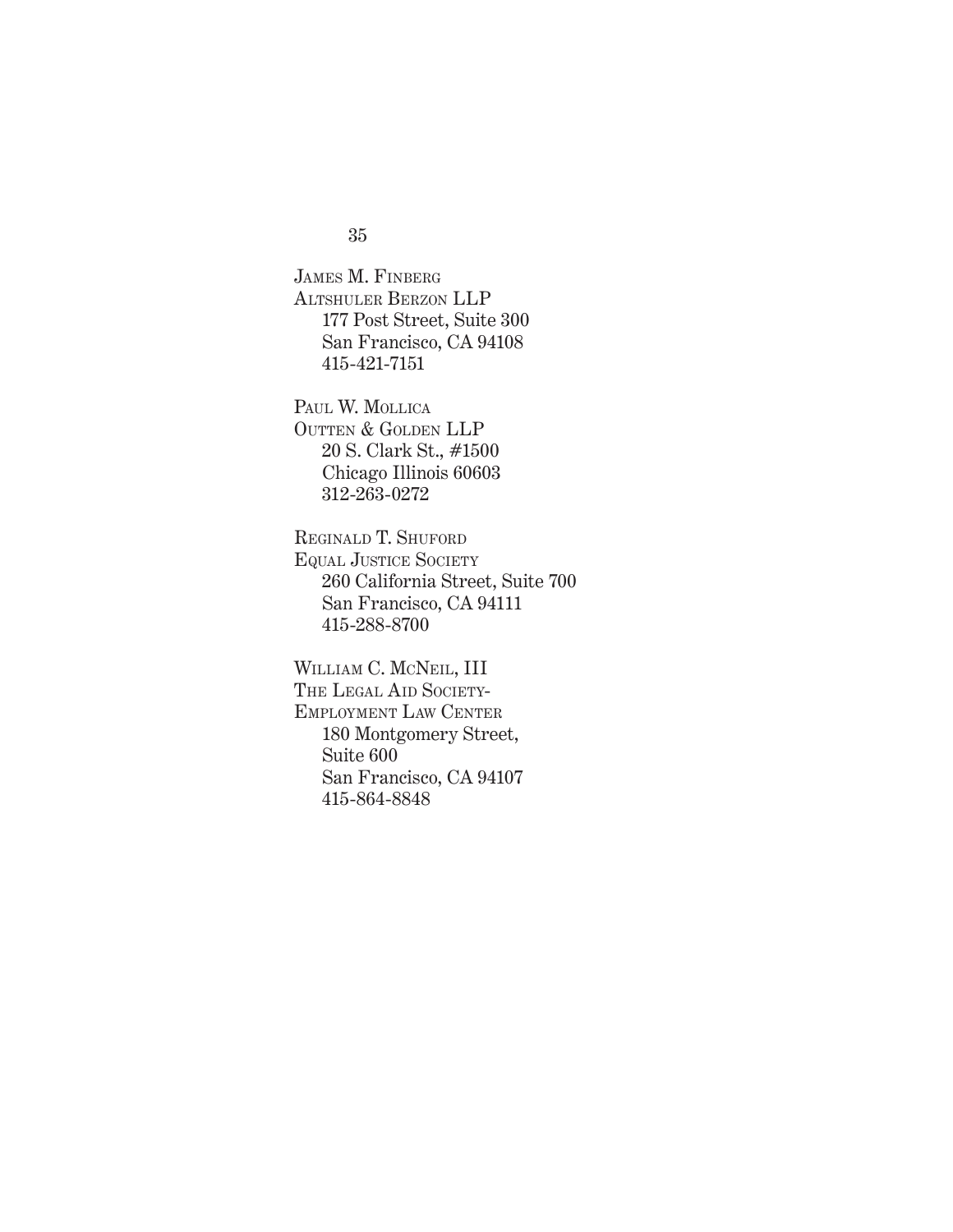### **APPENDIX 1**

Total Number of Class Action Lawsuits Filed as Compared to the Number of Employment Discrimination Class Action Lawsuits Filed since 197635

|                   | 1976  | 1981 | 1986  | 1991  | 1993  | 1996 |
|-------------------|-------|------|-------|-------|-------|------|
| Total #           | N/A   | N/A  | N/A   | N/A   | N / A | N/A  |
| Em. Disc.         | 1.174 | 301  | 68    | 32    | 39    | 68   |
| <b>Percentage</b> | $- -$ | $-1$ | $- -$ | $- -$ | $- -$ | --   |

#### Table 2.

Table 1.

|                                                                               | 1997   1998   1999   2000   2001   2002   2003   2004 <sub> </sub> |    |           |          |       |     |
|-------------------------------------------------------------------------------|--------------------------------------------------------------------|----|-----------|----------|-------|-----|
| <b>Total</b> # $\blacksquare$ 1,476 1,881 2,133 2,393 3,092 2,916 2,148 2,693 |                                                                    |    |           |          |       |     |
| Em. Disc. 70                                                                  |                                                                    | 85 | $\sim$ 74 | 79 73 74 | $-76$ | 96. |
| <b>Percentage</b> 4.7% 4.5% 3.5% 3.3% 2.4% 2.5% 3.5% 3.2%                     |                                                                    |    |           |          |       |     |

Table 3.

|                   | 2005  | 2006  | 2007  | 2008  | 2009  | 2010  |
|-------------------|-------|-------|-------|-------|-------|-------|
| Total #           | 5,394 | 5,351 | 6.957 | 7,315 | 7,065 | 6,059 |
| Em. Disc.         | 86    | 94    | 110   | 99    | 126   | 114   |
| <b>Percentage</b> | 1.5%  | 1.8%  | 1.6%  | 1.4%  | 1.8%  | 1.9%  |

<sup>&</sup>lt;sup>35</sup> The data in Tables 1 and 2 come from the Administrative Office of the United States Courts, *available at* http://www.uscourts.gov/Statistics/JudicialBusiness.aspx. The data in Table 3 is from CourtLink. *See* LexisNexis CourtLink, *available at* http://litigator.lexisnexis.com.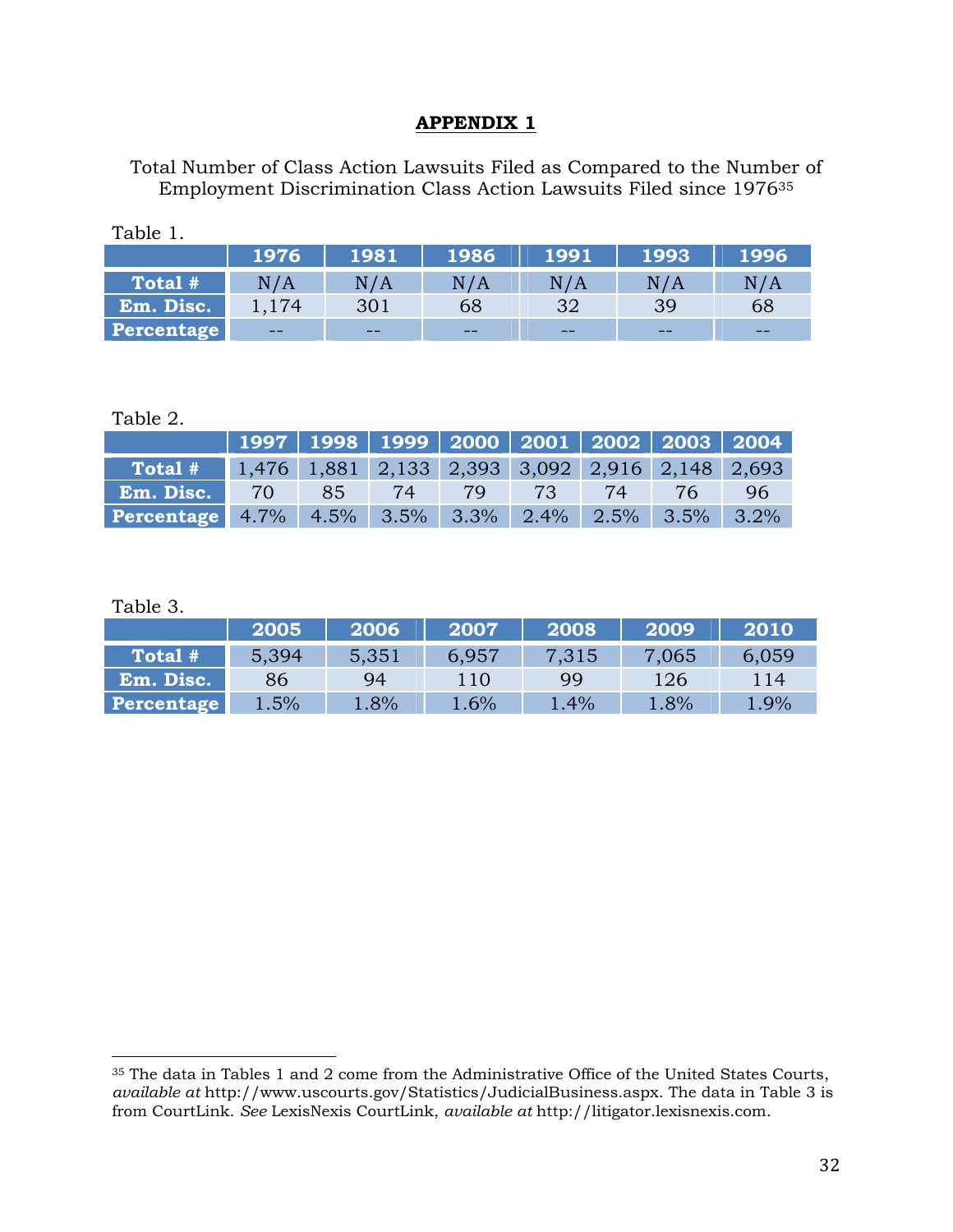## **APPENDIX 2**

### Employment Discrimination Class Certification Decisions under Title VII from 2008 through 201036

Class Certification was Granted in the Following 8 Cases:

- *‐ Walker v. E. Allen Cnty. Sch.*, No. 1:08 CV 32 PPS, 2008 WL 4367579 (N.D. Ind. Sept. 19, 2008)
- *‐ Curtis-Bauer v. Morgan Stanley & Co.*, No. C06-3903, 2008 U.S. Dist. LEXIS 85028 (N.D. Cal. Oct. 22, 2008)
- *‐ United States v. City of New York*, 258 F.R.D. 47 (E.D.N.Y. 2009)
- *‐ Brown v. Nucor Corp.*, No. 08-1247, 2009 U.S. App. LEXIS 22224 (4th Cir. Aug. 7, 2009)
- *‐ Wood v. City of San Diego*, No. 03cv1910-MMA(WMc), 2010 U.S. Dist. LEXIS 123788 (S.D. Cal. Nov. 22, 2010)
- *‐ Easterling v. Conn. Dep't of Corr.,* 265 F.R.D. 45 (D. Conn. 2010)
- *‐ NAACP v. N. Hudson Reg'l Fire & Rescue*, 255 F.R.D. 374 (D.N.J. 2010)
- *‐ Card v. City of Cleveland*, 270 F.R.D. 280 (N.D. Ohio 2010)

### Class Certification was Denied in the Following 23 Cases:

- *‐ Remien v. EMC Corp.*, No. 04 C 3727, 2008 U.S. Dist. LEXIS 74174 (N.D. Ill. Aug. 28, 2008)
- *‐ Marable v. Dist. Hosp. Partners,* No. 01-02361, 2008 WL 5501106 (D.D.C. Dec. 1, 2008)
- *‐ Sherman v. Westinghouse*, 263 F. App'x. 357, 368 (4th Cir. 2008) (per curiam) ("[B]ecause none of the plaintiffs [ ] made meritorious disparate impact claims . . . they cannot constitute proper class representatives, and the issue of whether the district court abused its discretion in denying class certification [was] moot.")
- *‐ Curry v. SBC Comm'ns, Inc.*, 250 F.R.D. 301 (E.D. Mich. 2008)

<sup>&</sup>lt;sup>36</sup> In compiling the data for this three-year period, January 1, 2008 through December 31, 2010, Westlaw and LexisNexis search engines were used. The following search terms were used: Class /3 certif! & "Title VII"; Class /5 certif! & "Title VII"; Class /7 certif! & "Title VII"; Class /10 certif! & "Title VII"; "Class action" & "Title VII"; "Class certification" & "Title VII." The use of other search parameters provided the same group of cases. The resulting case list is limited to Title VII cases where the courts either granted or denied class certification (excluding cases that were either dismissed or granted summary judgment). Additionally, to the extent that a court either granted or denied class certification and a subsequent court of appeals decision reversed the ruling, this information is also captured. *See* n. 34.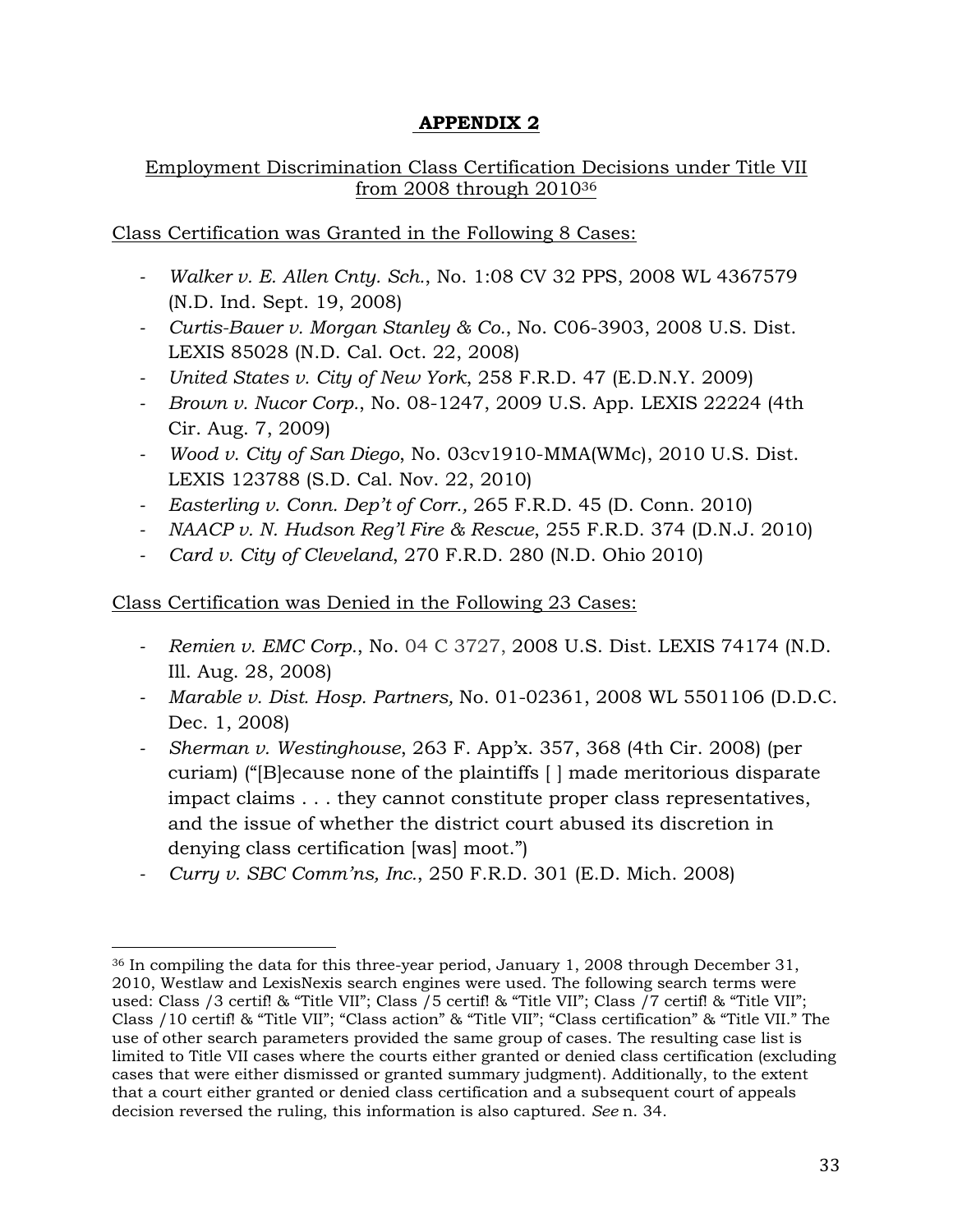- *‐ Serrano v. Cintas Corp.*, Nos. 04-40132, 06-12311, 2009 WL 910702 (E.D. Mich. Mar. 31, 2009)
- *‐ Haliye v. Celestica Corp.*, No. 06-CV-4769 (PJS/JJG), 2009 U.S. Dist. LEXIS 49051 (D. Minn. June 10, 2009)
- *‐ Boyd v. Interstate Brands Corp.*, 256 F.R.D. 340 (E.D.N.Y. 2009)
- *‐ Schanfield v. Sojitz Corp. of Am.*, 663 F.Supp. 2d 305 (S.D.N.Y. 2009)
- *‐ Jackson v. SEPTA*, 260 F.R.D. 168 (E.D. Pa. 2009)
- *‐ Puffer v. Allstate Ins. Co.*, 255 F.R.D. 450 (N.D. Ill. 2009)
- *‐ Atwell v. Gabow*, 248 F.R.D. 588 (D. Colo. 2009)
- *‐ Nieman v. Nationwide Mut. Ins. Co.*, No. 09-3304, 2010 U.S. Dist. LEXIS 17499 (C.D. Ill. Feb. 26, 2010)
- *‐ Randall v. Rolls-Royce Corp.*, No. 1:06-cv-860-SEB-JMS, 2010 U.S. Dist. LEXIS 23421 (S.D. Ind. Mar. 12, 2010)
- *‐ Berndt v. Cal. Dep't of Corr.*, No. C 03-3174 VRW, 2010 U.S. Dist. LEXIS 57833 (N.D. Cal. May 19, 2010)
- *‐ Badger v. Stryden, Inc.*, No. 09-3619, 2010 U.S. Dist. LEXIS 77323 (E.D. Pa. July 29, 2010)
- *‐ McReynolds v. Merrill Lynch, Pierce, Fenner & Smith, Inc.*, No. 05-C-6583, 2010 U.S. Dist. LEXIS 80002 (N.D. Ill. Aug. 9, 2010)
- *‐ Kennedy v. Va. Polytechnic Inst. & State Univ.*, No. 7-08-cv-00579, 2010 WL 3743642 (W.D. Va. Sept. 23, 2010)
- *‐ Rollins v. Ala. Cmty. Coll. Sys.*, No. 2:09cv636-WHA, 2010 WL 4269133 (M.D. Ala. Oct. 25, 2010)
- *‐ Syrja v. Westat, Inc.*, No. PJM 09-1956, 2010 U.S. Dist. LEXIS 118085 (D. Md. Nov. 2, 2010).
- *‐ Martinez v. City & County of Denver*, No. 08-cv-01503-PAB-MJW, 2010 U.S. Dist. LEXIS 133866 *(D. Colo. Dec. 10, 2010)*
- *‐ DeRosa v. Mass. Bay Commuter Rail Co.*, 694 F.Supp. 2d 87 (D. Mass. 2010)
- *‐ Gutierrez v. Johnson & Johnson*, 269 F.R.D. 430 (D.N.J. 2010)
- *‐ Moore v. Napolitano*, 269 F.R.D. 21 (D.D.C. 2010)

## Class Certified was Denied in Part and Granted in Part in the Following 2 Cases:

‐ *McClain v. Lufkin Indus., Inc.*, 519 F.3d 264 (5th Cir. 2008) (Upholding the district court's decision to deny certification of plaintiffs' disparate treatment claims; previously the district court had certified a class on the disparate impact claims)